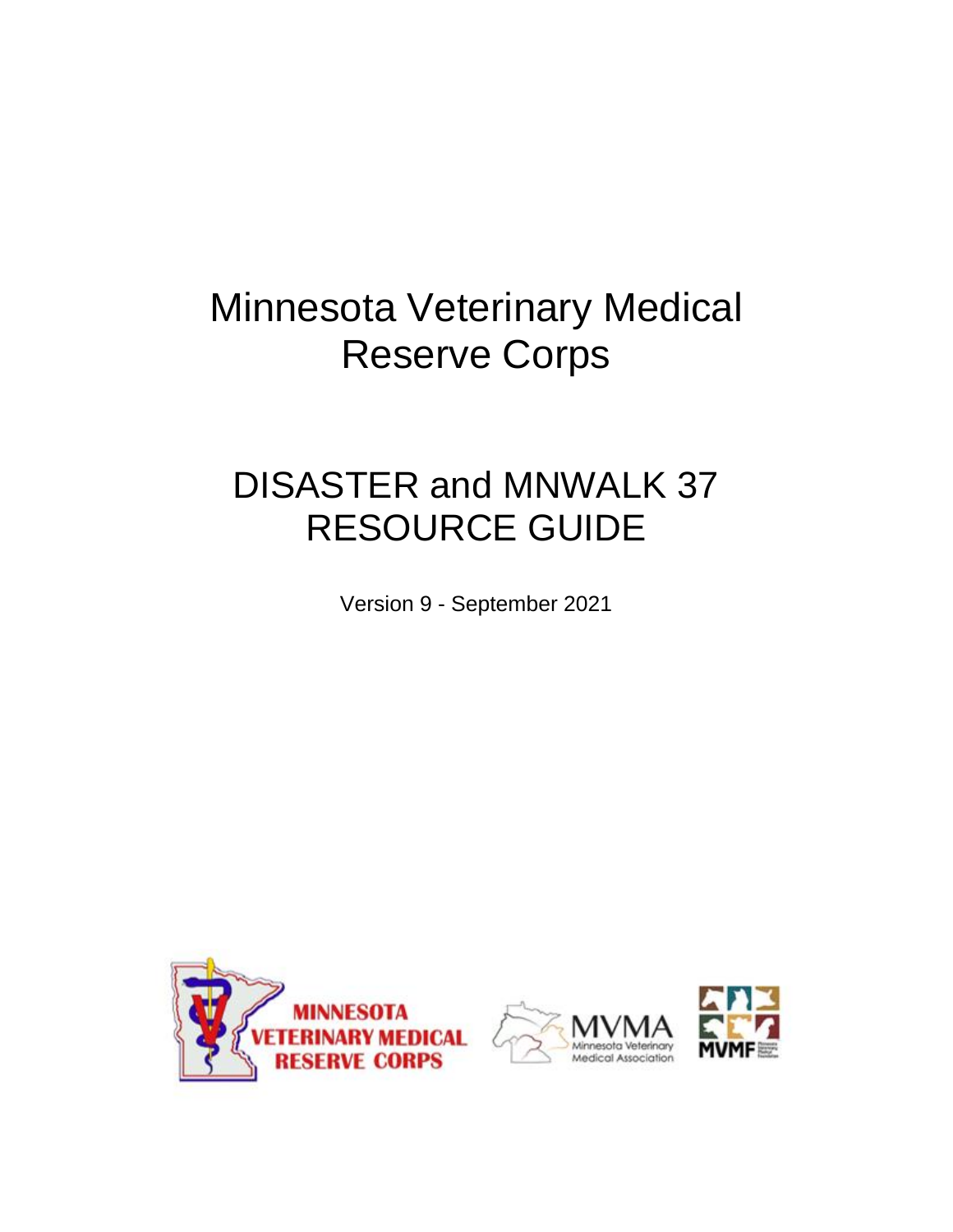### Preface and Acknowledgements

Dear Colleagues and Friends,

On behalf of the Minnesota Veterinary Medical Reserve Corps, we are pleased to offer this Resource Guide for your use in emergency planning. This important resource will serve as a valuable tool as Minnesota compiles and catalogs state and local resources. These resources can then be used in the event of a disaster or emergency that requires an effective and timely response for the safety and well-being of our state's animals.

Veterinary professionals may support state agencies, counties, and emergency managers in times of disaster or emergencies. Through proper organization and coordination of resources, Minnesota veterinary professionals will be able to contribute significantly to animal health and welfare in this state.

Sincerely,

Kathy Jorgensen DVM, MPH, DACVPM Unit Leader/Coordinator Minnesota Veterinary Medical Reserve Corps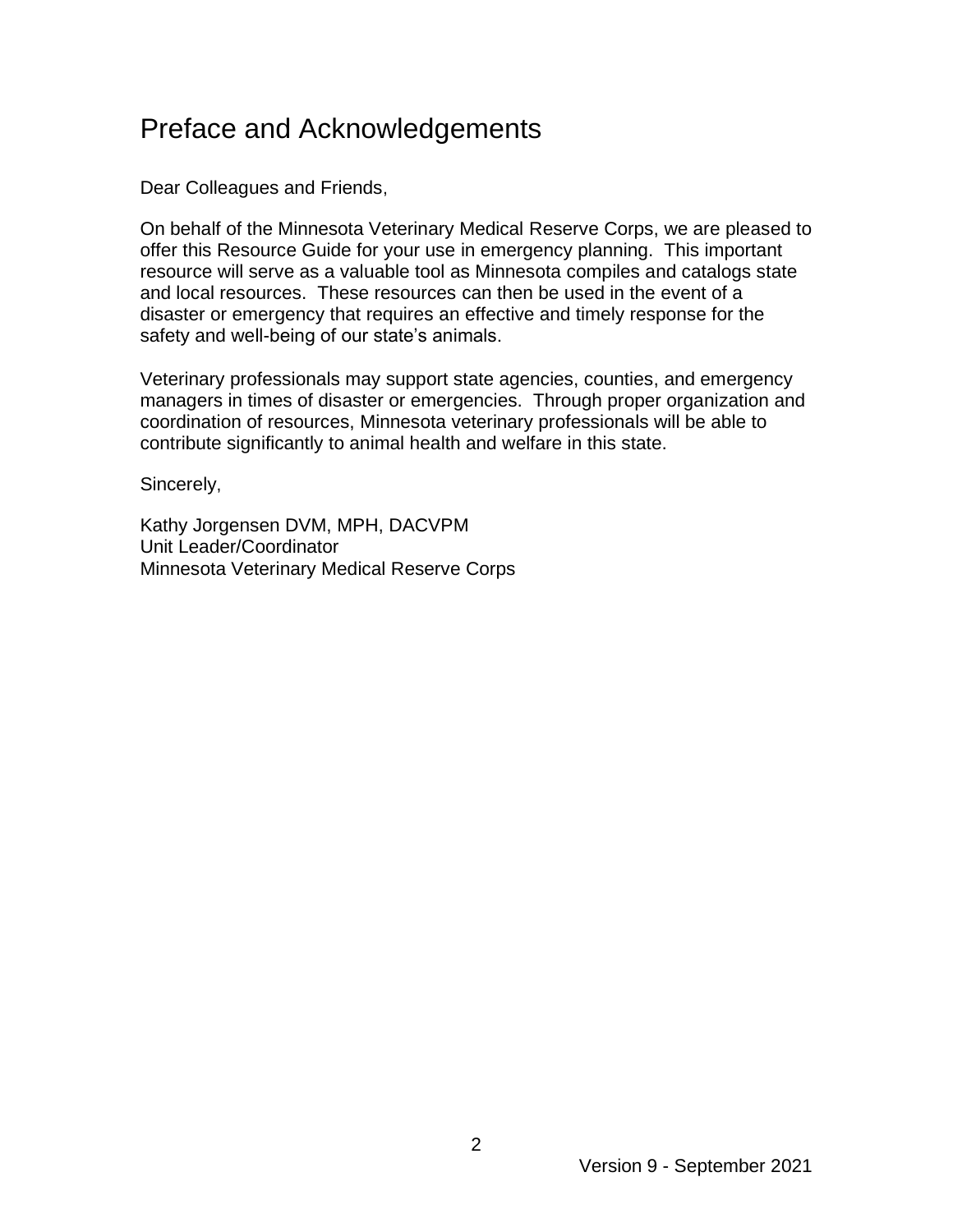## Minnesota Veterinary Medical Reserve Corps Disaster Response Resource Guide

#### **Table of Contents:**

|                                                            | 2    |
|------------------------------------------------------------|------|
|                                                            | 4    |
| Section 1: Federal Agencies                                | 5    |
|                                                            |      |
| Section 3: Local and Regional Disaster Resources           | 14   |
|                                                            | 22   |
| Section 5: Transportation                                  | 24   |
|                                                            |      |
| Section 7: Veterinary Support Services and Supplies        | - 30 |
| Appendices                                                 | 35   |
| A. State Map by Region<br>--------------------------       | 35   |
| B. Disaster Response Animal Care/Holding Survey36          |      |
|                                                            |      |
| D. Identification/Medical History                          | 38   |
| E. Request for Emergency Care/Release of Liability Form 39 |      |
| F. Medical Records                                         | 40   |
|                                                            | -41  |
|                                                            | - 42 |
| <b>Active Humane Societies</b>                             | 43   |
|                                                            | 49   |
|                                                            |      |
|                                                            | - 53 |
|                                                            | 54   |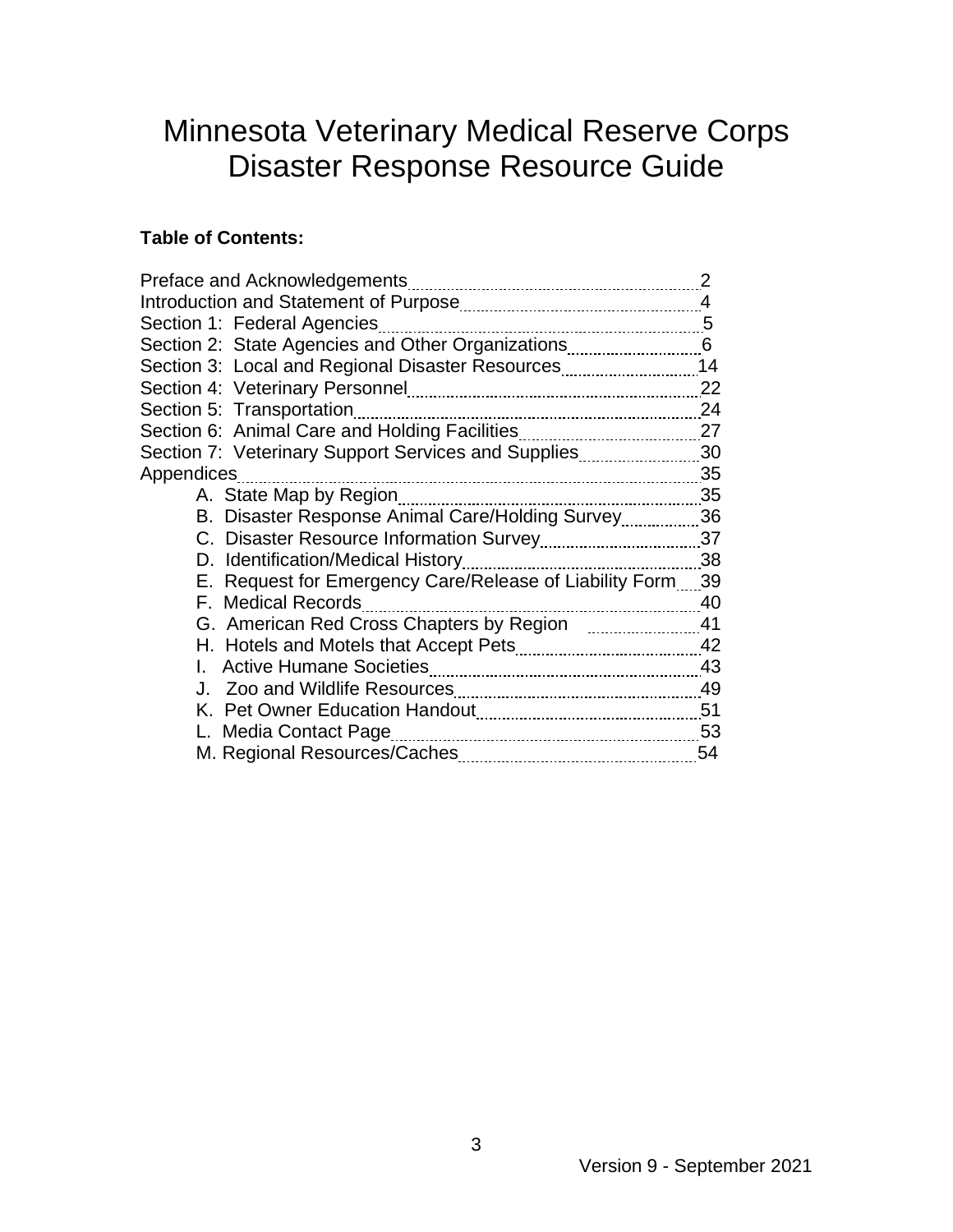### **Introduction**

In the event of a natural disaster, veterinarians and veterinary support staff are uniquely qualified to provide the clinical skills, equipment and supplies in the treatment of pets, horses, livestock, and wildlife.

The intent of this guide is to help organize veterinary resources and provide mechanisms for those resources to be used within the existing plans for disaster response. Through training, organization and coordination with agencies involved in disasters, Minnesota veterinarians can contribute greatly to animal response efforts.

This guide was prepared by the MNVMRC and the MVMA Disaster and Emergency Preparedness Committee and is updated yearly.

### Statement of Purpose

The purpose of the Minnesota Veterinary Medical Reserve Corps (MNVMRC) is to support the infrastructure of veterinary medicine in Minnesota in time of a disaster or emergency, to expand working relationships with state agencies, nongovernmental organizations, and neighboring states in order to facilitate a safe and efficient response to emergencies or disasters involving companion animals and animal agriculture and to develop and maintain relevant training tools for its members.

> Minnesota Veterinary Medical Reserve Corps 9882 County Road 47 St. Cloud, MN 56301 (320) 249-4892 <https://www.mnvmrc.org/>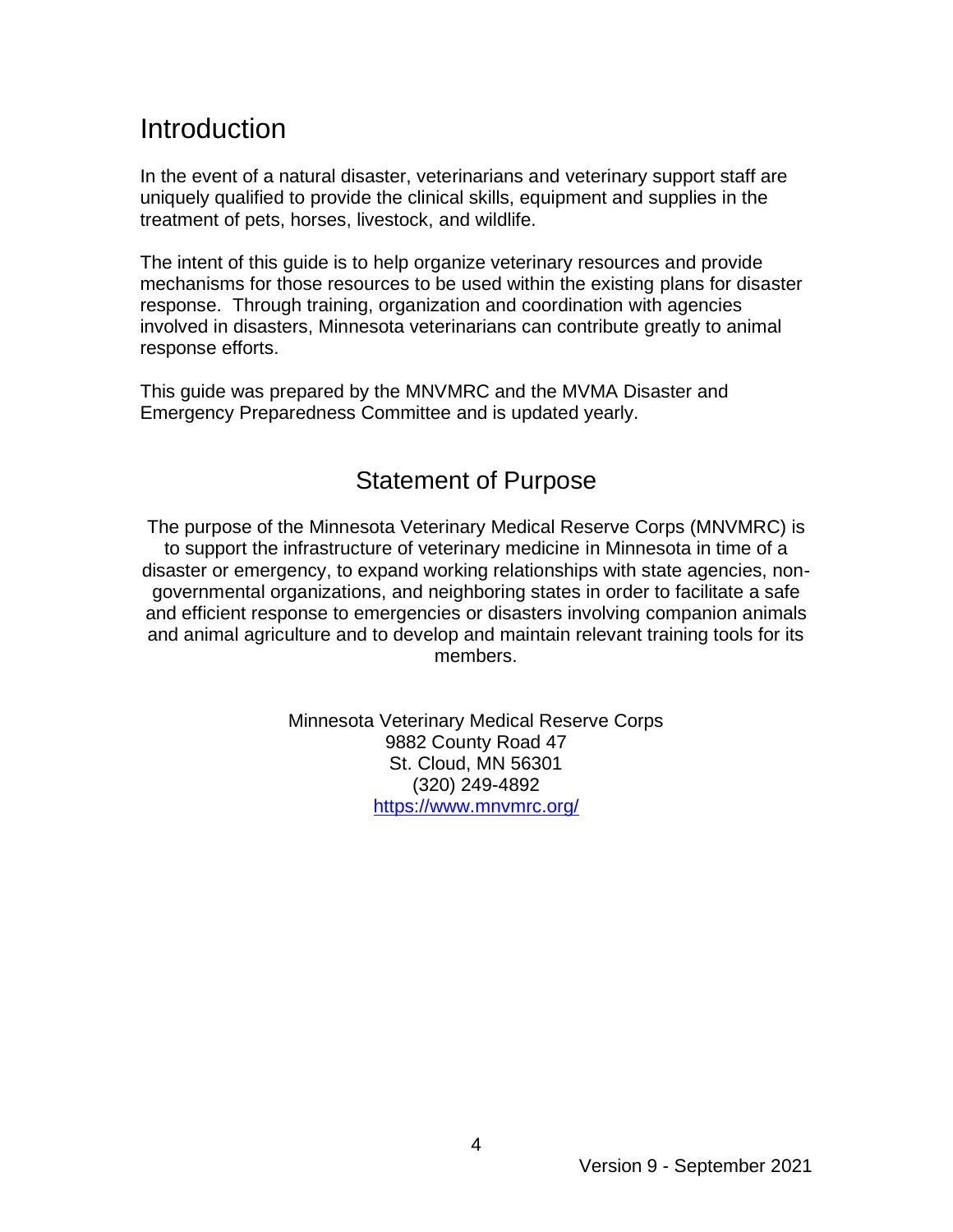### **Section 1: Federal Agencies and Organizations**

- Federal Emergency Management Agency [http://www.FEMA.gov/](http://www.fema.gov/)  500 C Street S.W. Washington, D.C. 20472 Telephone: (202) 646-2500 PETS Act-details [https://www.congress.gov/109/plaws/publ308/PLAW-](https://www.congress.gov/109/plaws/publ308/PLAW-109publ308.pdf)[109publ308.pdf](https://www.congress.gov/109/plaws/publ308/PLAW-109publ308.pdf)
- United States Department of Agriculture http://www.usda.gov 1400 Independence Ave. S.W. Washington, D.C. 20250 Telephone: (202) 720-2791
- U.S. Department of Homeland Security http://www.dhs.gov/index.shtm
- Department of Health and Human Services<http://www.hhs.gov/> 200 Independence Avenue S.W. Washington, D.C. 20201 Telephone: (877) 696-6775
- Center for Disease Control http://www.cdc.gov/ 1600 Clifton Rd. Atlanta, GA 30333 Telephone: (800) 232-4636
- National Transportation Safety Board http://www.ntsb.gov/ Telephone: (202) 314-6000
- Animal Plant Health Inspection Service http://www.aphis.usda.gov/
- Local USDA Offices:
	- o Animal Plant Health Inspection Service-Veterinary Services 100 Bridgepoint Drive, Suite 180 South St. Paul, MN 55075 Telephone: (651) 234-5680
	- o USDA/APHIS/ESF 11 Coordinator Gene Deener [Eugene.Deener@usda.gov](mailto:Eugene.Deener@usda.gov) Telephone: (224) 337-2930
- National Weather Service<http://www.weather.gov/>
- Small Business Administration<https://www.sba.gov/> Telephone: (800) 827-5722 Local Offices <https://www.sba.gov/local-assistance/find>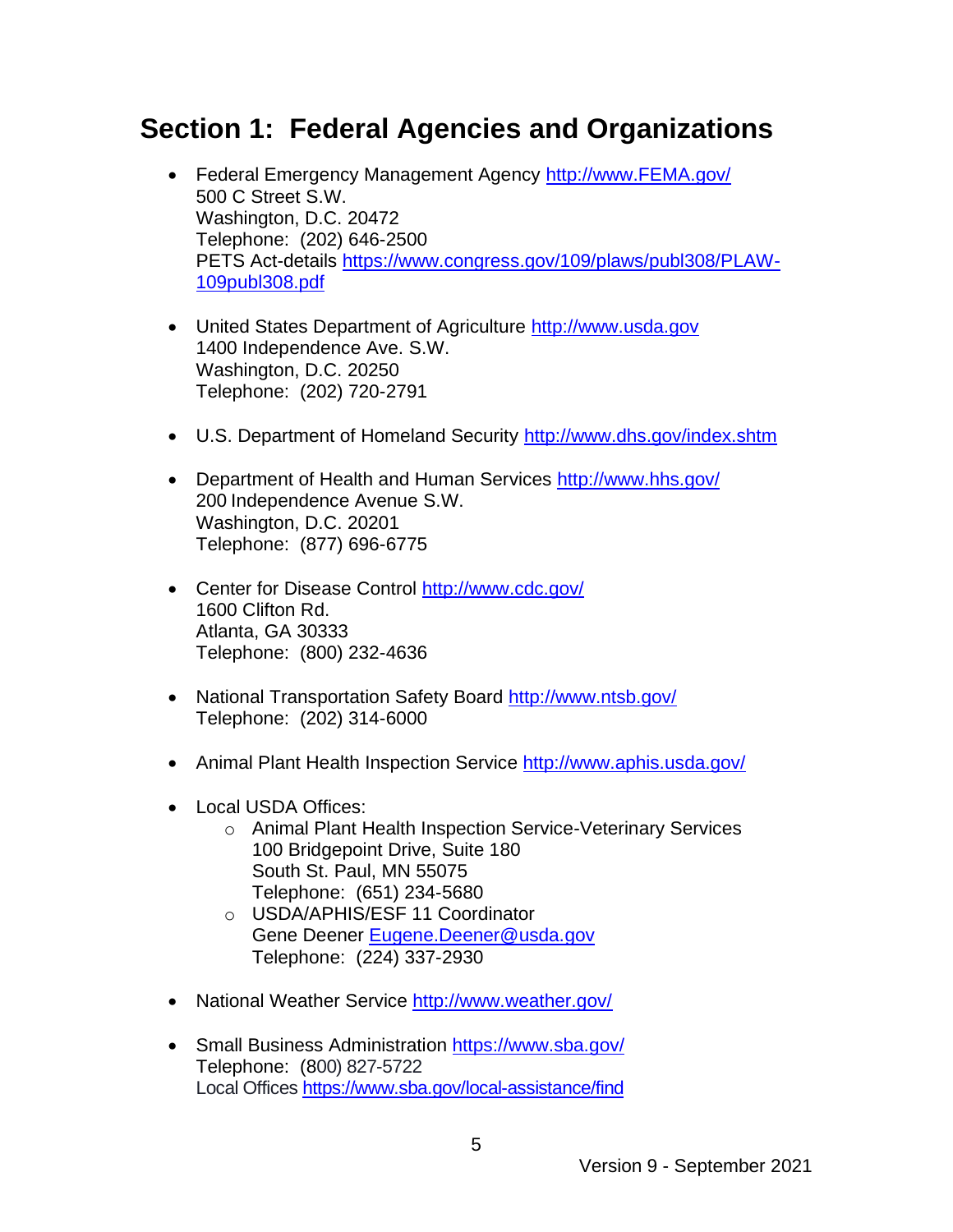## **Section 2: State and Regional**

### **Agencies/Organizations**

### **State Agencies**

- Minnesota Department of Homeland Security and Emergency Management <https://dps.mn.gov/divisions/hsem/Pages/default.aspx> 445 Cedar Street, Suite 223 St. Paul, MN 55101-6223 Telephone: (651) 201-7000 County/City Emergency Manager Map [https://dps.mn.gov/divisions/hsem/contact/Pages/county-emergency](https://dps.mn.gov/divisions/hsem/contact/Pages/county-emergency-managers.aspx)[managers.aspx](https://dps.mn.gov/divisions/hsem/contact/Pages/county-emergency-managers.aspx)
- Minnesota Board of Animal Health <http://www.bah.state.mn.us/> 625 Robert St. N. St. Paul, MN 55155 Telephone: (651) 296-2942
- Minnesota Department of Agriculture <http://www.mda.state.mn.us/> 625 Robert St. N. St. Paul, MN 55155 Telephone: (800) 967-2474
- Minnesota Department of Health http://www.health.state.mn.us/ PO Box 64975 St. Paul, MN 55164-0975 Telephone: (888) 345-0823
- Minnesota Department of Natural Resources <http://www.dnr.state.mn.us/index.html> 500 Lafayette Road St. Paul, MN 55155-4040 Telephone: (888) 646-6367
- US Fish and Wildlife<http://www.dnr.state.mn.us/fishwildlife/index.html>
- Minnesota Department of Transportation http://www.dot.state.mn.us/ 395 John Ireland Boulevard St. Paul, MN 55155-1899 Telephone: (800) 657-3774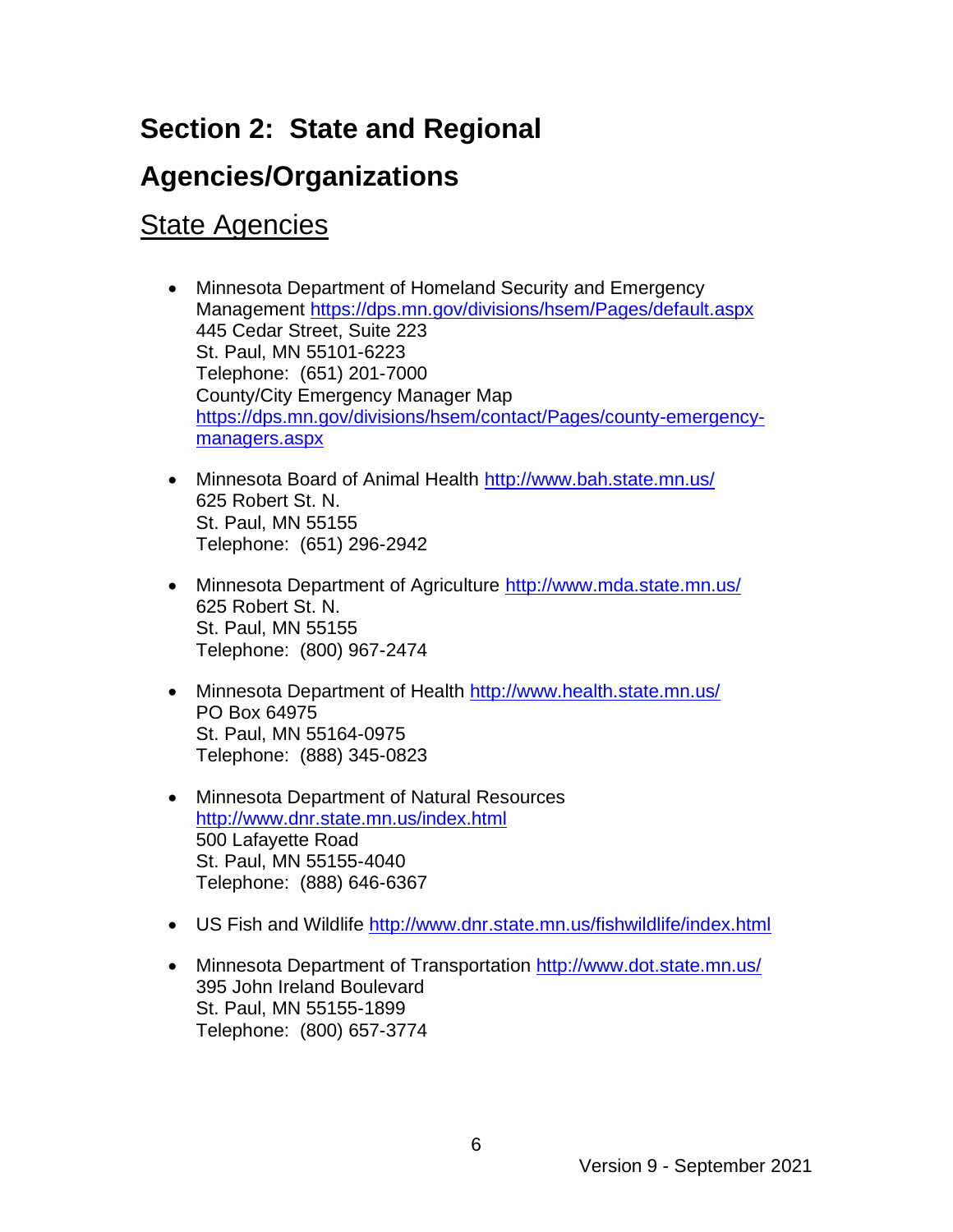- Minnesota State Patrol <https://dps.mn.gov/divisions/msp/Pages/default.aspx> 445 Minnesota St. St. Paul, MN 55101 Telephone: (651) 201-7100
- Minnesota Pollution Control Agency http://www.pca.state.mn.us/ 520 Lafayette Road St. Paul, MN 55155-4194 Telephone: (800) 657-3846 24 hour emergency: (800) 422-0798
- Minnesota Department of Human Services<https://mn.gov/dhs/> Telephone: (651) 431-2000
- Farm Service Agency [http://www.fsa.usda.gov](http://www.fsa.usda.gov/) 375 Jackson Street, Suite 400 St. Paul, MN 55101 Telephone: (651) 602-7700 County Offices: <https://offices.sc.egov.usda.gov/locator/app?state=mn&agency=fsa>
- University of Minnesota Extension<http://www.extension.umn.edu/>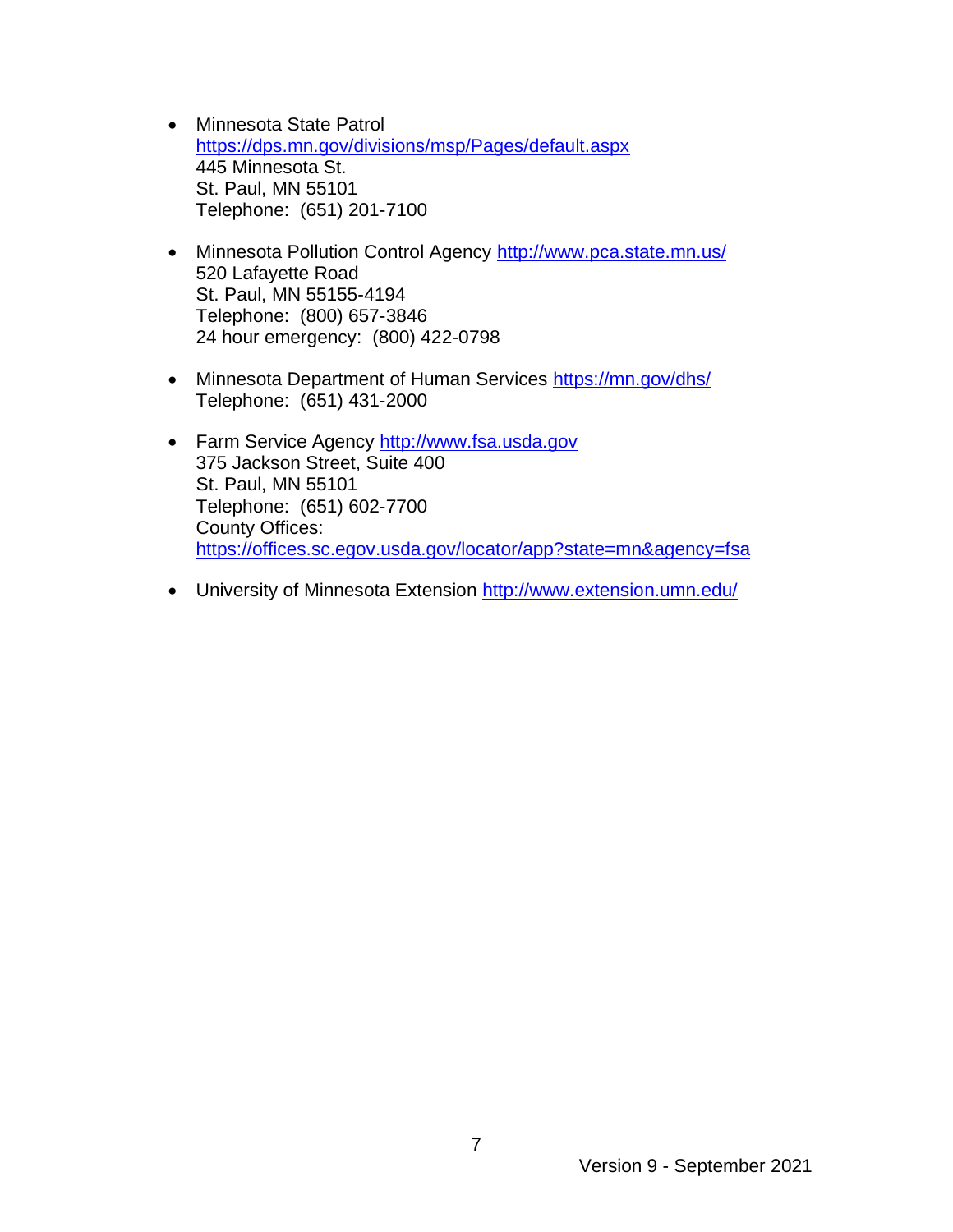## Regional/County/City Agencies

| 1. Local Emergency Management                                  |
|----------------------------------------------------------------|
|                                                                |
| Regional Program Coordinator: ________________________________ |
|                                                                |
| 2. County/City                                                 |
|                                                                |
|                                                                |
|                                                                |
|                                                                |
|                                                                |
|                                                                |
|                                                                |
|                                                                |
|                                                                |
|                                                                |
|                                                                |
|                                                                |
|                                                                |
|                                                                |
|                                                                |

NOTE: Please make as many extra blank copies as needed prior to filling out names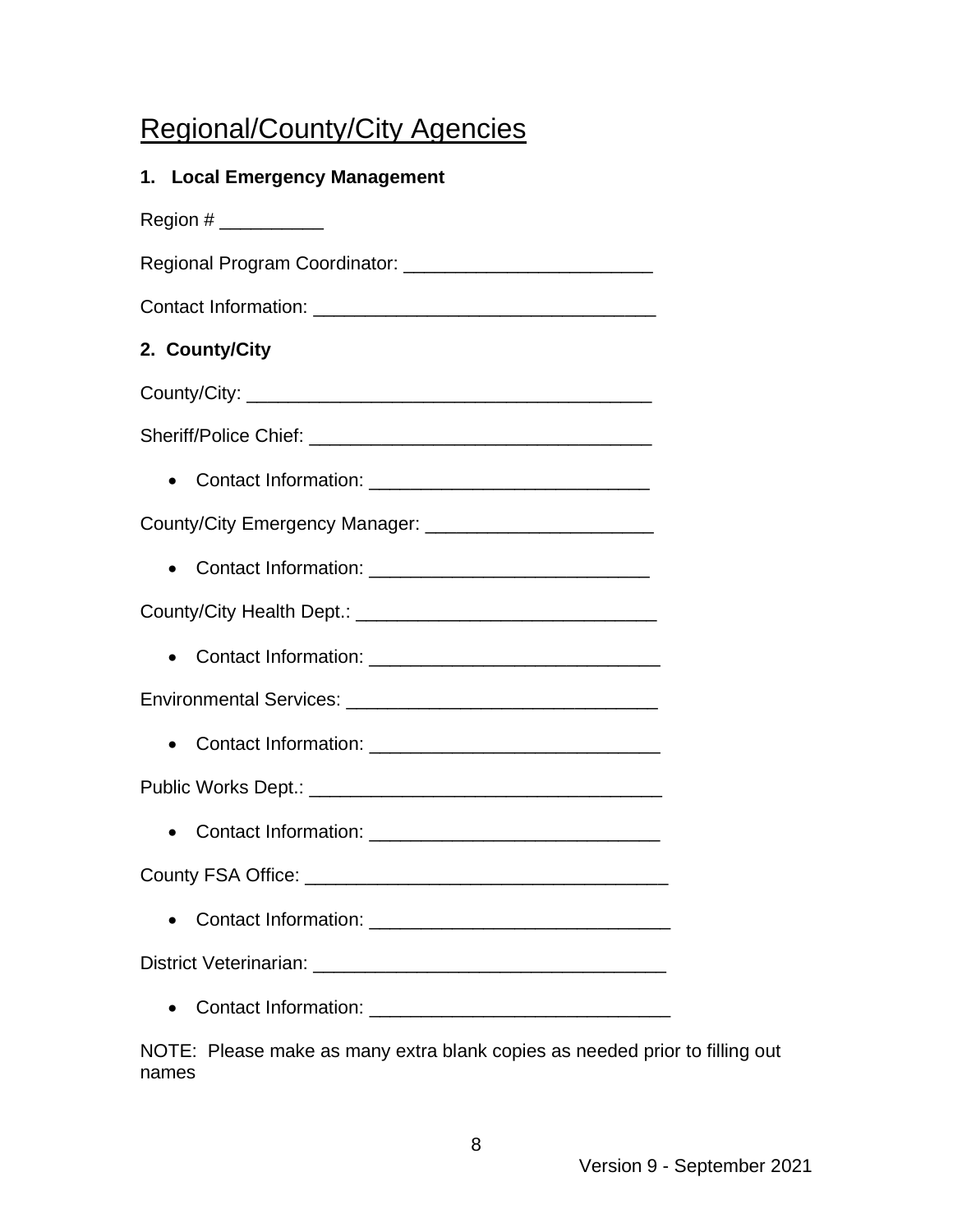## **Other Organizations**

- National Animal Rescue and Sheltering Coalition <http://thenarsc.org/> Telephone: (336) 496-2772
- National Alliance of State Animal and Agricultural Emergency Programs [www.thenasaaep.com](http://r20.rs6.net/tn.jsp?f=001xEGzfaQyGho6Uj_-1jU8H88a_INpmSVFnwEZnp_WhiWisJBPEFlygYYgtva_kIatI3MVEXrpnz20TOmAoDsmKEjHcJBHkJmm47EHHMPb-9K5aHUQnNxsjkg155aTKS5qwPkMxAoQly4-KMRIrjSEyA==&c=XfMZ82sNZmWJkOGRs_yWmCq3TrhLTfwyo5AKegEs0CzoA7uykkCd6A==&ch=J2JIZZEEmup9aOCN6ml3wTV1JQrXEvVjUqVG8tx6-31mVKcQyd42Jw==)
- Minnesota Animal Disaster Coalition [http://www.minnesotaanimaldisastercoalition.org/home\\_10.html](http://www.minnesotaanimaldisastercoalition.org/home_10.html) Telephone: (612) 876-1797
- American Humane Association <http://www.americanhumane.org/animals/programs/emergency-services/> 1400 16th St. N.W., Suite 360 Washington, D.C. 20036 Telephone: (800) 227-4645
- Minnesota Federated Humane Society https://www.mnfedhs.org/ PO Box 416 Anoka, MN 55303 Telephone: (612) 866-8663
- ASPCA <https://www.aspca.org/> Telephone: (212) 876-7700
- Wildlife Rehabilitators-by county [http://files.dnr.state.mn.us/eco/nongame/rehabilitation/wildlife\\_rehabilitator](http://files.dnr.state.mn.us/eco/nongame/rehabilitation/wildlife_rehabilitators.pdf) [s.pdf](http://files.dnr.state.mn.us/eco/nongame/rehabilitation/wildlife_rehabilitators.pdf)
- American Kennel Club<http://www.akc.org/>
- American Red Cross Chapters (Appendix G) <http://www.redcross.org/mn>
- Search Rescue and Recovery http://www.srrrmn.org/ Telephone: (855) 477-7766
- Minnesota Search and Rescue Dog Organization <http://www.minnsarda.com/> Telephone: (763) 427-1212
- NorthStar Search and Rescue<https://www.northstarsar.com/> Telephone: (877) 727-5911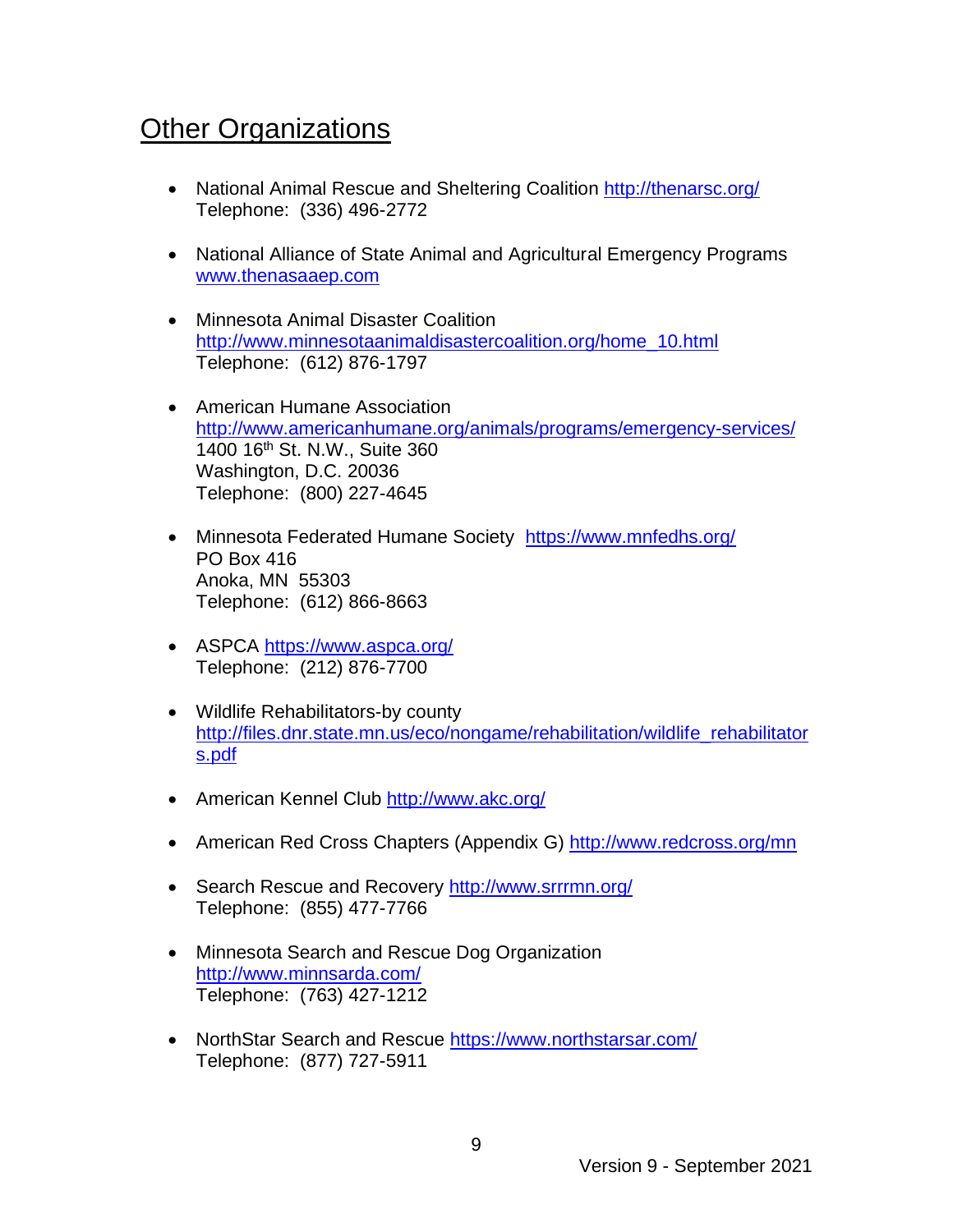- Central Lakes Search and Rescue<http://www.centrallakessar.org/> Telephone: (218) 838-0761
- Minnesota Horse Council <http://www.mnhorsecouncil.org/> PO Box 96 Monticello, MN 55362 Telephone: (763) 755-7729
- Minnesota State Cattlemen's Association<http://www.mnsca.org/> PO Box 12 Maple Plain, MN 55359 Telephone: (763) 479-1011
- Minnesota Pork Producers<http://www.mppainsider.org/> 151 Saint Andrews Court, Suite 810 Mankato, MN 56001 Telephone: (507) 345-8814
- Minnesota Milk Producers Association<https://www.mnmilk.org/> 215 Rice St. St. Paul, MN 55113 Telephone: (763) 355-9697
- Minnesota Farmer's Union <http://www.mfu.org/> 305 Roselawn Ave. E., Suite 200 St. Paul, MN 55117 Telephone: (651) 639-1223
- Minnesota Turkey Growers Association<http://minnesotaturkey.com/> 108 Marty Drive Buffalo, MN 55313 Telephone: (763) 682-2171
- Minnesota Companion Rabbit Society<http://www.mncompanionrabbit.org/>
- MN Beef Council<http://mnbeef.org/> Telephone: (763) 479-1011
- Minnesota Herpetological Society<https://mnherpsoc.org/>
- Minnesota Companion Bird Association <https://www.mnbird.org/>
- Minnesota Dairy Goat Association <https://minnesotagoats.org/>
- Minnesota Lamb and Wool Producers Association<https://www.mlwp.org/>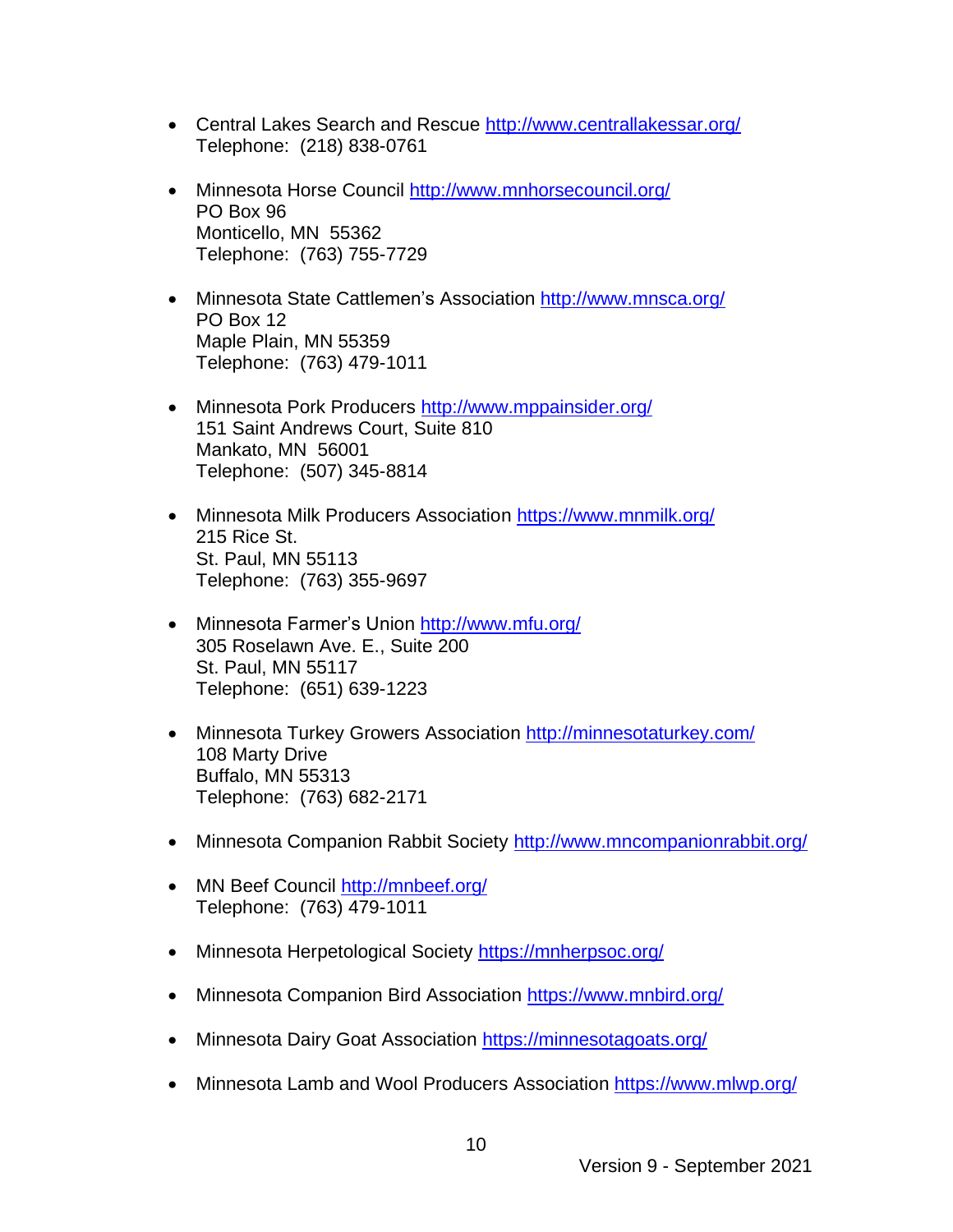- PetFinder<https://www.petfinder.com/>
- Swine Health Information Center<https://www.swinehealth.org/>
- Minnesota Voluntary Organizations Active in Disaster (MNVOAD) <https://www.mnvoad.org/>
- National VOAD<https://www.nvoad.org/> Telephone: (703) 778-5088
- North Valley Animal Disaster Group https://www.nvadg.org/ They have many resources for animal response on their website.
- ASAR Training and Response<https://asartraining.com/>
- Wisconsin Large Animal Emergency Response<https://www.wlaer.org/>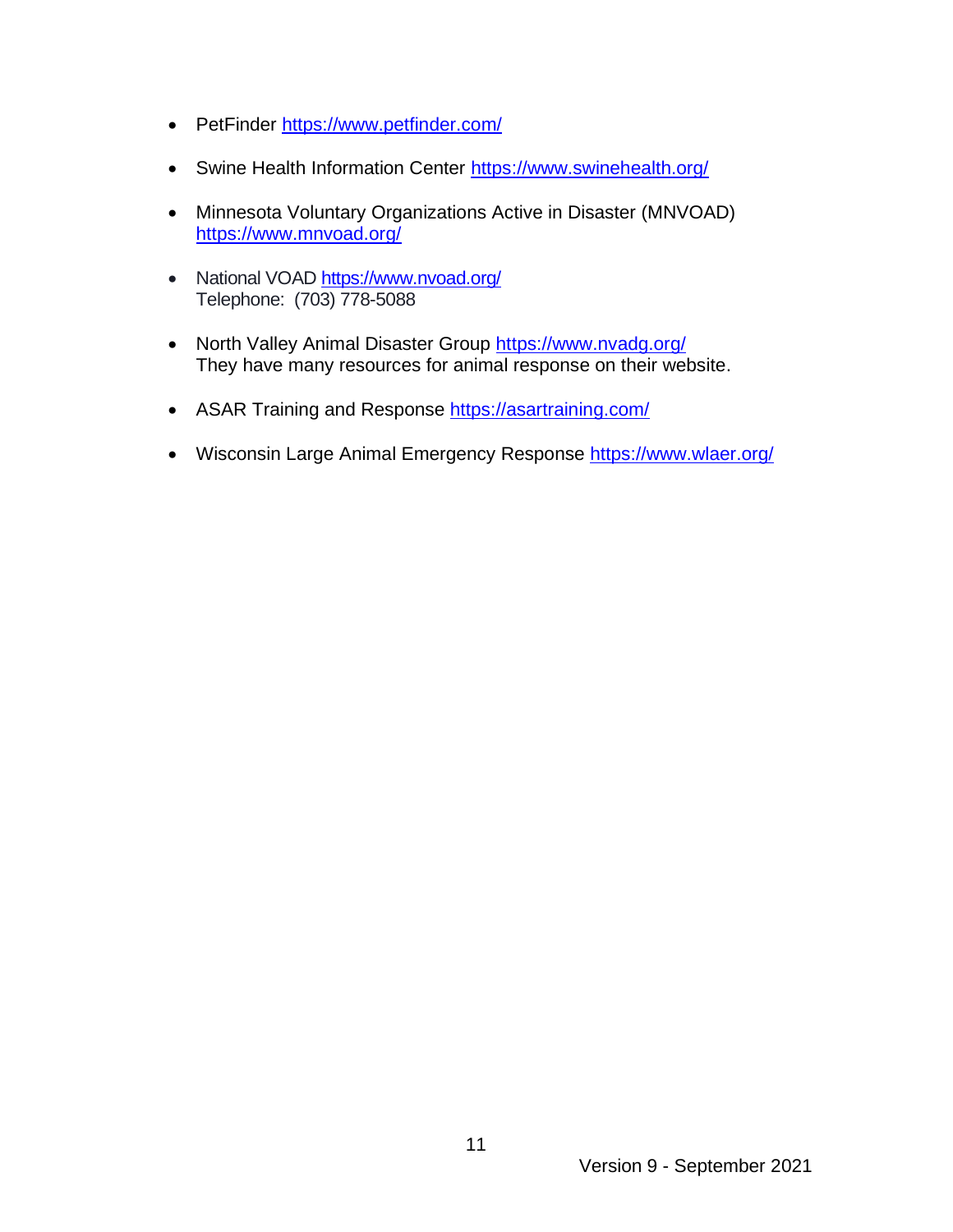## Educational Institutions (Minnesota and Border States)

- University of Minnesota College of Veterinary Medicine <http://www.cvm.umn.edu/> 1365 Gortner Avenue St. Paul, Minnesota 55108
- Ridgewater College https://ridgewater.edu Veterinary Technology Program Dairy Science Program 2010 15<sup>th</sup> Ave. N.W. Willmar, MN 56201
- North Dakota State University http://www.ndsu.edu/ Veterinary Technology Program Animal Science Program Livestock research and holding facilities
- University of Minnesota Crookston<http://www.umcrookston.edu/> Animal Science Program Equine Science Program Livestock research and holding facilities
- Rochester Community and Technical College http://www.rctc.edu/ Veterinary Technology Program Equine Science Program
- Minnesota State Community and Technical College (Fergus Falls Campus) [http://www.minnesota.edu](http://www.minnesota.edu/) Equine Science Program
- University of Wisconsin-River Falls<http://www.uwrf.edu/> Animal Science Program Veterinary Technology Program
- South Dakota State University-Brookings http://www.sdstate.edu/ Animal Science Program

Note: all institutions have animal science or veterinary technology programs and may be beneficial as contacts or potential holding facilities.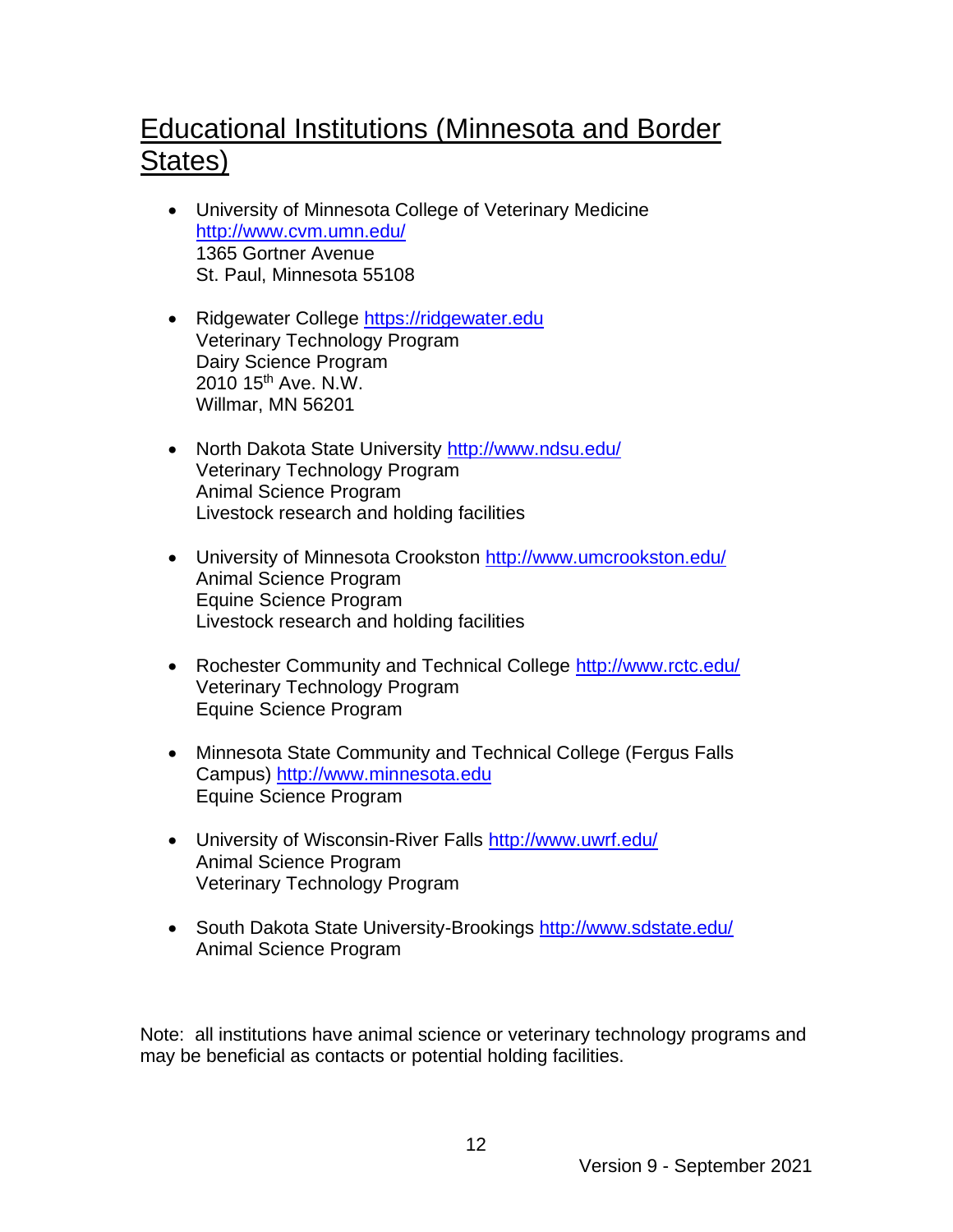### Military Bases

- Air Force Base-Minneapolis-St. Paul Air Reserve Station <http://www.afreserve.com/?:Base:Minneapolis> Telephone: (800) 257-1212
- Camp Ripley (Minnesota National Guard) <https://minnesotanationalguard.ng.mil/crtc/> 15000 Highway 115 Little Falls, MN 56345-4173 Telephone**:** (320) 632-7000
- Duluth Air National Guard Base-Duluth International Airport <http://www.148fw.ang.af.mil/> Telephone: (218) 778-7210

### Veterinary and Associated Organizations

- Minnesota Veterinary Medical Association <http://www.mvma.org/> 101 Bridgepoint Way, Suite 100 South St. Paul, MN 55075 Telephone: (651) 645-7533
- Arrowhead Veterinary Medical Association <https://arrowheadvma.org/> Email: [arrowheadvma@gmail.com](mailto:arrowheadvma@gmail.com)
- Basic Animal Rescue Training (BART) <http://basicanimalrescuetraining.org/> Email: [info@bartsaveslives.org](mailto:info@bartsaveslives.org)
- Minnesota Veterinary Medical Reserve Corps<https://www.mnvmrc.org/> Email: [coordinator.mnvmrc@gmail.com](mailto:coordinator.mnvmrc@gmail.com)
- American Veterinary Medical Association<https://www.avma.org/>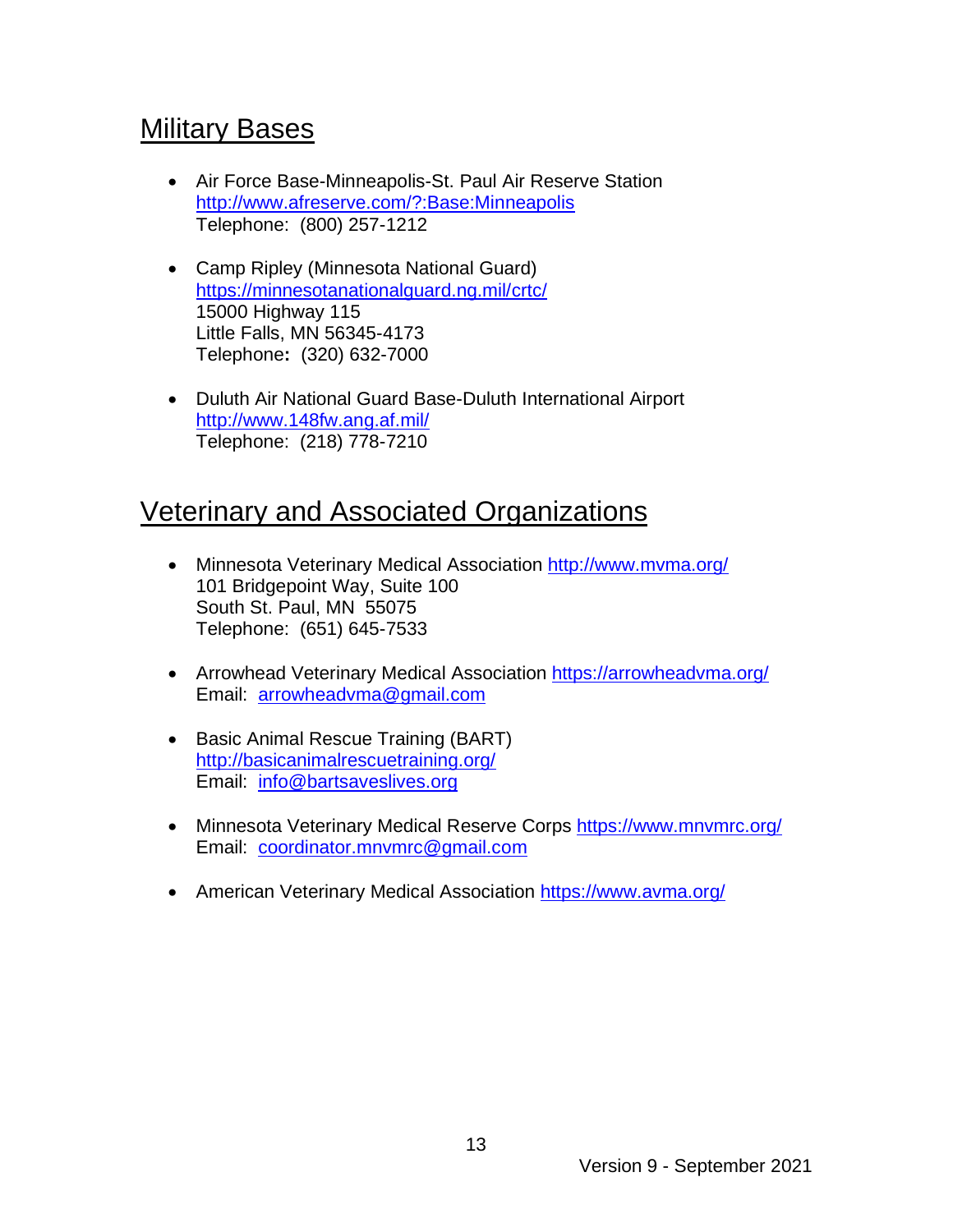## **Section 3: Local Resources**

A. Telephone (landline and cellular) Company Liaison(s):

• Company\_\_\_\_\_\_\_\_\_\_\_\_\_\_\_\_\_\_\_ Phone\_\_\_\_\_\_\_\_\_\_\_\_\_\_\_\_\_\_\_\_ Contact<sub>ive</sub> Contactive Contactive Contactive Contactive Contactive Contactive Contactive Contactive Contactive Contactive Contactive Contactive Contactive Contactive Contactive Contactive Contactive Contactive Contactive • Company\_\_\_\_\_\_\_\_\_\_\_\_\_\_\_\_\_\_\_ Phone\_\_\_\_\_\_\_\_\_\_\_\_\_\_\_\_\_\_\_\_ Contact<sub>ive</sub> • Company\_\_\_\_\_\_\_\_\_\_\_\_\_\_\_\_\_\_\_ Phone\_\_\_\_\_\_\_\_\_\_\_\_\_\_\_\_\_\_\_\_ Contact\_\_\_\_\_\_\_\_\_\_\_\_\_\_\_\_\_\_\_\_\_ • Company\_\_\_\_\_\_\_\_\_\_\_\_\_\_\_\_\_\_\_ Phone\_\_\_\_\_\_\_\_\_\_\_\_\_\_\_\_\_\_\_\_ Contact \_\_\_\_\_\_\_\_\_\_\_\_\_\_\_\_\_\_\_\_\_\_ B. Alternative Communications Resources (Ham radios, portable radios) • Organization **Contact** Phone **Email** • Organization **Contact** Phone **Email** • Organization **Contact** Phone\_\_\_\_\_\_\_\_\_\_\_\_\_\_\_\_\_\_\_\_\_\_\_\_ Email\_\_\_\_\_\_\_\_\_\_\_\_\_\_\_\_\_\_\_\_\_\_\_\_ • Organization\_\_\_\_\_\_\_\_\_\_\_\_\_\_\_\_\_\_\_ Contact\_\_\_\_\_\_\_\_\_\_\_\_\_\_\_\_\_\_\_\_\_\_\_ Phone\_\_\_\_\_\_\_\_\_\_\_\_\_\_\_\_\_\_\_\_\_\_\_\_ Email\_\_\_\_\_\_\_\_\_\_\_\_\_\_\_\_\_\_\_\_\_\_\_\_ • Organization\_\_\_\_\_\_\_\_\_\_\_\_\_\_\_\_\_\_\_ Contact\_\_\_\_\_\_\_\_\_\_\_\_\_\_\_\_\_\_\_\_\_\_\_ Phone\_\_\_\_\_\_\_\_\_\_\_\_\_\_\_\_\_\_\_\_\_\_\_\_ Email\_\_\_\_\_\_\_\_\_\_\_\_\_\_\_\_\_\_\_\_\_\_\_\_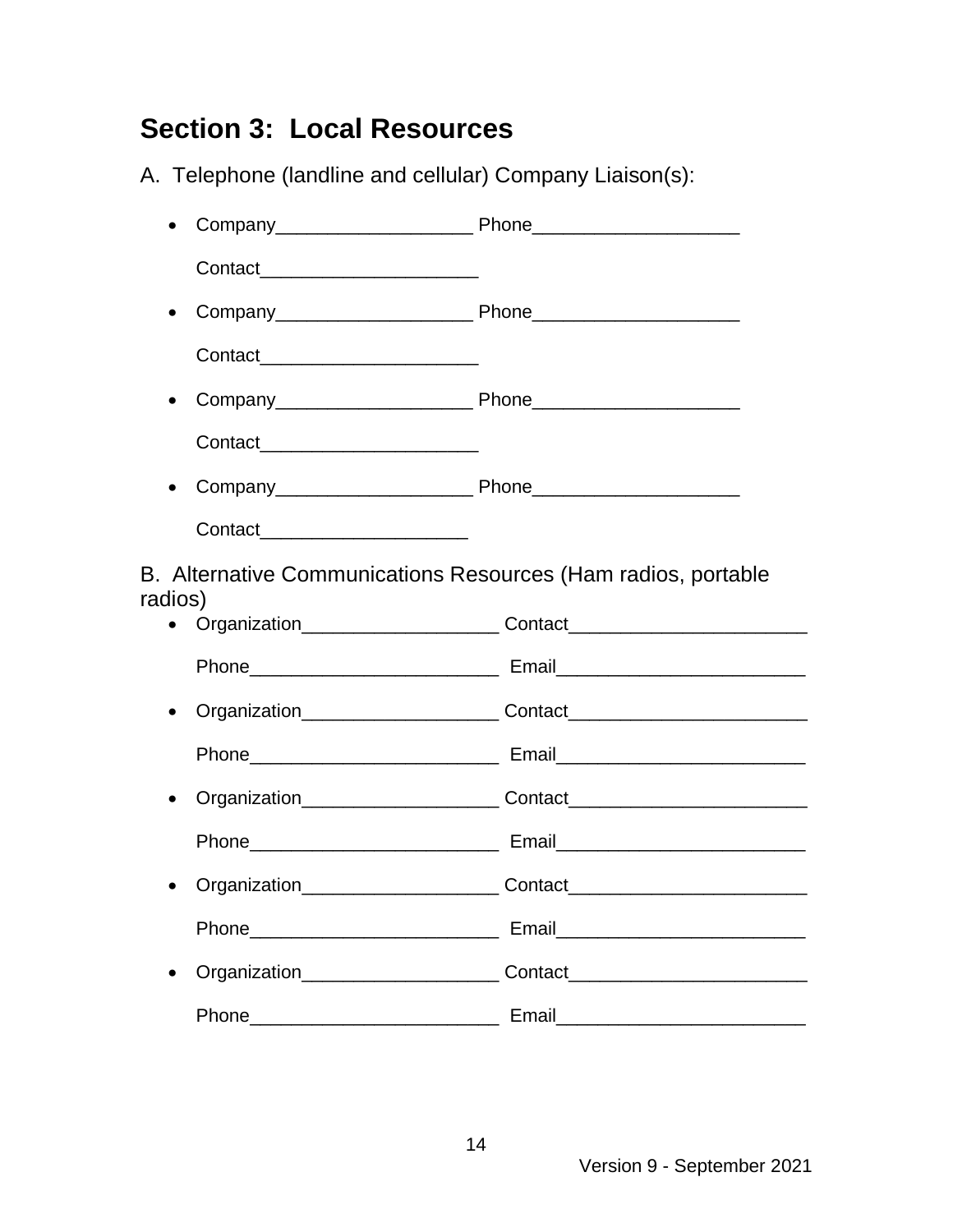#### C. Search and Rescue

| $\bullet$ |                                      |                                                                                  |  |  |
|-----------|--------------------------------------|----------------------------------------------------------------------------------|--|--|
| $\bullet$ |                                      |                                                                                  |  |  |
| $\bullet$ |                                      |                                                                                  |  |  |
| $\bullet$ |                                      |                                                                                  |  |  |
| $\bullet$ |                                      |                                                                                  |  |  |
|           |                                      |                                                                                  |  |  |
|           | D. Humane Organizations (Appendix I) |                                                                                  |  |  |
| $\bullet$ |                                      | Organization___________________________Contact__________________________________ |  |  |
|           |                                      |                                                                                  |  |  |
| $\bullet$ |                                      | Organization____________________________Contact_________________________________ |  |  |
|           |                                      |                                                                                  |  |  |
| $\bullet$ |                                      | Organization___________________________Contact__________________________________ |  |  |
|           |                                      |                                                                                  |  |  |
| $\bullet$ |                                      |                                                                                  |  |  |
|           |                                      |                                                                                  |  |  |
|           |                                      | Organization____________________________Contact_________________________________ |  |  |
|           |                                      |                                                                                  |  |  |
| $\bullet$ |                                      |                                                                                  |  |  |
|           |                                      |                                                                                  |  |  |
| $\bullet$ |                                      | Organization___________________________Contact__________________________________ |  |  |
|           |                                      |                                                                                  |  |  |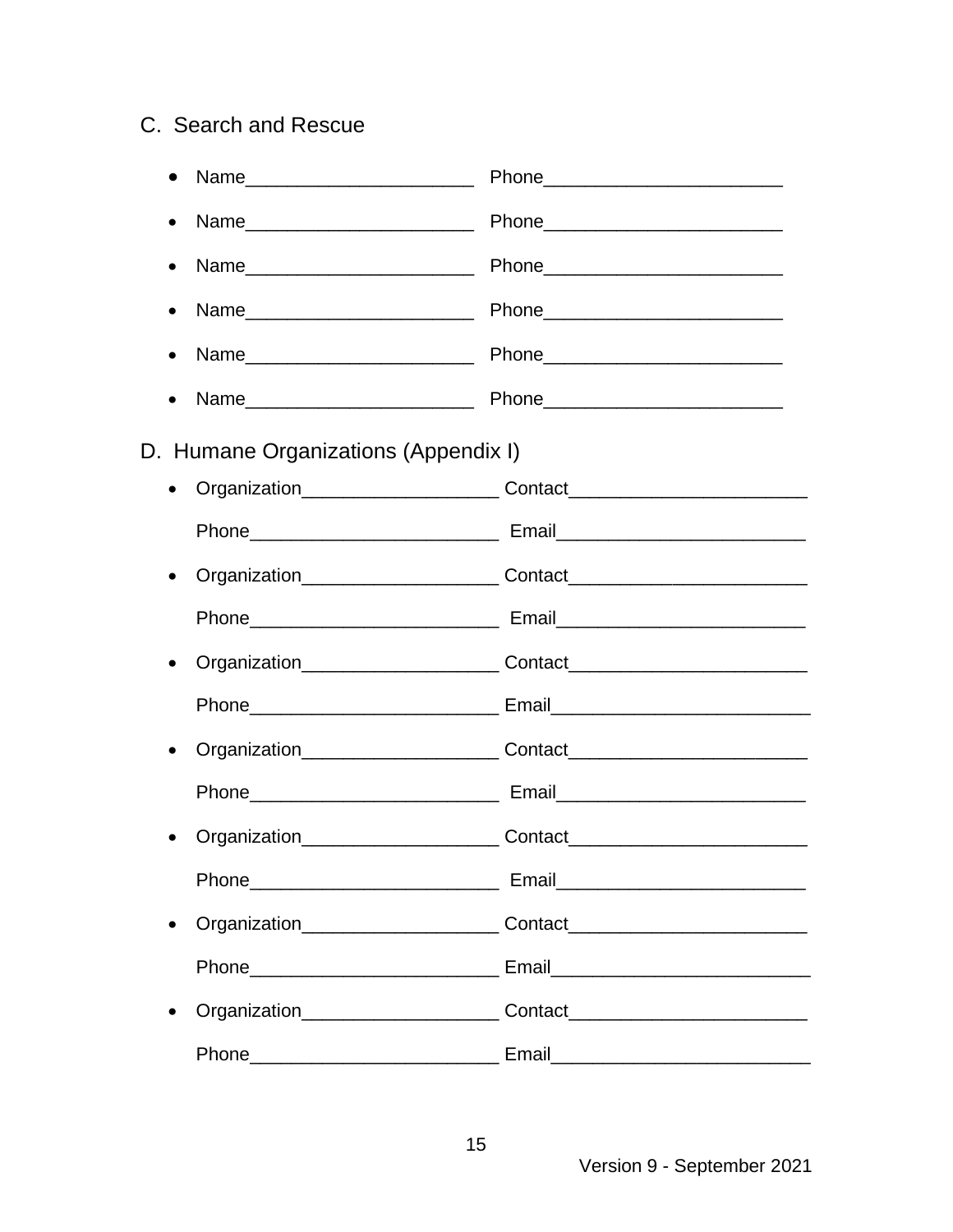#### E. Wildlife Rehabilitators

| $\bullet$          |  |
|--------------------|--|
|                    |  |
|                    |  |
|                    |  |
|                    |  |
| F. Local Landfills |  |
|                    |  |
|                    |  |
|                    |  |
|                    |  |
| $\bullet$          |  |
|                    |  |

Version 9 - September 2021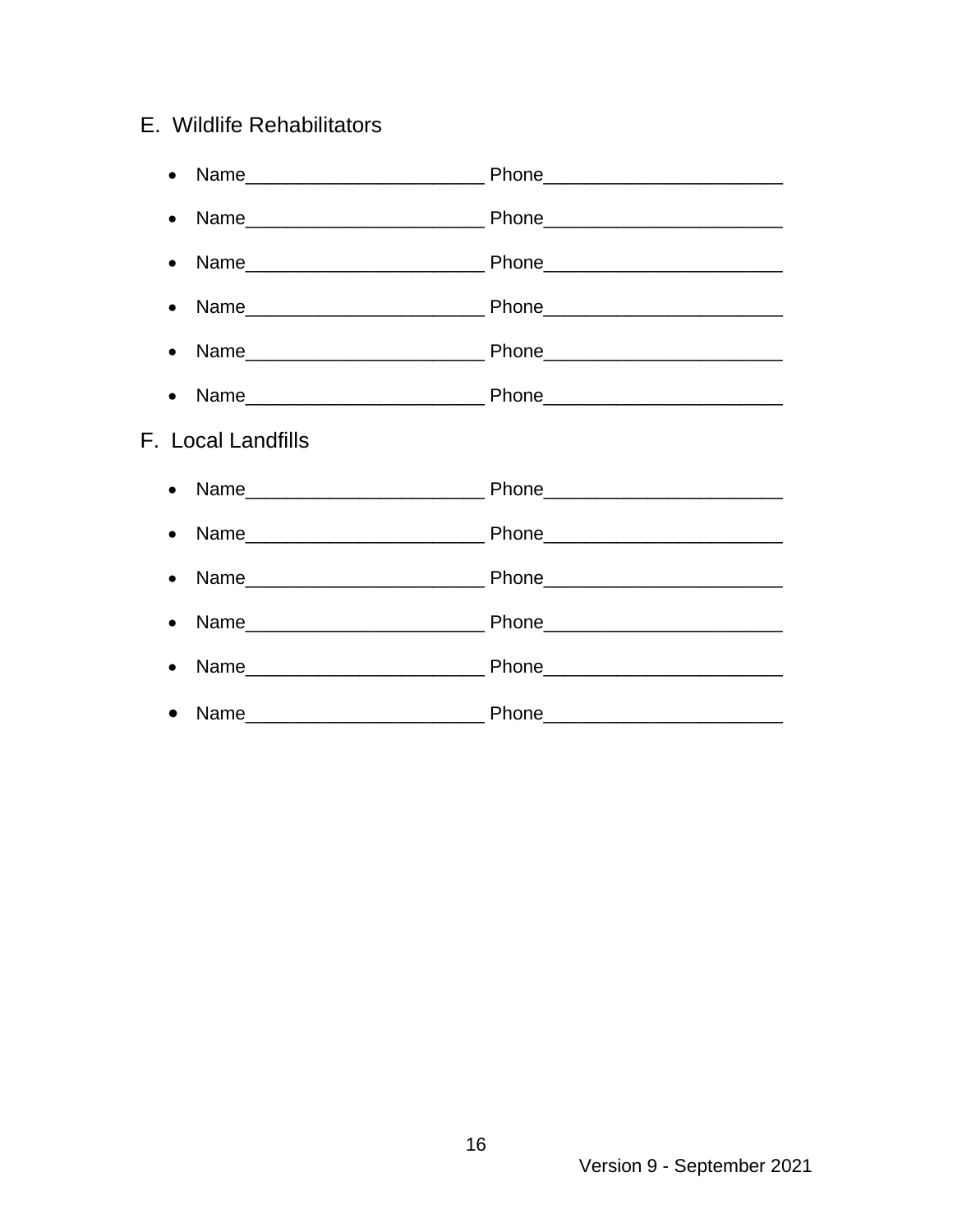- G. Rendering Companies
	- Central Bi-Products <http://www.centralbi.com/> 220 Ponderosa Road Redwood Falls, MN 56283 Telephone: (507) 644-7484
	- Central Bi-Products <http://www.centralbi.com/> 25498 US Highway 71 Long Prairie, MN 56346 Telephone: (320) 732-2819
	- Darling International, Inc. http://www.darlingii.com/ 9000 382nd Ave. Blue Earth, MN 56013 Telephone: (507) 526-3296
	- Darling International, Inc. http://www.darlingii.com/ 3 County Hwy 5 Chatfield, MN 55923 Telephone: (507) 867-4640
	- Worthington Rendering Company 24030 Roberts Ave. Worthington, MN 56187 Telephone: (507) 376-4711
	- Sanimax, LLC<http://www.sanimax.com/> 505 Hardman Ave. S. South St. Paul, MN 55075 Telephone: (888) 726-4629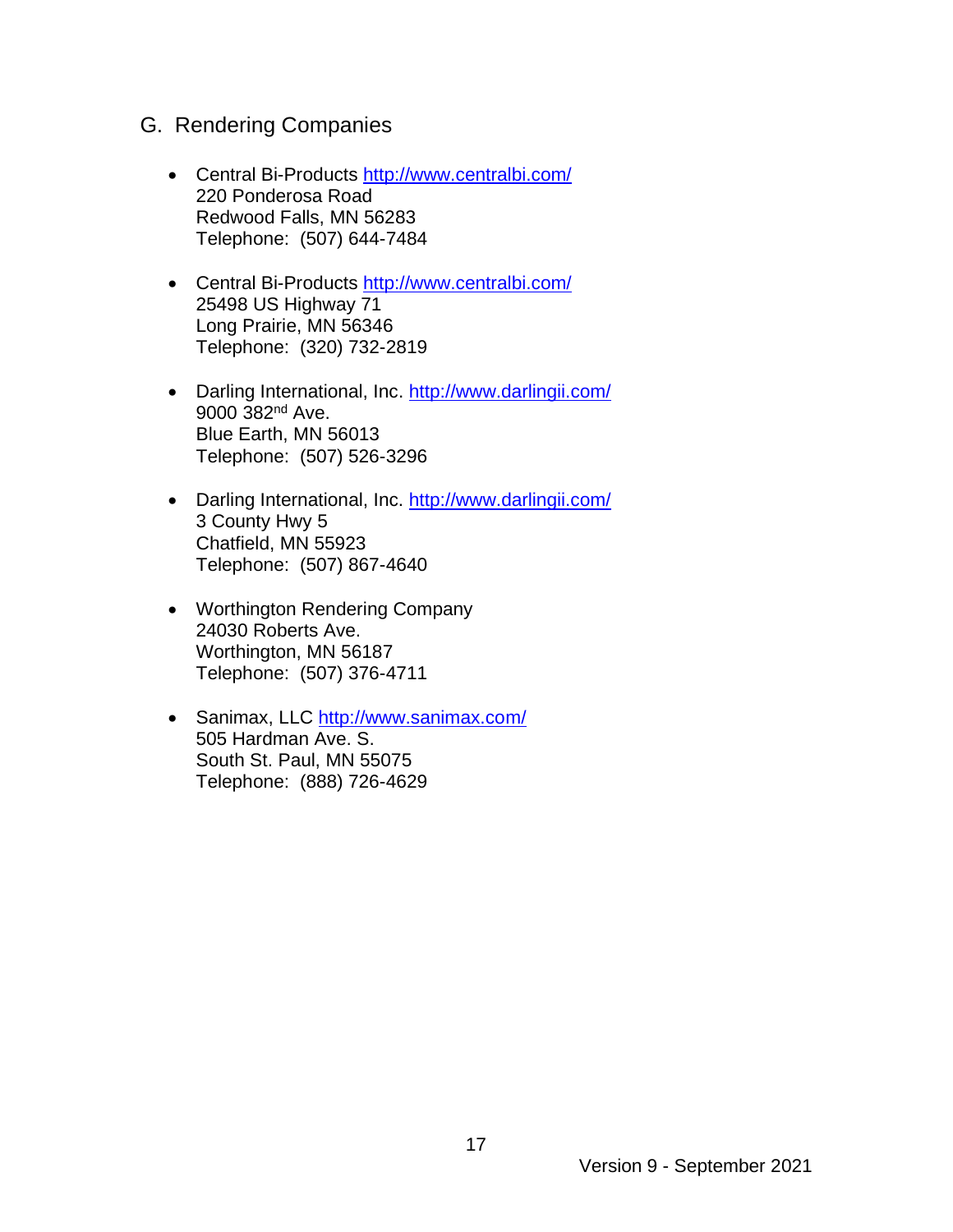#### H. Cremation Services

- Pet Cremation Services of Minnesota<http://www.petcremationofmn.com/> 5249 W. 73rd St., Suite F Edina, MN 55439 Telephone: (952) 925-1234
- Midwest Cremation Service of Minnesota, Inc.<http://mcsofmn.com/> 20323 St. Francis Blvd. Anoka, MN 55303 Telephone: (763) 753-5510
- Cherished Pet Cremation Services of Southern Minnesota <https://www.cherishedpetsmn.com/> 403 9th St. S.E. Hayfield, MN 55940 Telephone: (507) 477-3311
- At-Rest-Pet Cremation 335 Susanna Lane Bovey, MN 55709 Telephone: (218) 245-1226
- At-Rest-Pet Cremation 988 N.W. 20<sup>th</sup> St. Grand Rapids, MN 55744 Telephone: (218) 327-0834
- Heavenly Paws Pet Cremation Services <http://heavenlypawssaintcloud.com/> 22925 Co Rd 7 St. Cloud, MN 56301 Telephone: (320) 761-1066
- Companions Pet Cremations <http://www.companionpetcremations.com/index.html> 232 South Fremont St. Lewiston, MN 55952 Telephone: (507) 429-3336
- Pets Remembered<http://www.petsrememberedcremation.com/> 15 2nd Ave. S.E. New Brighton, MN 55112 Telephone: (651) 633-4564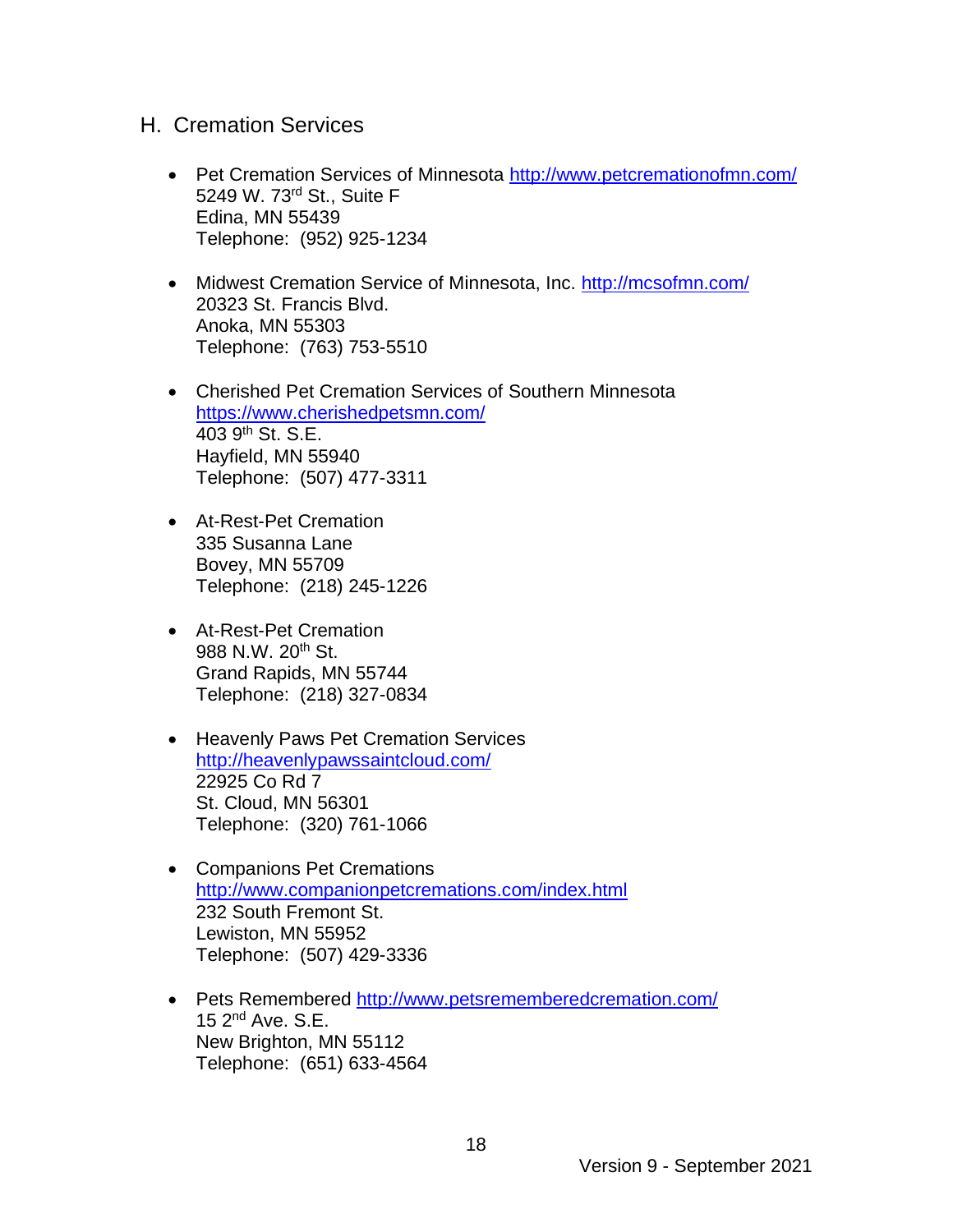- Forever in Our Hearts Pet Cremation Service 30730 179th St. Detroit Lakes, MN 56501 Telephone: (218) 847-2610
- Fur-ever Loved Pet Cremation Service <https://www.fureverlovedpetcremation.com/> 1011 Scanlon Way Cloquet, MN 55720 Telephone: (218) 879-0133
- Companions Forever <https://www.cfpetcremationservice.com/> 233 34th Ave. S. Waite Park, MN 56387 Telephone: (320) 253-0022
- PK for Pets https://www.pkforpets.com/ 1725 Lyndale Ave. N. Faribault, MN 55021 Telephone: (507) 334-4458
- Pawsitively Remembered<http://pawsitivelyremembered.com/> 605 US Hwy 15 Dassel, MN 55325 Telephone: (320) 894-7271
- Mankato Pet Cremation<https://www.mankatopetcremation.com/> 19049 Kodiak Lane Mankato, MN 56001 Telephone: (507) 995-7126
- Rivers Edge Pet Crematorium <http://www.riversedgepetcrematorium.com/index.html> 3956 County 3 Brownsville, MN 55919 Telephone: (507) 482-6765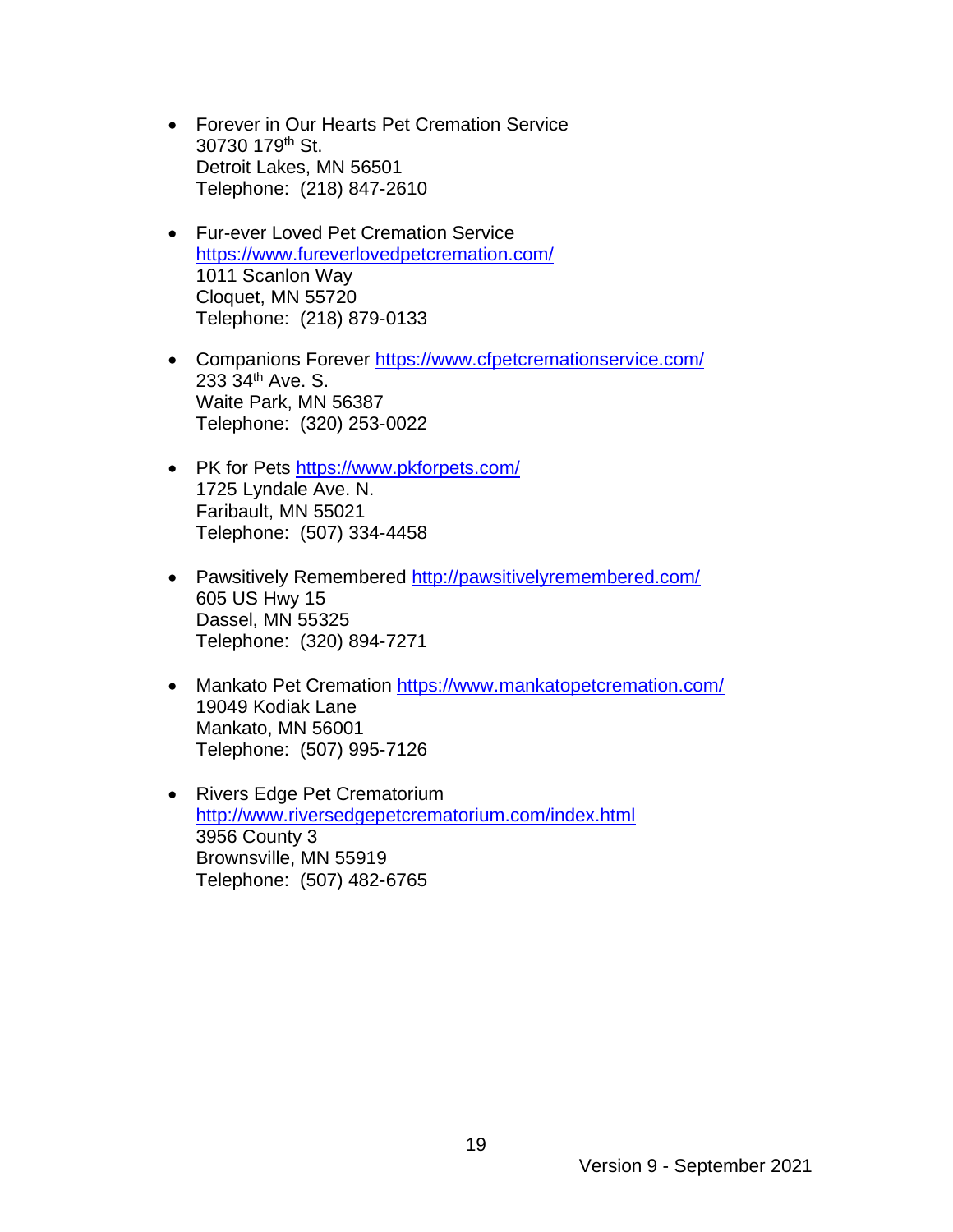I. Local American Red Cross Contacts (Appendix G)

| $\bullet$                                                    | Chapter________________________________Contact__________________________________ |  |  |
|--------------------------------------------------------------|----------------------------------------------------------------------------------|--|--|
|                                                              |                                                                                  |  |  |
| $\bullet$                                                    |                                                                                  |  |  |
|                                                              | Phone__________________________________ Email___________________________________ |  |  |
| $\bullet$                                                    |                                                                                  |  |  |
|                                                              |                                                                                  |  |  |
| $\bullet$                                                    |                                                                                  |  |  |
|                                                              | Phone__________________________________ Email___________________________________ |  |  |
| $\bullet$                                                    |                                                                                  |  |  |
|                                                              | Phone__________________________________ Email___________________________________ |  |  |
| $\bullet$                                                    | Chapter Contact Contact                                                          |  |  |
|                                                              |                                                                                  |  |  |
| $\bullet$                                                    |                                                                                  |  |  |
|                                                              | Phone__________________________________ Email___________________________________ |  |  |
| $\bullet$                                                    |                                                                                  |  |  |
|                                                              |                                                                                  |  |  |
| J. Roll-off Containers, Dumpsters, Shipping Containers, etc. |                                                                                  |  |  |
| $\bullet$                                                    |                                                                                  |  |  |
|                                                              | Name___________________________________Contact__________________________________ |  |  |
|                                                              | Name___________________________________Contact__________________________________ |  |  |
| $\bullet$                                                    |                                                                                  |  |  |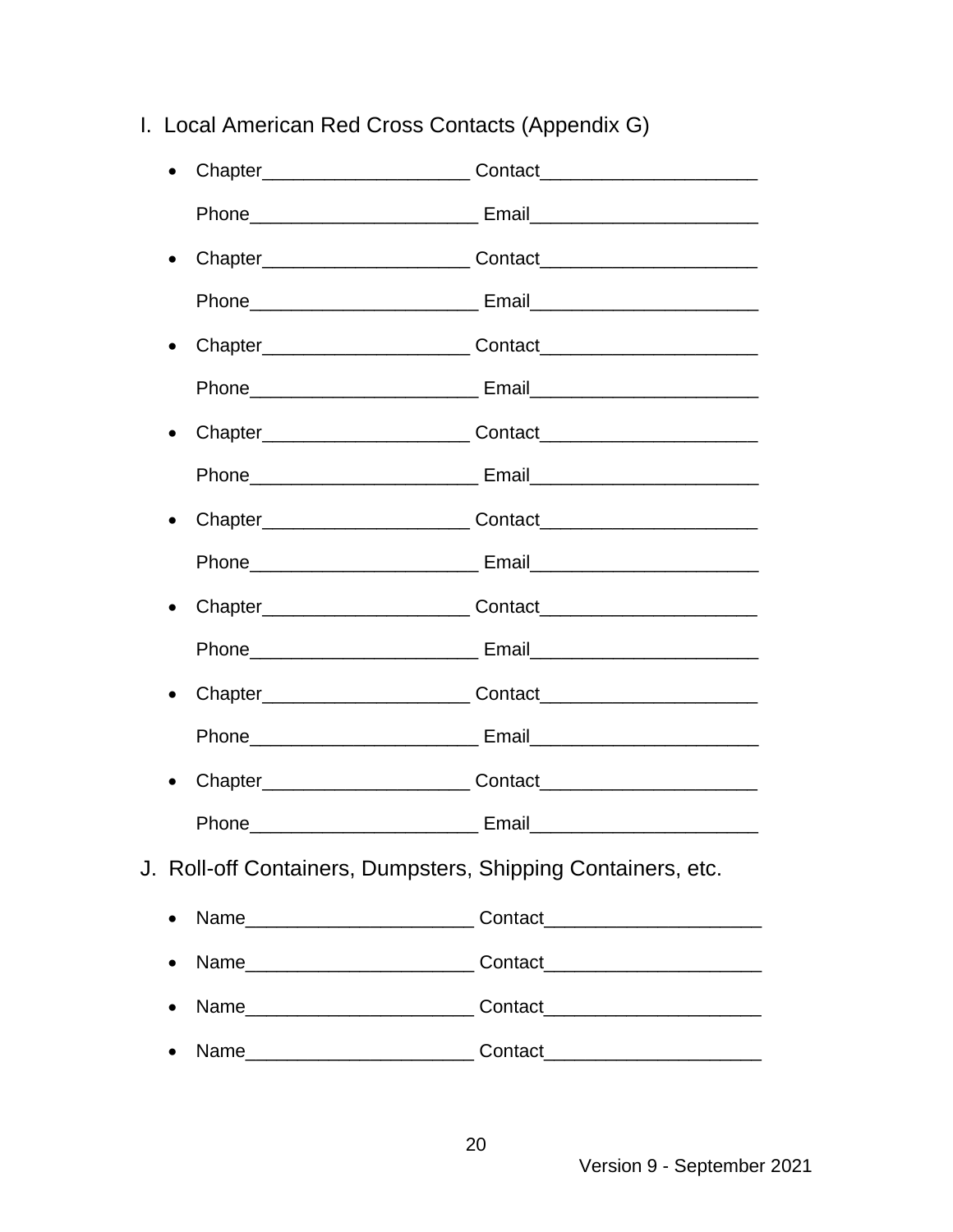### K. Porta-Potty Rental

| $\bullet$                                           |                                                                                  |  |  |
|-----------------------------------------------------|----------------------------------------------------------------------------------|--|--|
|                                                     | Name___________________________________Contact__________________________________ |  |  |
|                                                     |                                                                                  |  |  |
| $\bullet$                                           |                                                                                  |  |  |
| J. Equipment Rental                                 |                                                                                  |  |  |
| $\bullet$                                           |                                                                                  |  |  |
|                                                     | Name___________________________________Contact__________________________________ |  |  |
|                                                     | Name___________________________________Contact__________________________________ |  |  |
|                                                     |                                                                                  |  |  |
|                                                     |                                                                                  |  |  |
| K. Veterinary Emergency Clinics                     |                                                                                  |  |  |
| $\bullet$                                           | Name___________________________________Contact__________________________________ |  |  |
| $\bullet$                                           | Name___________________________________Contact__________________________________ |  |  |
|                                                     | Name___________________________________Contact__________________________________ |  |  |
| Name                                                | Contact                                                                          |  |  |
| L. Carbon Source Material (wood chips, mulch, etc.) |                                                                                  |  |  |
| $\bullet$                                           | Name___________________________________Contact__________________________________ |  |  |
|                                                     | Name___________________________________Contact__________________________________ |  |  |
|                                                     | Name___________________________________Contact__________________________________ |  |  |
|                                                     | Name___________________________________Contact__________________________________ |  |  |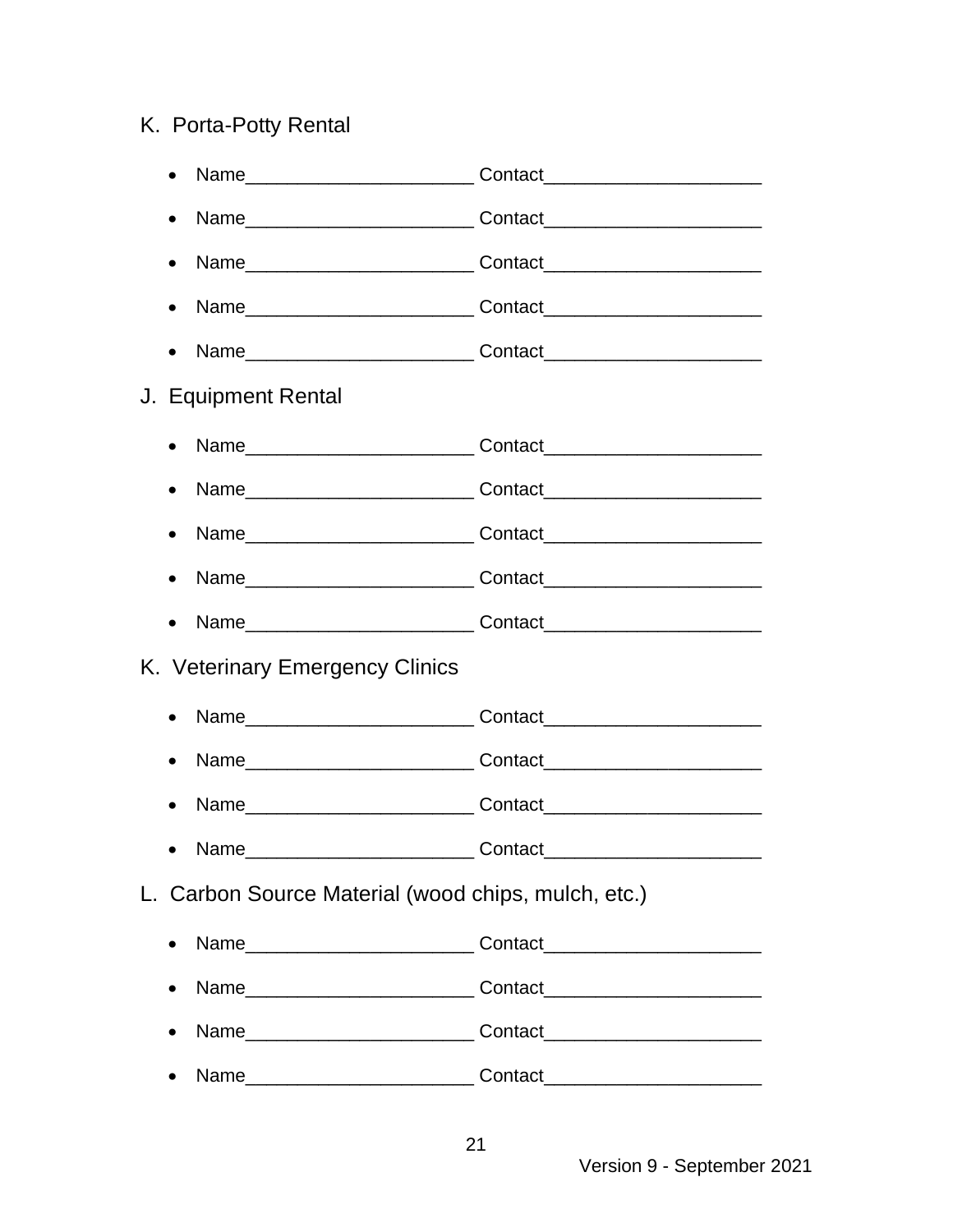## **Section 4: Veterinary Personnel**

Through networking, you may find veterinary professionals willing to respond in your city/county/region. The following are veterinarians and veterinary technicians you have contacted who have expressed an interest in assisting. You may use Appendix C to gain more information on skills and expertise of potential volunteers.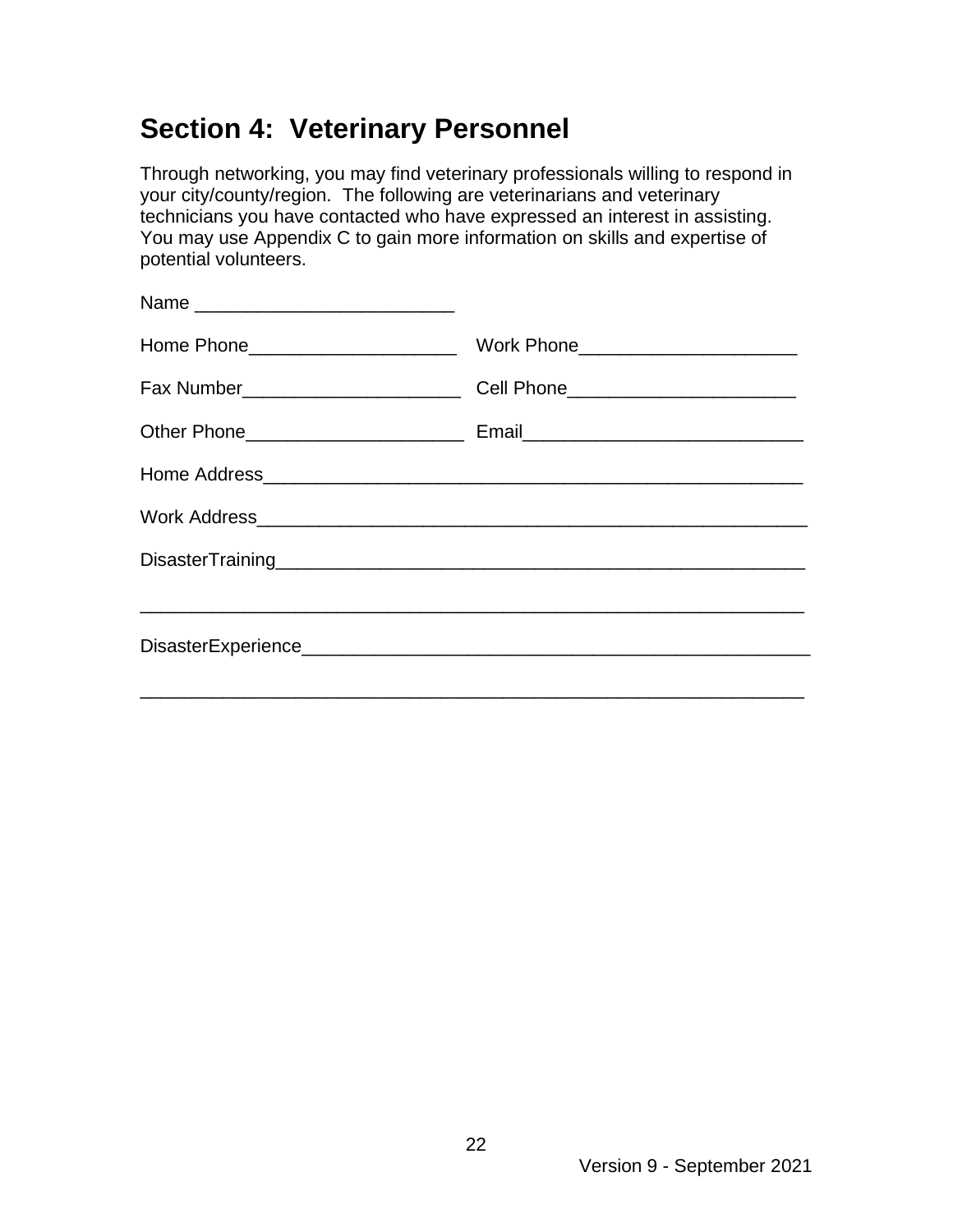| Name |                                                                                  |
|------|----------------------------------------------------------------------------------|
|      |                                                                                  |
|      | Fax Number_______________________________Cell Phone_____________________________ |
|      |                                                                                  |
|      |                                                                                  |
|      |                                                                                  |
|      |                                                                                  |
|      |                                                                                  |

NOTE: Please make as many extra blank copies as needed prior to filling out names.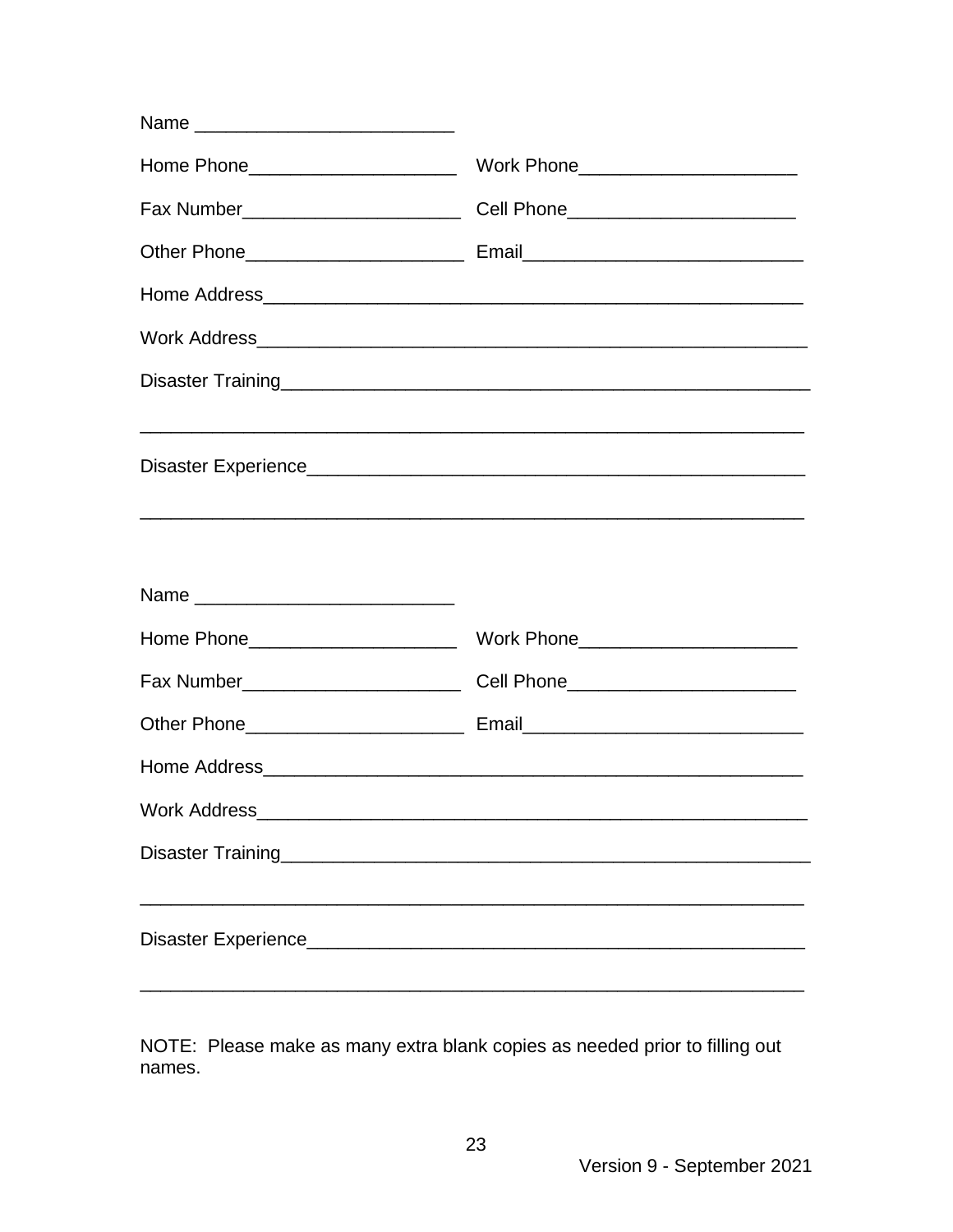## **Section 5: Transportation**

During a disaster or emergency, transport of large and small animals from the disaster site to an appropriate holding facility is a critical link to an organized rescue effort. Please complete the transportation resource list below. For large scale disasters, the Department of Transportation may be able to provide large trucks. Below is a possible list of resources followed by two pages of blank information sheets to fill in the local participating groups and individuals.

- A. Small Animal Transportation Checklist
- **\_\_\_\_\_\_\_\_ 1. Mobile Veterinary Clinics**
- \_\_\_\_\_ 2. Mobile Dog Kennels (hunting clubs, etc)
- \_\_\_\_\_ 3. Animal Control Vehicles
- \_\_\_\_\_ 4. Private Vans, Trucks and Trailers (Covered vehicles equipped with dividers, crates or airline carriers to separate animals during transport)
- \_\_\_\_\_5. Local Kennel Clubs
- **6. Local Humane Organizations**
- B. Large Animal Transportation Checklist
- \_\_\_\_\_ 1. Local Saddle Clubs/Mounted Reserves/Mounted Patrol
- \_\_\_\_\_ 2. Private Horse Trailers
- \_\_\_\_\_ 3. Animal Control Vehicles and Horse Trailers
- **LETT** 4. Horse Transport Companies
- **\_\_\_\_\_\_\_\_ 5.** Livestock Transport
- \_\_\_\_\_ 6. University, State or Community/Technical Colleges

Appropriate authorization forms/medical records must be signed if possible, and adequate identification is needed for each animal. Coordinate closely with animal shelters, veterinary hospitals, and kennels.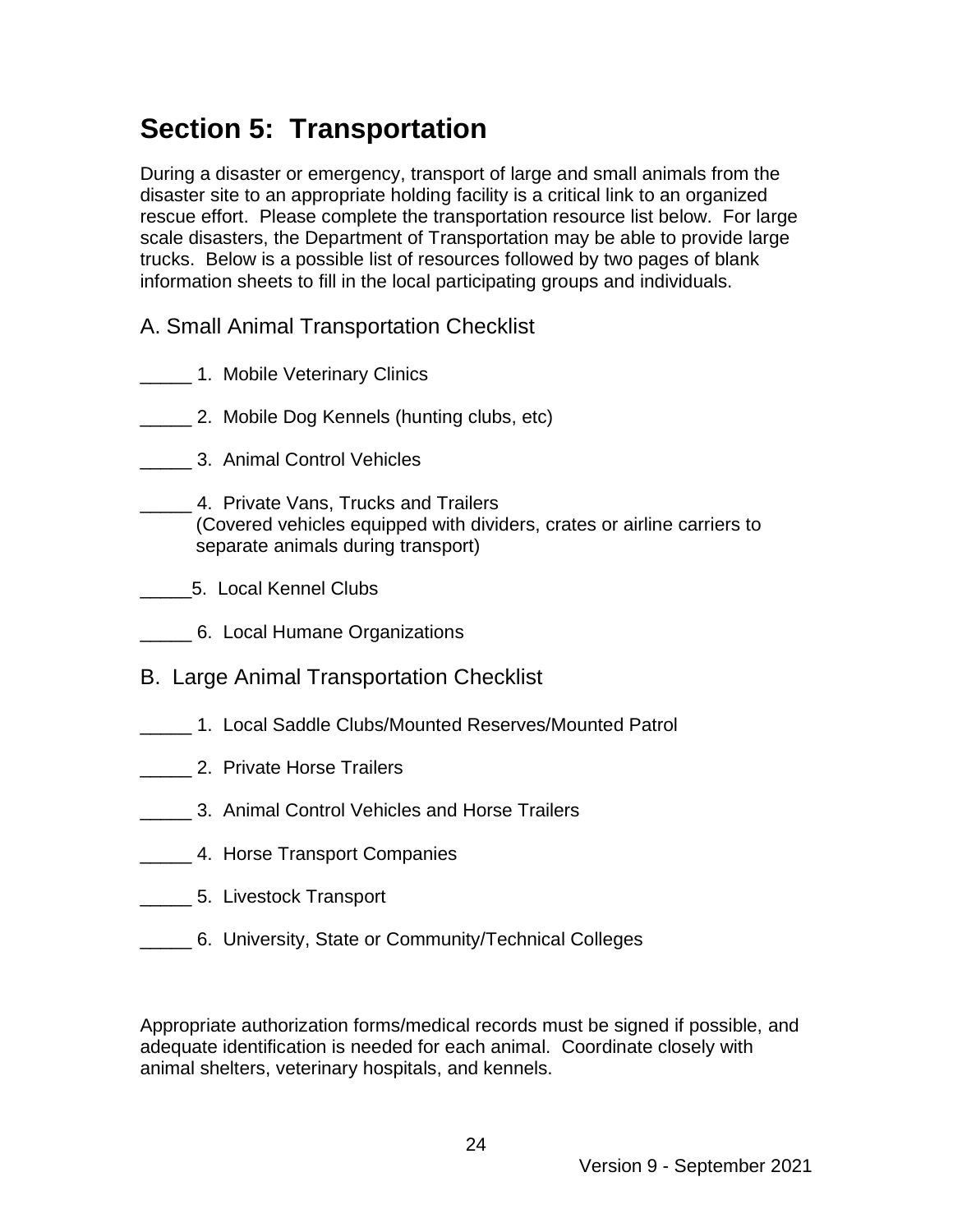### C. Small Animal Transportation Resources

|                                                                                                                                                                                                                                    | Phone________________________________Cell Phone_________________________________ |  |  |
|------------------------------------------------------------------------------------------------------------------------------------------------------------------------------------------------------------------------------------|----------------------------------------------------------------------------------|--|--|
|                                                                                                                                                                                                                                    |                                                                                  |  |  |
|                                                                                                                                                                                                                                    |                                                                                  |  |  |
|                                                                                                                                                                                                                                    |                                                                                  |  |  |
|                                                                                                                                                                                                                                    |                                                                                  |  |  |
|                                                                                                                                                                                                                                    |                                                                                  |  |  |
|                                                                                                                                                                                                                                    | Phone________________________________Cell Phone_________________________________ |  |  |
| Description of transportation resource: <u>contained and contained and contained</u> and contained a property of the contained and contained a property of the contained and contained a property of the contained and contained a |                                                                                  |  |  |
|                                                                                                                                                                                                                                    |                                                                                  |  |  |
|                                                                                                                                                                                                                                    |                                                                                  |  |  |
|                                                                                                                                                                                                                                    |                                                                                  |  |  |
|                                                                                                                                                                                                                                    |                                                                                  |  |  |
| Owner's Name                                                                                                                                                                                                                       |                                                                                  |  |  |
| Phone                                                                                                                                                                                                                              |                                                                                  |  |  |
| Description of transportation resource: <u>__________________________________</u>                                                                                                                                                  |                                                                                  |  |  |
|                                                                                                                                                                                                                                    |                                                                                  |  |  |

NOTE: Please make as many extra blank copies as needed prior to filling out names.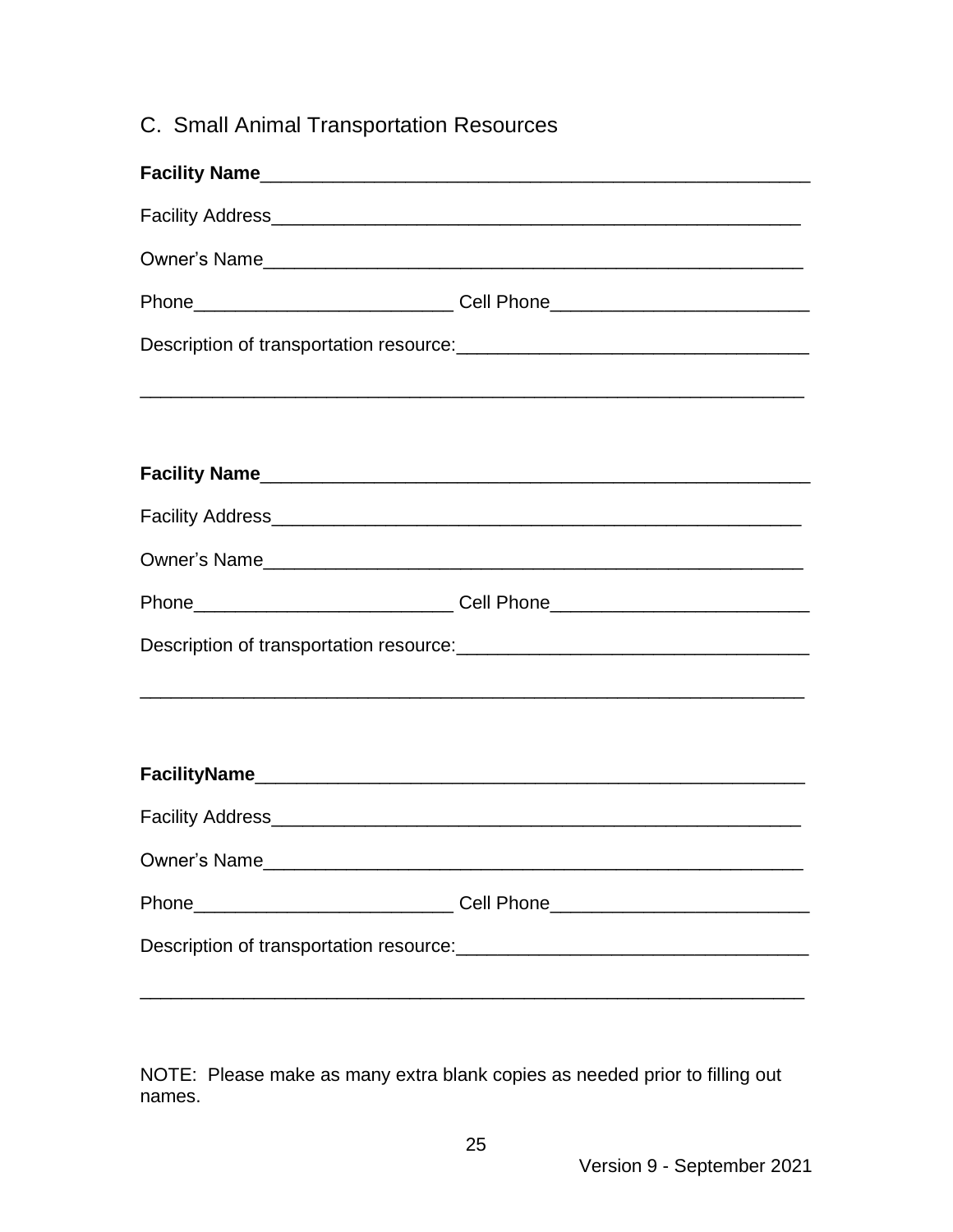### D. Large Animal Transportation Resources

|              | Phone_________________________________Cell Phone________________________________                                                                                                                                                     |
|--------------|--------------------------------------------------------------------------------------------------------------------------------------------------------------------------------------------------------------------------------------|
|              | Description of transportation resource: <b>with the contract of the contract of the contract of the contract of the contract of the contract of the contract of the contract of the contract of the contract of the contract of </b> |
|              |                                                                                                                                                                                                                                      |
|              |                                                                                                                                                                                                                                      |
|              |                                                                                                                                                                                                                                      |
|              |                                                                                                                                                                                                                                      |
|              | Phone________________________________Cell Phone_________________________________                                                                                                                                                     |
|              | Description of transportation resource: [11] Description of transportation resource:                                                                                                                                                 |
|              |                                                                                                                                                                                                                                      |
|              |                                                                                                                                                                                                                                      |
|              |                                                                                                                                                                                                                                      |
| Owner's Name |                                                                                                                                                                                                                                      |
|              | Phone________________________________Cell Phone_________________________________                                                                                                                                                     |
|              |                                                                                                                                                                                                                                      |
|              |                                                                                                                                                                                                                                      |

NOTE: Please make as many extra blank copies as needed prior to filling out names.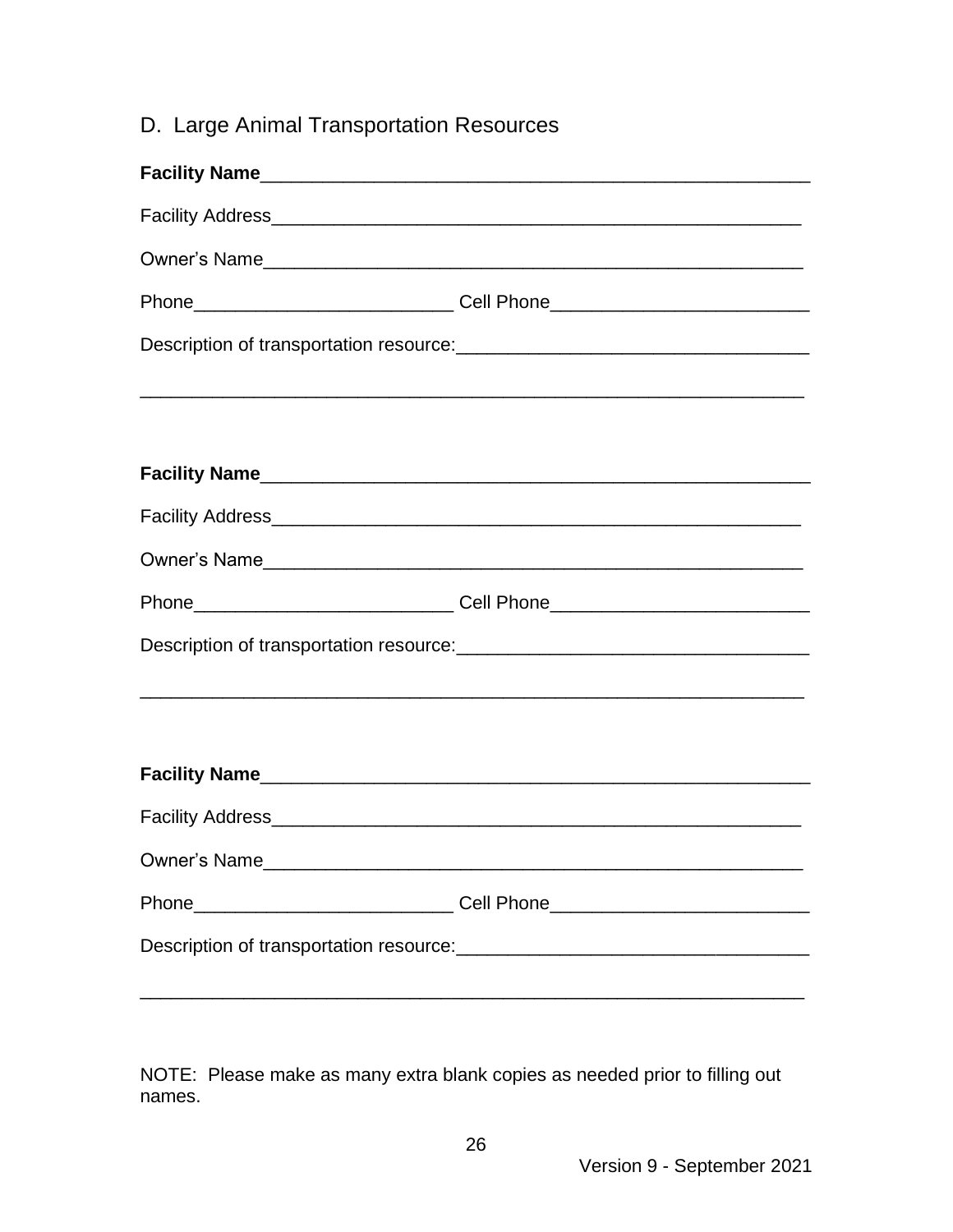## **Section 6: Animal Care and Holding Facilities**

Animal holding facilities are a valuable resource in a disaster or emergency. A triage system must be implemented to transport animals needing veterinary care to veterinary hospitals and healthy but displaced animals to shelters, kennels, etc. Animal identification during transport and holding is essential. Standardized medical records must be kept on all animals treated during the disaster (Appendices D and F). Depending on the number of injured animals, veterinary hospitals may also be used as boarding facilities until the owners can be located and are able to secure housing for their pet.

You may contact veterinarians, kennel operators, animal control facilities and other parties in your region that may be able to provide animal sheltering during a disaster. You may use the Animal Care and Holding Survey in Appendix B to survey facility owners to develop a list of holding areas and treatment areas for animals during a disaster. This will be valuable information regarding the capacity and capabilities of each facility.

The following is a checklist of potential animal care and holding facilities.

- A. Small Animal/Exotic/Wildlife
- \_\_\_\_\_ 1. Kennels and Boarding Facilities
- \_\_\_\_\_ 2. SPCA/Humane Organizations
- **2008** 3. Animal Control
- \_\_\_\_\_ 4. Wildlife Rehabilitation Centers/Private Licensed Rehabilitators
- B. Large Animal/Equine
- 1. Mixed, Large Animal and Equine Veterinarians
- **2. Stables, Racetracks, Private Farms**
- \_\_\_\_\_ 3. Local FFA/4-H Groups
- \_\_\_\_\_ 4. Local Educational Institutions
- \_\_\_\_\_ 5. Fairgrounds
- \_\_\_\_\_ 6. Stockyards
- **T.** 7. Rodeo Arenas/Show Grounds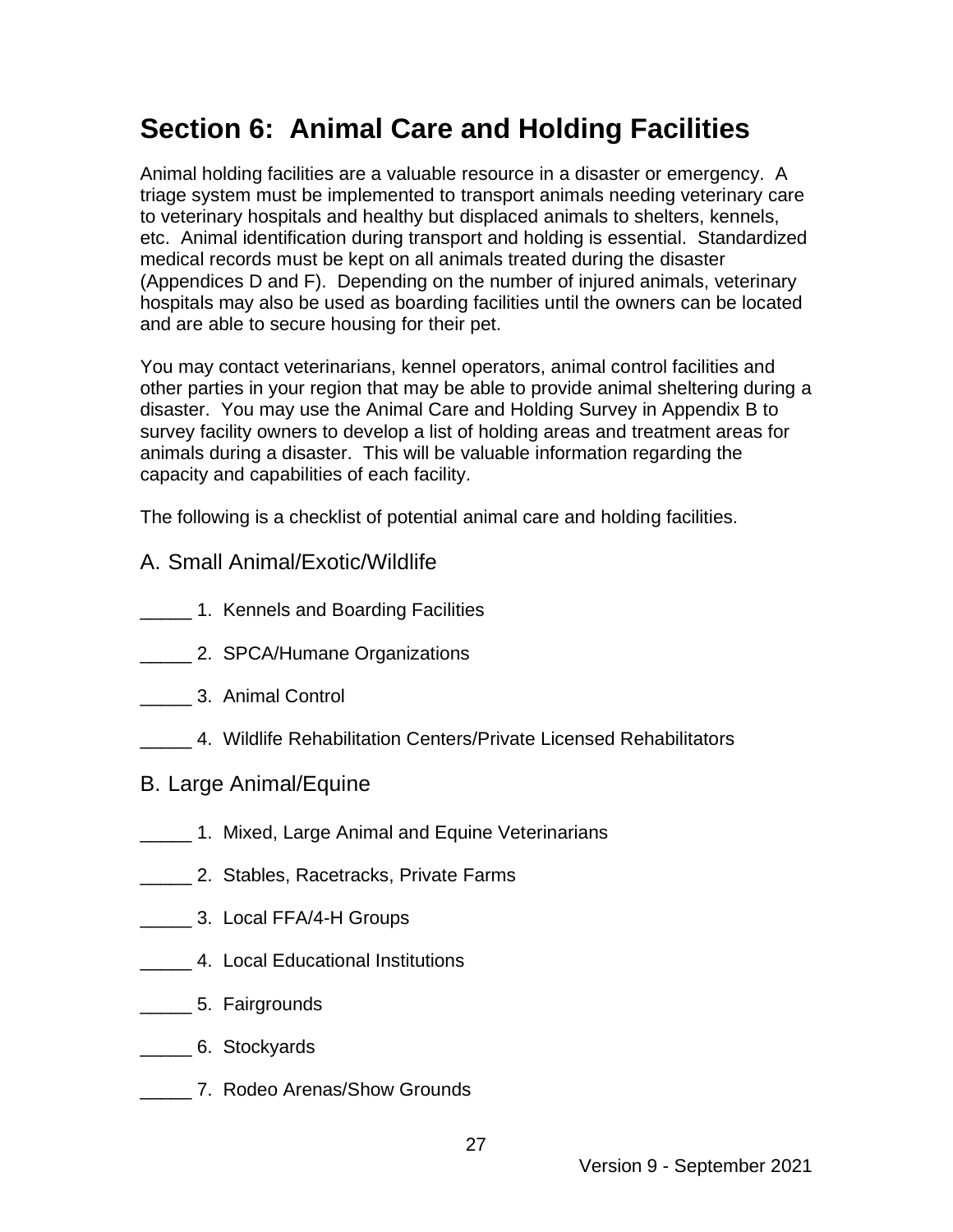### C. Small Animal Holding Facilities

| Owner's Name.                                                                    |
|----------------------------------------------------------------------------------|
| Phone___________________________________Cell Phone______________________________ |
| Kennel space available: Large Dogs _____ Small Dogs _____ Cats____ Exotic___     |
| Microchip/scanner available: _____ Yes_____ No                                   |
|                                                                                  |
|                                                                                  |
|                                                                                  |
|                                                                                  |
| Phone___________________________________Cell Phone______________________________ |
| Kennel space available: Large Dogs _____ Small Dogs _____ Cats____ Exotic___     |
| Microchip/scanner available: _____ Yes_____ No                                   |
|                                                                                  |
|                                                                                  |
|                                                                                  |
| Owner's Name                                                                     |
| Phone_________________________________Cell Phone________________________________ |
| Kennel space available: Large Dogs _____ Small Dogs _____ Cats____ Exotic___     |
| Microchip/scanner available: _____ Yes_____ No                                   |

NOTE: Please make as many extra blank copies as needed prior to filling out names.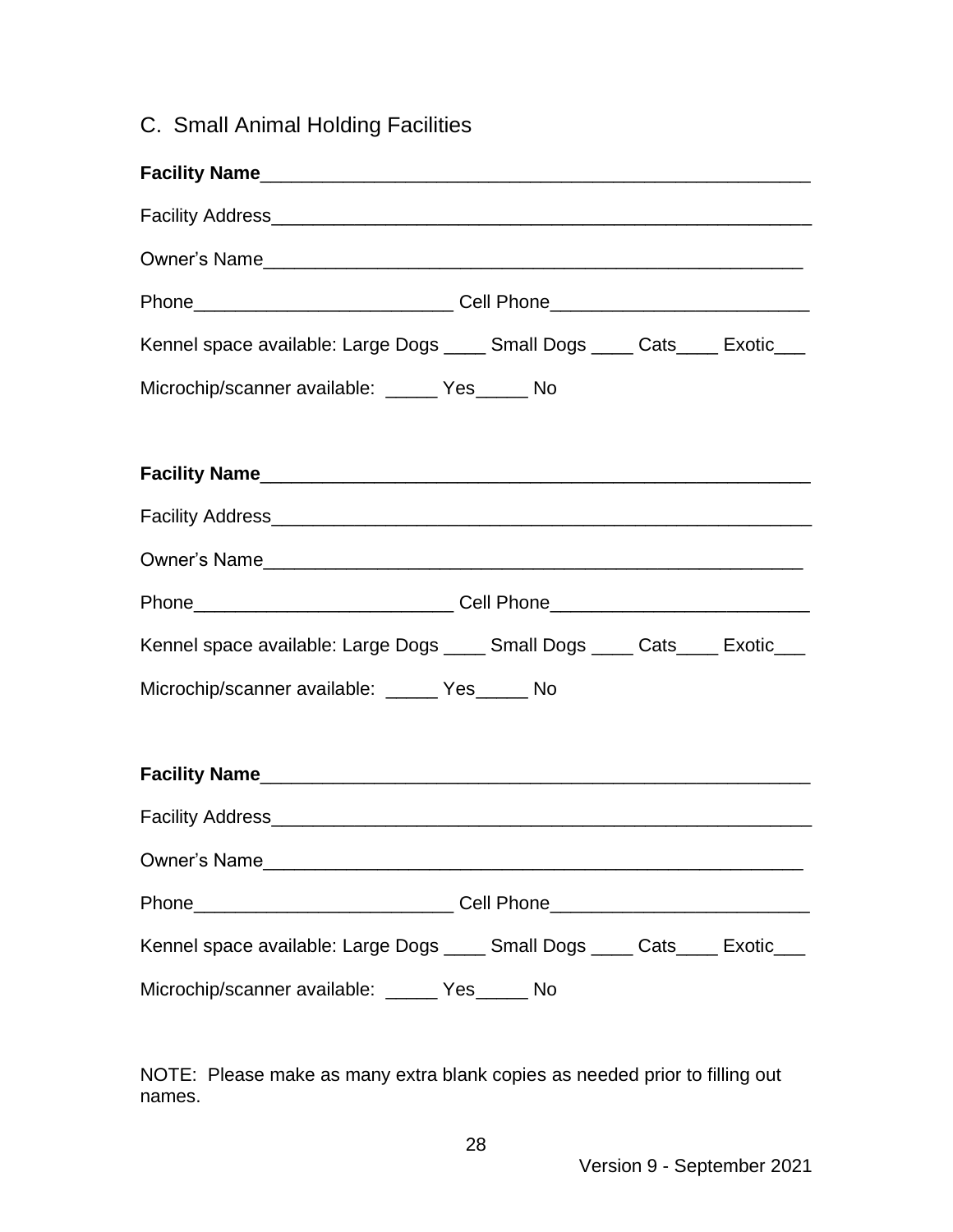### D. Large Animal Holding Facilities

| Can accommodate: Horses_____ Cattle______ Small Ruminants______ Pigs______       |  |  |  |  |  |
|----------------------------------------------------------------------------------|--|--|--|--|--|
| Microchip/scanner available: _____Yes _____No                                    |  |  |  |  |  |
|                                                                                  |  |  |  |  |  |
|                                                                                  |  |  |  |  |  |
|                                                                                  |  |  |  |  |  |
|                                                                                  |  |  |  |  |  |
| Can accommodate: Horses____ Cattle_____ Small Ruminants_____ Pigs_____           |  |  |  |  |  |
| Microchip/scanner available: _____Yes _____No                                    |  |  |  |  |  |
|                                                                                  |  |  |  |  |  |
|                                                                                  |  |  |  |  |  |
|                                                                                  |  |  |  |  |  |
| Phone___________________________________Cell Phone______________________________ |  |  |  |  |  |
| Can accommodate: Horses____ Cattle_____ Small Ruminants_____ Pigs_____           |  |  |  |  |  |
| Microchip/scanner available: _____Yes _____No                                    |  |  |  |  |  |

NOTE: Please make as many extra blank copies as needed prior to filling out names.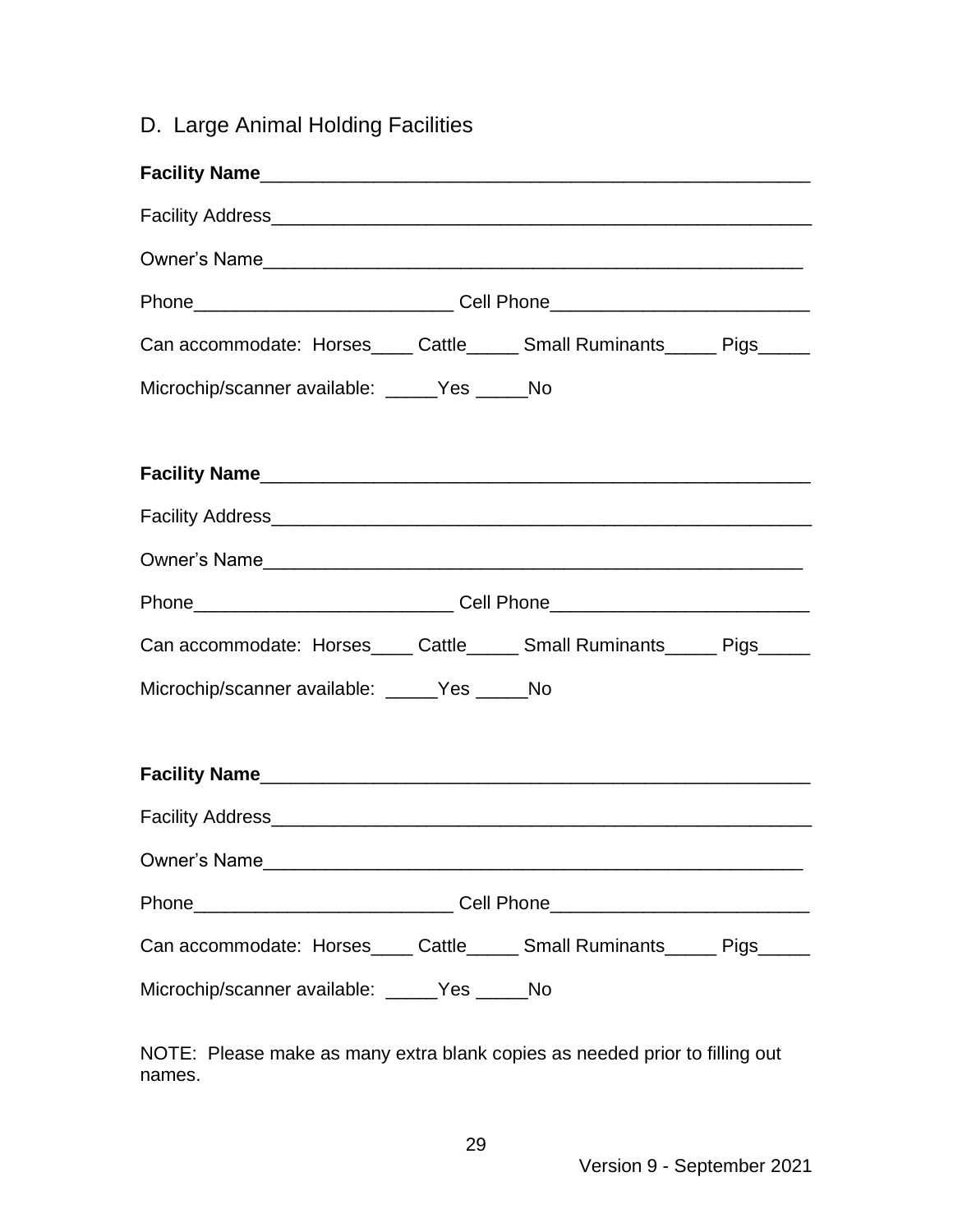## **Section 7: Veterinary Support/Services and Supplies**

During a disaster, veterinary hospitals and holding facilities will require extra supplies. These supplies may include pharmaceuticals for emergency veterinary care, medical supplies, vaccines and pet food. Diagnostics may need to be sent to a laboratory that is willing to operate for emergency samples. You may contact representatives in each category before a disaster occurs so that you will have an established network of colleagues and emergency contact numbers.

- A. Allied Industry
	- 1. Covetrus<https://northamerica.covetrus.com/default.aspx> Telephone: (855) 724-3461 Local Rep\_\_\_\_\_\_\_\_\_\_\_\_\_\_\_\_\_\_\_\_\_\_\_\_\_\_\_\_\_\_
	- 2. Animal Health International<http://www.animalhealthinternational.com/> 822 7th St., Suite 740 Greeley, CO 80631 Telephone: (800) 203-5620 Local Rep\_\_\_\_\_\_\_\_\_\_\_\_\_\_\_\_\_\_\_\_\_\_\_\_\_\_\_\_\_\_\_
	- 3. Midwest Veterinary Supply [http://www.midwestvetsupply.com](http://www.midwestvetsupply.com/) 21467 Holyoke Ave. Lakeville, MN 55044 Telephone: (800) 643-9378 Local Rep
	- 4. MWI Veterinary Supply<http://mwivet.com/> 3041 W. Pasadena Dr. Boise, Idaho 83705 Telephone: (208) 955-8930 Local Rep\_\_\_\_\_\_\_\_\_\_\_\_\_\_\_\_\_\_\_\_\_\_\_\_\_\_\_\_\_\_\_\_
	- 5. Boehringer Ingelheim [https://www.boehringer-ingelheim.com/animal](https://www.boehringer-ingelheim.com/animal-health/about-animal-health-business-unit)[health/about-animal-health-business-unit](https://www.boehringer-ingelheim.com/animal-health/about-animal-health-business-unit) Local Rep

30

- 6. Elanco<http://www.elanco.com/> 2500 Innovation Way Greenfield, IN 46140 Telephone: (877) 352-6261  $\frac{1}{2}$  Local Rep
- 7. Home Again<http://www.homeagain.com/> Local Rep\_\_\_\_\_\_\_\_\_\_\_\_\_\_\_\_\_\_\_\_\_\_\_\_\_\_\_\_\_\_\_\_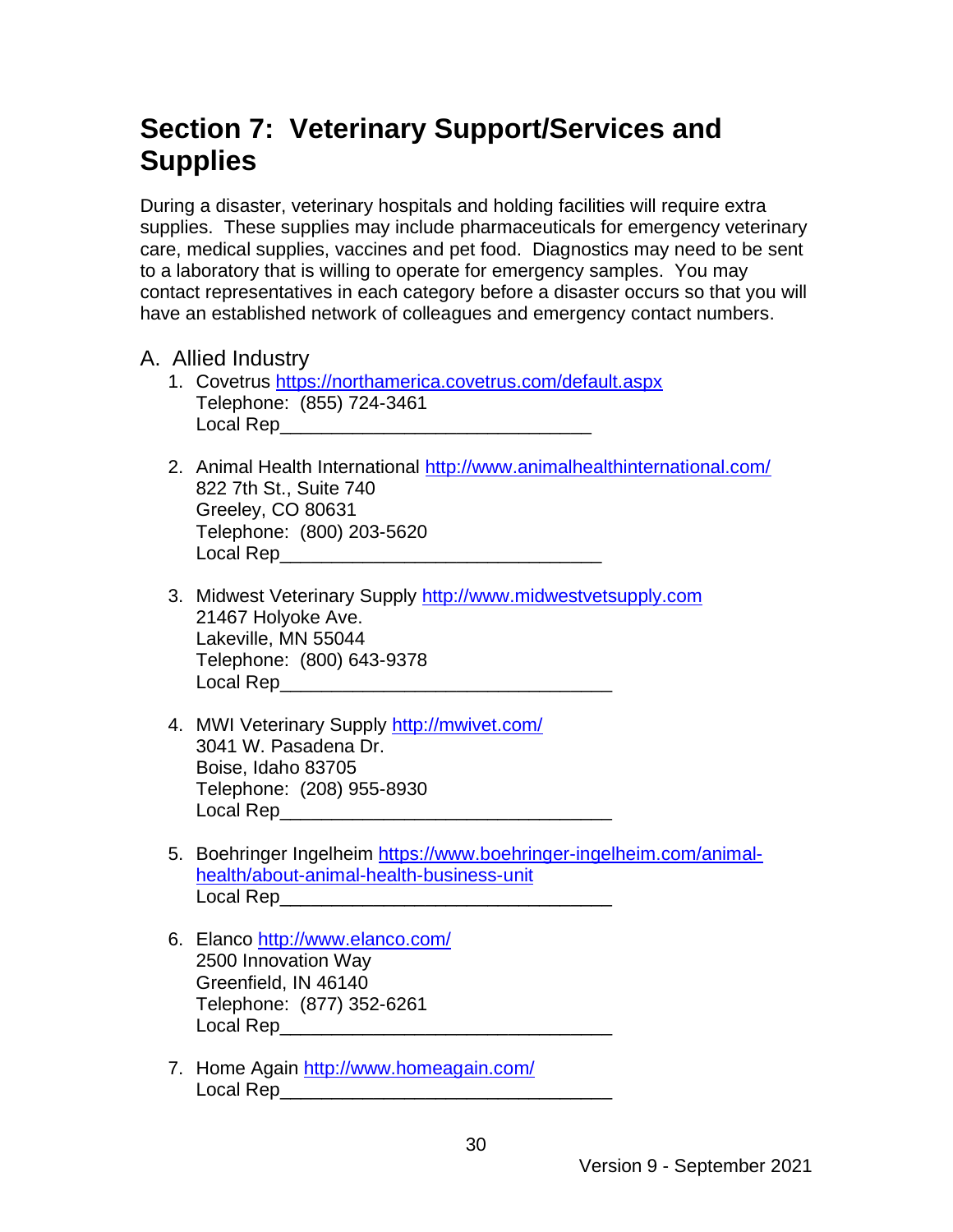- 8. Hills <http://www.hillspet.com/> P.O. Box 148 Topeka, KS 66601-0148 Telephone: (800) 445-5777 [disasterrelief@hillspet.com](mailto:disasterrelief@hillspet.com) Local Rep\_
- 9. Merck<http://www.merck-animal-health-usa.com/> Telephone: (800) 521-5767 Local Rep\_\_\_\_\_\_\_\_\_\_\_\_\_\_\_\_\_\_\_\_\_\_\_\_\_\_\_\_\_\_\_\_
- 10.Purina <http://www.purina.com/> Telephone: (800) 778-7462 Local Rep\_\_\_\_\_\_\_\_\_\_\_\_\_\_\_\_\_\_\_\_\_\_\_\_\_\_\_\_\_\_\_\_
- 11.Virbac<http://www.virbaccorp.com/> 1301 Solana Blvd., Suite 2400 West Lake, TX 76262 Telephone: (800) 338-3659 Local Rep\_\_\_\_\_\_\_\_\_\_\_\_\_\_\_\_\_\_\_\_\_\_\_\_\_\_\_\_\_\_\_\_
- 12.Royal Canin<https://www.royalcanin.com/> 500 Fountain Lakes Blvd., Suite 100 St. Charles, MO 63301 Telephone: (800) 592-6687 Local Rep\_\_\_\_\_\_\_\_\_\_\_\_\_\_\_\_\_\_\_\_\_\_\_\_\_\_\_\_\_\_\_\_
- 13.Patterson Veterinary<https://www.pattersonvet.com/> 1031 Mendota Heights Road St. Paul, MN 55102 Telephone: (800) 328-5536 Local Rep\_\_\_\_\_\_\_\_\_\_\_\_\_\_\_\_\_\_\_\_\_\_\_\_\_\_\_\_\_\_\_\_

14.PetSmart Charities<https://petsmartcharities.org/>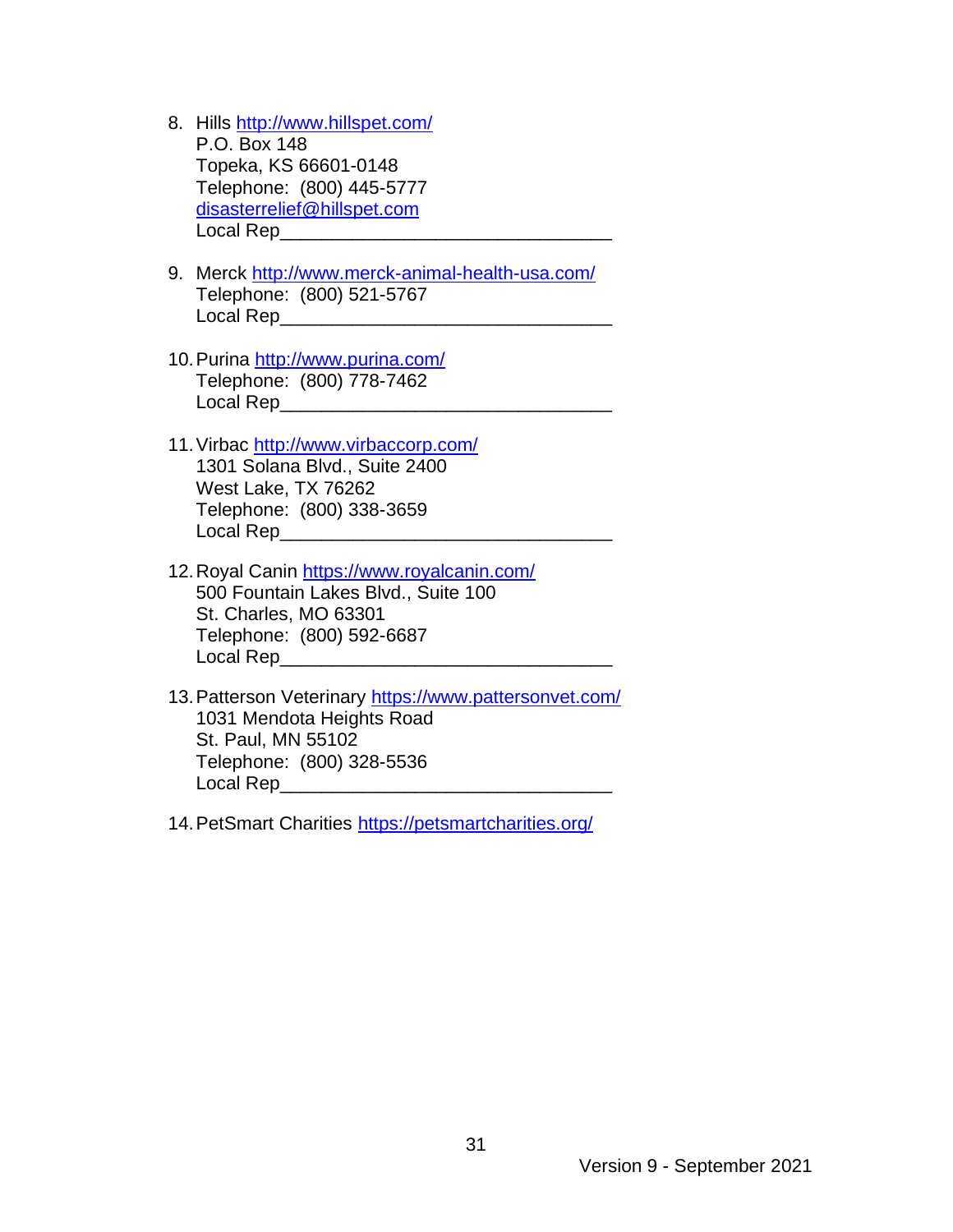### B. Pet Supply Stores

NOTE: Please make as many extra blank copies as needed prior to filling out names.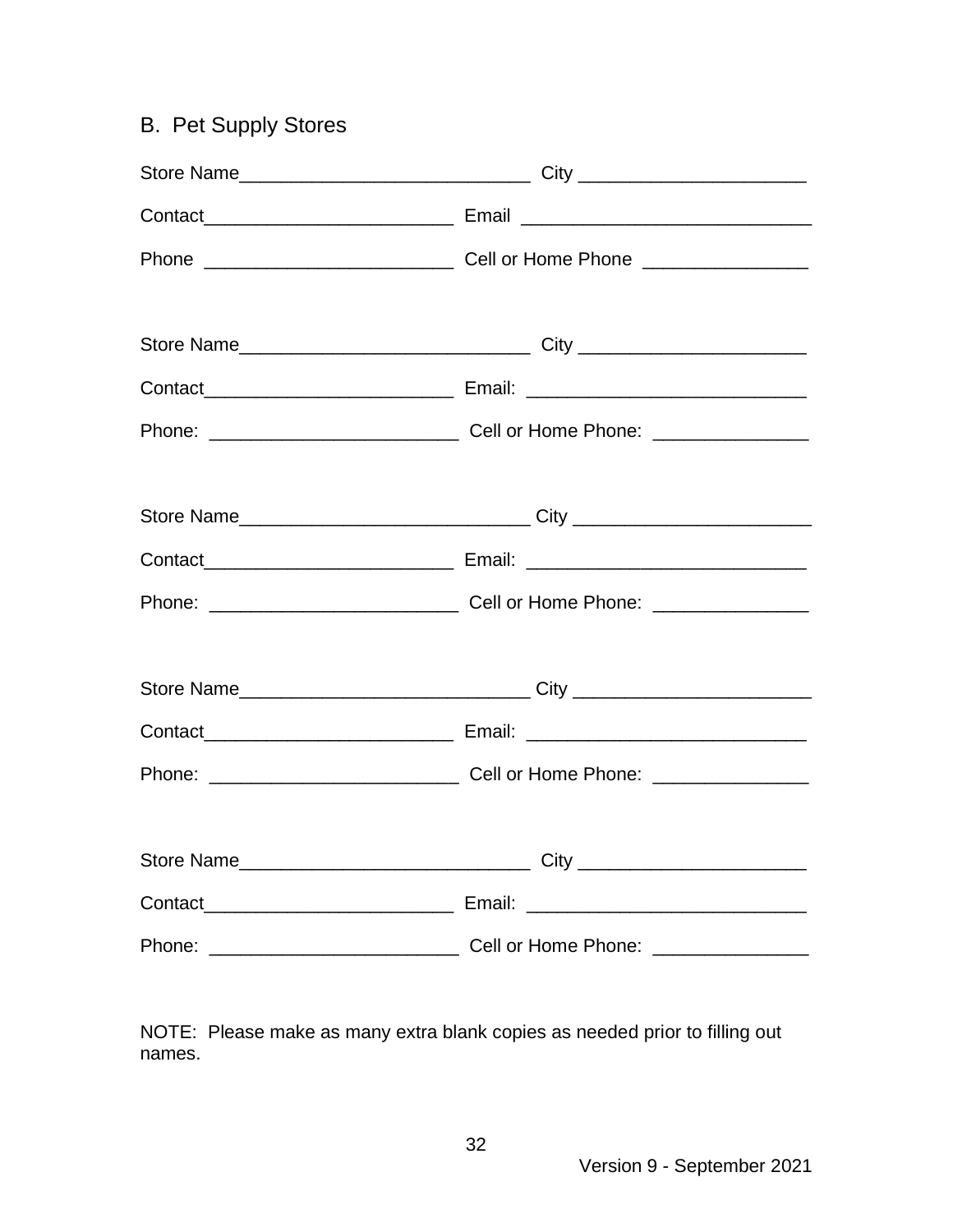| C. Feed/Livestock Supply Stores |  |  |  |  |
|---------------------------------|--|--|--|--|
|                                 |  |  |  |  |
|                                 |  |  |  |  |
|                                 |  |  |  |  |
|                                 |  |  |  |  |
|                                 |  |  |  |  |
|                                 |  |  |  |  |
|                                 |  |  |  |  |
|                                 |  |  |  |  |
|                                 |  |  |  |  |
|                                 |  |  |  |  |
|                                 |  |  |  |  |
|                                 |  |  |  |  |
|                                 |  |  |  |  |
|                                 |  |  |  |  |
|                                 |  |  |  |  |
|                                 |  |  |  |  |
|                                 |  |  |  |  |
|                                 |  |  |  |  |
|                                 |  |  |  |  |

NOTE: Please make as many extra blank copies as needed prior to filling out names.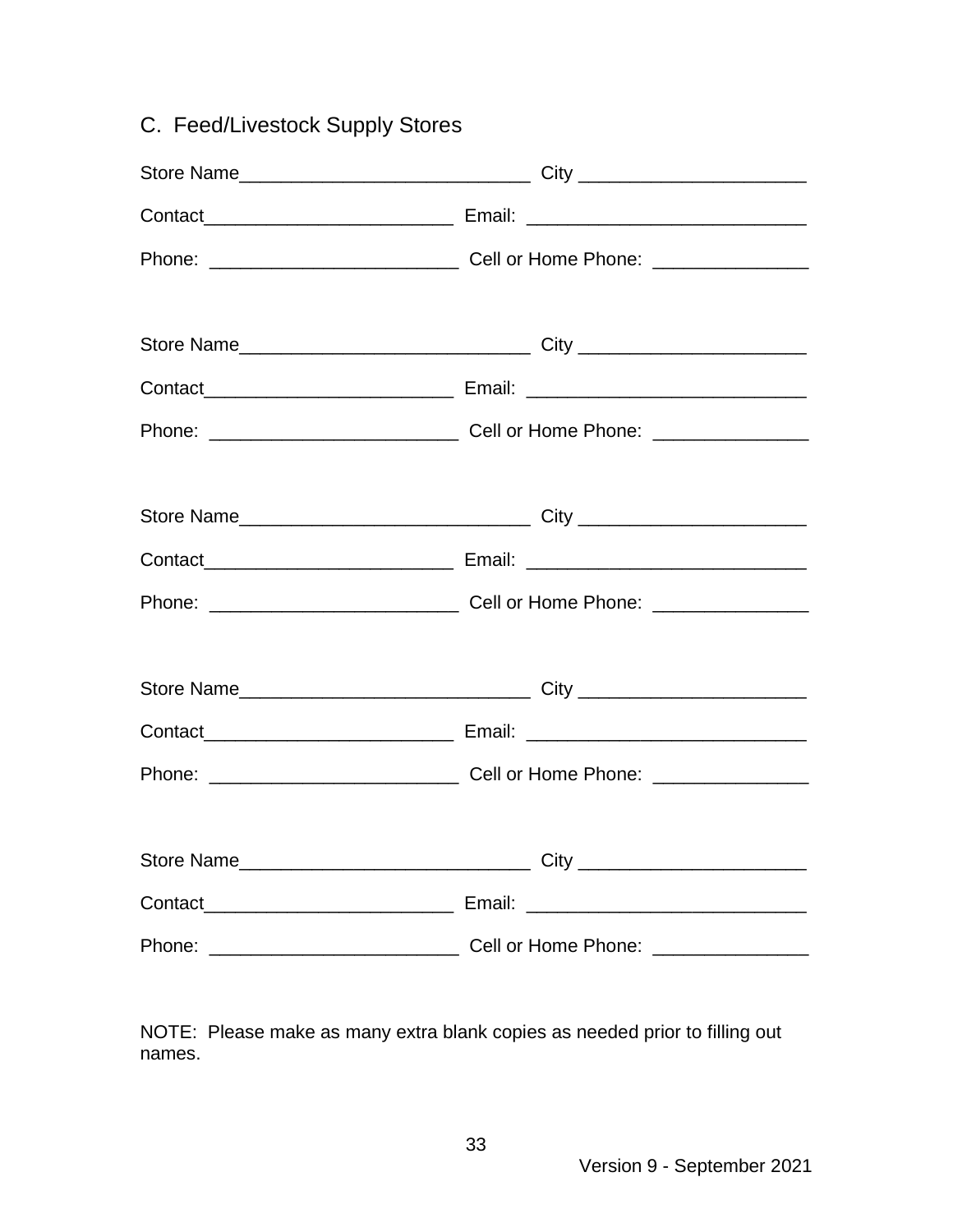- C. Diagnostic Laboratories
	- University of Minnesota Veterinary Diagnostic Laboratory <http://www.cvm.umn.edu/vdl/> 1333 Gortner Ave. St. Paul, MN 55108 Telephone: (800) 605-8787
	- North Dakota State Veterinary Diagnostic Laboratory <http://www.vdl.ndsu.edu/> 4035 19<sup>th</sup> Ave. N. Fargo, ND 58102 Telephone: (701) 231-7527
	- South Dakota State Veterinary Diagnostic Laboratory <http://sdstate.edu/vs> 1155 North Campus Dr. Brookings, SD 57007 Telephone: (605) 688-5171
	- IDEXX <https://www.idexx.com/en/> One IDEXX Drive Westbrook, ME 04092 Telephone: (800) 548-4346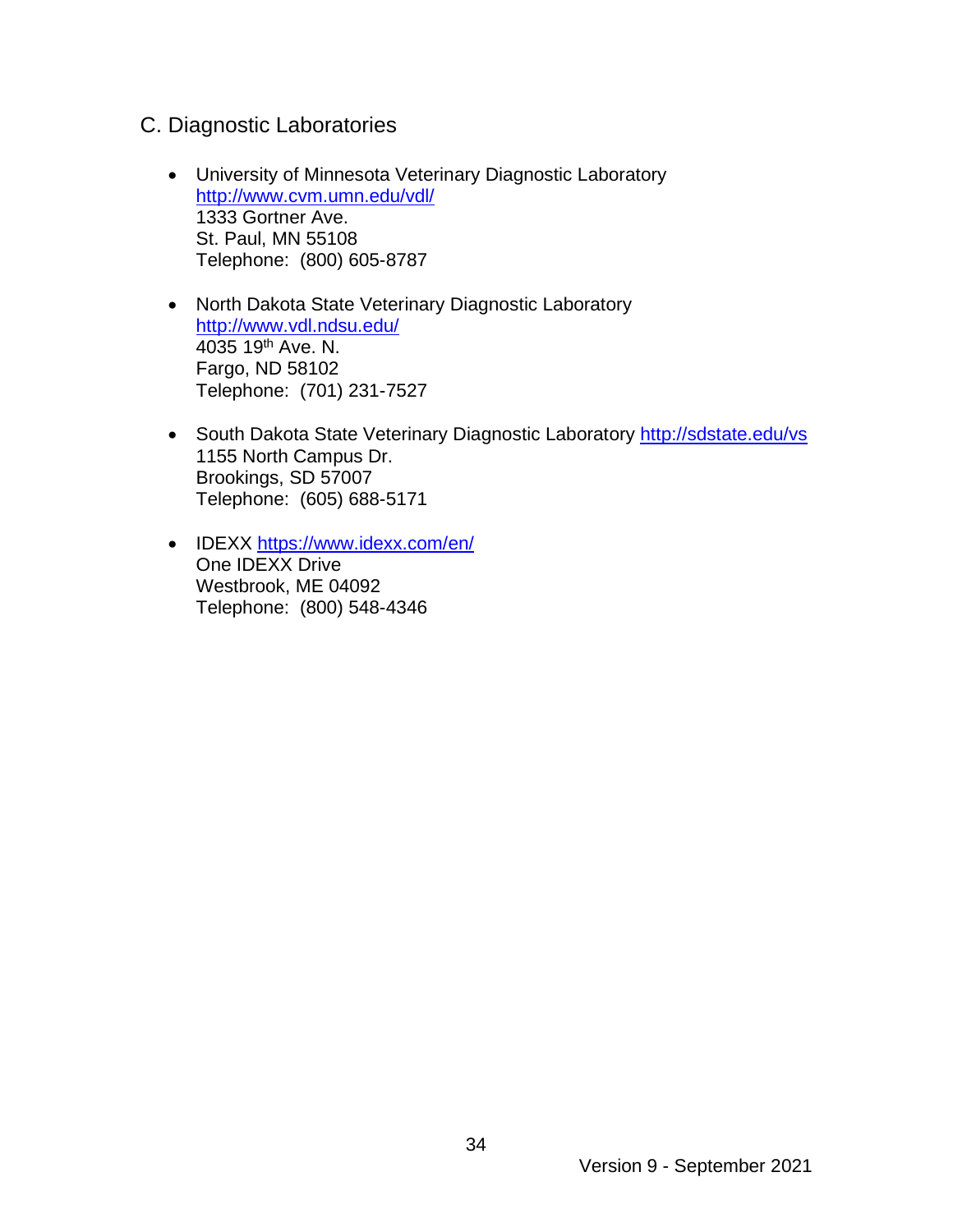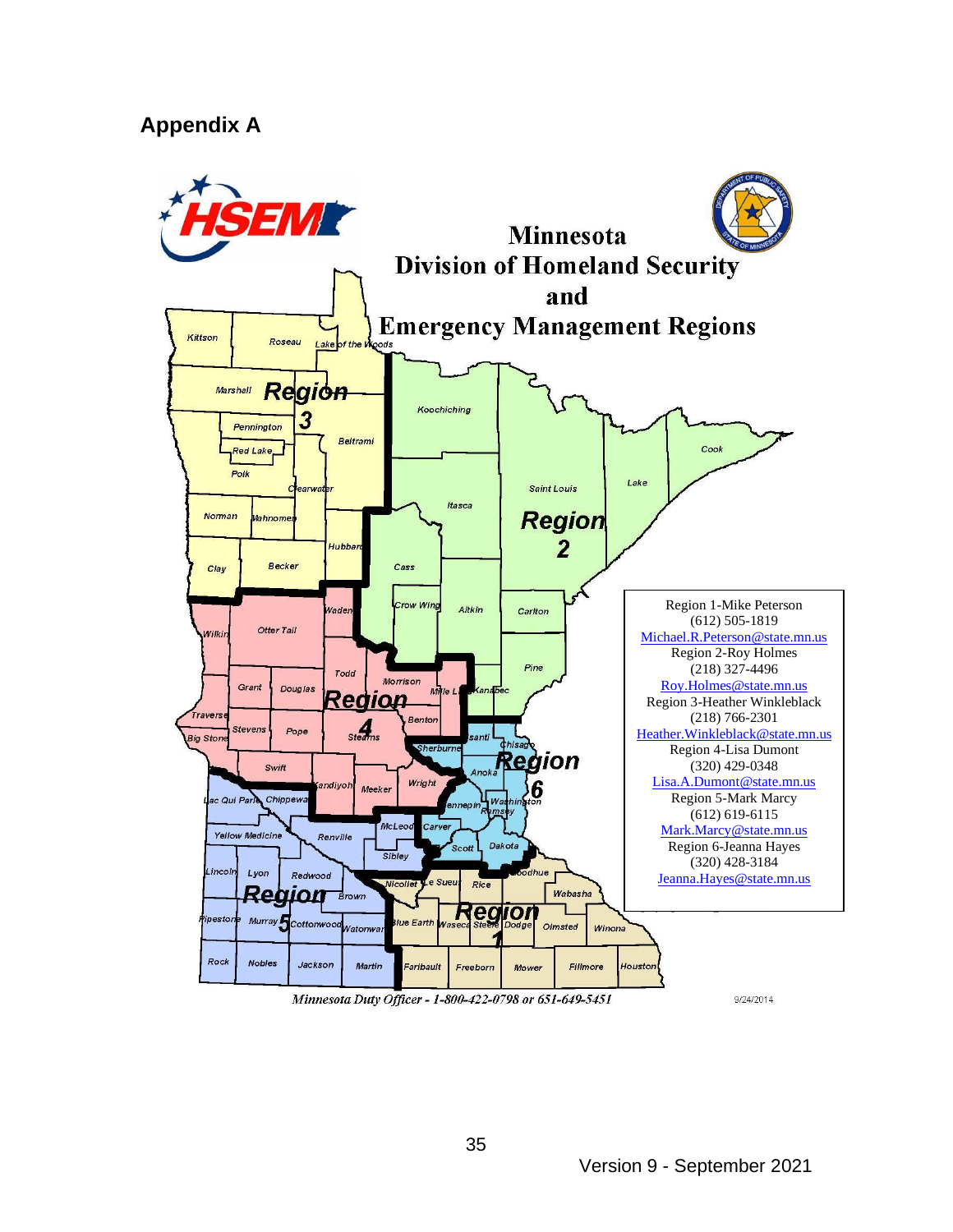### **Appendix B**

Disaster Response Resource Guide Animal Care and Holding Survey

| 1. Facility's Name, Owner Name, Address and Phone Numbers                                                               |
|-------------------------------------------------------------------------------------------------------------------------|
| $\bullet$                                                                                                               |
| $\bullet$                                                                                                               |
| $\bullet$                                                                                                               |
| Facility Phone_________________________ Owner's Phone___________________________<br>$\bullet$                           |
|                                                                                                                         |
| 2. What species of animals will you accept?                                                                             |
| __Dog ___Cat ___Equine ___Avian ___Other (Specify) _________                                                            |
| 3. How many cages or stalls do you have available?                                                                      |
| _____Cages ______Runs _____Large Animal Stalls _____Corrals                                                             |
| 4. Are you willing to provide services during a disaster (check one)?                                                   |
| _Pro Bono __Reduced Fee __Standard Fee                                                                                  |
| 5. What are your minimum entry requirements for an animal to your facility?                                             |
| Rabies __Other Vaccination __Parasite Control __Heartworm test __None                                                   |
| Would you waive these requirements during an emergency? _Yes _No                                                        |
| 6. Do you have animal isolation facilities that could be used if needed?                                                |
| $Yes$ No                                                                                                                |
| 7. Would your facility and/or support staff be available for disasters outside<br>normal hours of operation? __Yes __No |
| Release: (to be signed by person who has authority to commit facility)                                                  |
| <b>Print Name</b>                                                                                                       |
| Signature<br>Date                                                                                                       |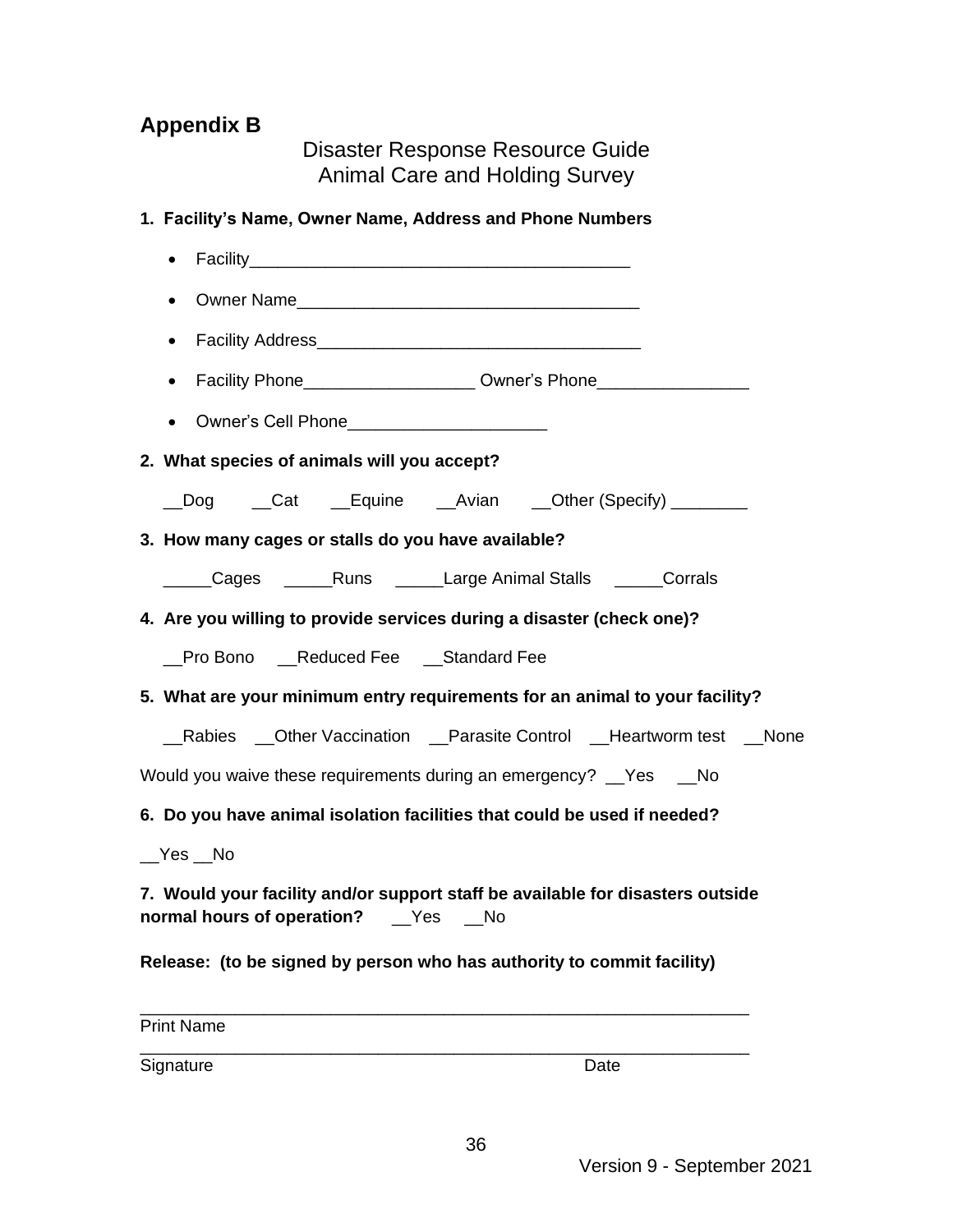### **Appendix C**

Veterinary Disaster Resource Information Survey

|                                                       | Cell Phone____________________________Other Phone_______________________________                                                                                                                                                                                                                                              |
|-------------------------------------------------------|-------------------------------------------------------------------------------------------------------------------------------------------------------------------------------------------------------------------------------------------------------------------------------------------------------------------------------|
|                                                       | Are you interested in participating in the local disaster response program?<br>Yes No (please return for our records)                                                                                                                                                                                                         |
| <b>Veterinary Affiliation:</b>                        |                                                                                                                                                                                                                                                                                                                               |
| <b>Practice Owner</b><br>_____Educational Institution | _____Lab Animal Veterinarian<br>$\mathcal{L}$<br>_____Veterinary Technician<br>____Clinical Associate/Relief Veterinarian _____Veterinary Assistant<br>______Other (specify)_________<br>______Industry or Government                                                                                                         |
|                                                       | What is your area of clinical interest? (Check all that apply)<br>1. Species: _______small animal ________equine ____________lab animal<br>______food animal ________ avian/exotic _______other (specify) _____<br>2. Emphasis: _____general practice _____internal medicine<br>3. Do you have specialty board certification? |
|                                                       | in the No                                                                                                                                                                                                                                                                                                                     |
|                                                       | Do you have formal or volunteer training in animal rehabilitation/rescue?                                                                                                                                                                                                                                                     |
|                                                       | Do you have formal or volunteer training in canine search and rescue programs?<br><b>No</b>                                                                                                                                                                                                                                   |
|                                                       | Do you have previous experience in disasters? _____Yes _____No                                                                                                                                                                                                                                                                |
|                                                       | Please list skills you possess that may be valuable in emergency situations:<br>Large Animal Technical Rescue _______Basic Animal Rescue Training<br>_____HAZMAT _____Emergency communications _____Ham radio _____ICS                                                                                                        |
|                                                       | If you own a practice, would you be willing to make it available for animal care<br>during a disaster? _____Yes _____No                                                                                                                                                                                                       |

**Thank you for completing this survey**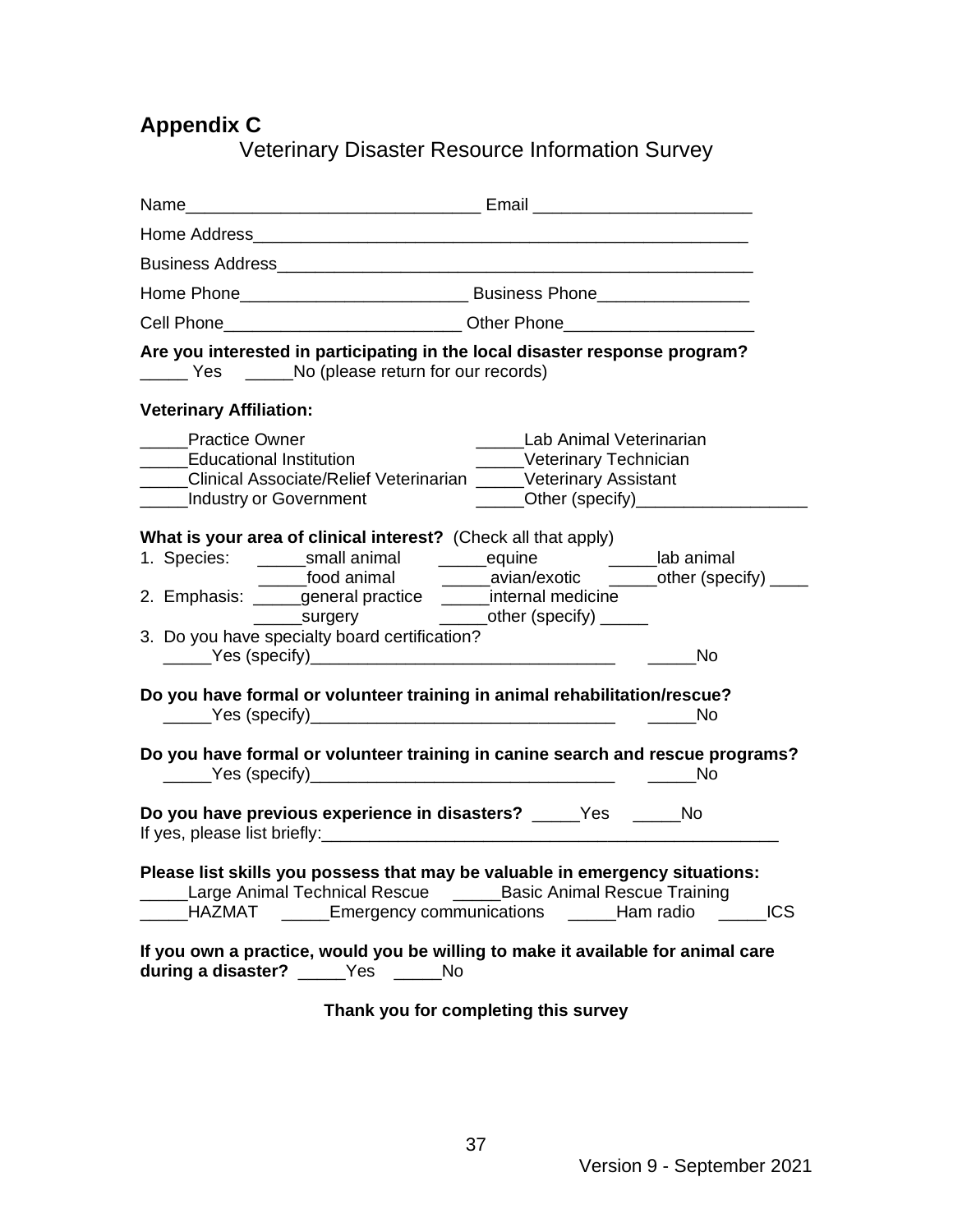### **Appendix D**

Identification/Medical History

| Date            |                                                | Animal ID number___________                                                                                                                                                                                                     |  |  |
|-----------------|------------------------------------------------|---------------------------------------------------------------------------------------------------------------------------------------------------------------------------------------------------------------------------------|--|--|
|                 |                                                |                                                                                                                                                                                                                                 |  |  |
|                 |                                                | Sex______ Age______ Weight ______ Vaccine Status________________________________                                                                                                                                                |  |  |
|                 |                                                |                                                                                                                                                                                                                                 |  |  |
|                 |                                                |                                                                                                                                                                                                                                 |  |  |
|                 |                                                |                                                                                                                                                                                                                                 |  |  |
|                 |                                                |                                                                                                                                                                                                                                 |  |  |
|                 |                                                |                                                                                                                                                                                                                                 |  |  |
|                 |                                                |                                                                                                                                                                                                                                 |  |  |
|                 |                                                | Please list anyone authorized to care for or make decisions regarding your animal while                                                                                                                                         |  |  |
| at the shelter. |                                                |                                                                                                                                                                                                                                 |  |  |
|                 |                                                |                                                                                                                                                                                                                                 |  |  |
|                 |                                                |                                                                                                                                                                                                                                 |  |  |
|                 | If no owner, please complete the following:    |                                                                                                                                                                                                                                 |  |  |
|                 |                                                |                                                                                                                                                                                                                                 |  |  |
|                 |                                                | Location found (address or detailed description)<br>example and the contract of the contract of the contract of the contract of the contract of the contract of the contract of the contract of the contract of the contract of |  |  |
|                 |                                                |                                                                                                                                                                                                                                 |  |  |
|                 | <b>Transportation to hospital</b>              |                                                                                                                                                                                                                                 |  |  |
|                 |                                                |                                                                                                                                                                                                                                 |  |  |
|                 |                                                |                                                                                                                                                                                                                                 |  |  |
|                 | <b>Holding Facility or Veterinary Hospital</b> |                                                                                                                                                                                                                                 |  |  |
|                 |                                                |                                                                                                                                                                                                                                 |  |  |
|                 |                                                |                                                                                                                                                                                                                                 |  |  |
|                 |                                                |                                                                                                                                                                                                                                 |  |  |
|                 | Cage or Stall Number__________________         |                                                                                                                                                                                                                                 |  |  |

I certify that I am the owner/agent of the above listed animal and authorize veterinary care as indicated. I understand that if I have not claimed my pet within 30 days that it will be considered abandoned.

| Signature | -- |
|-----------|----|
|           |    |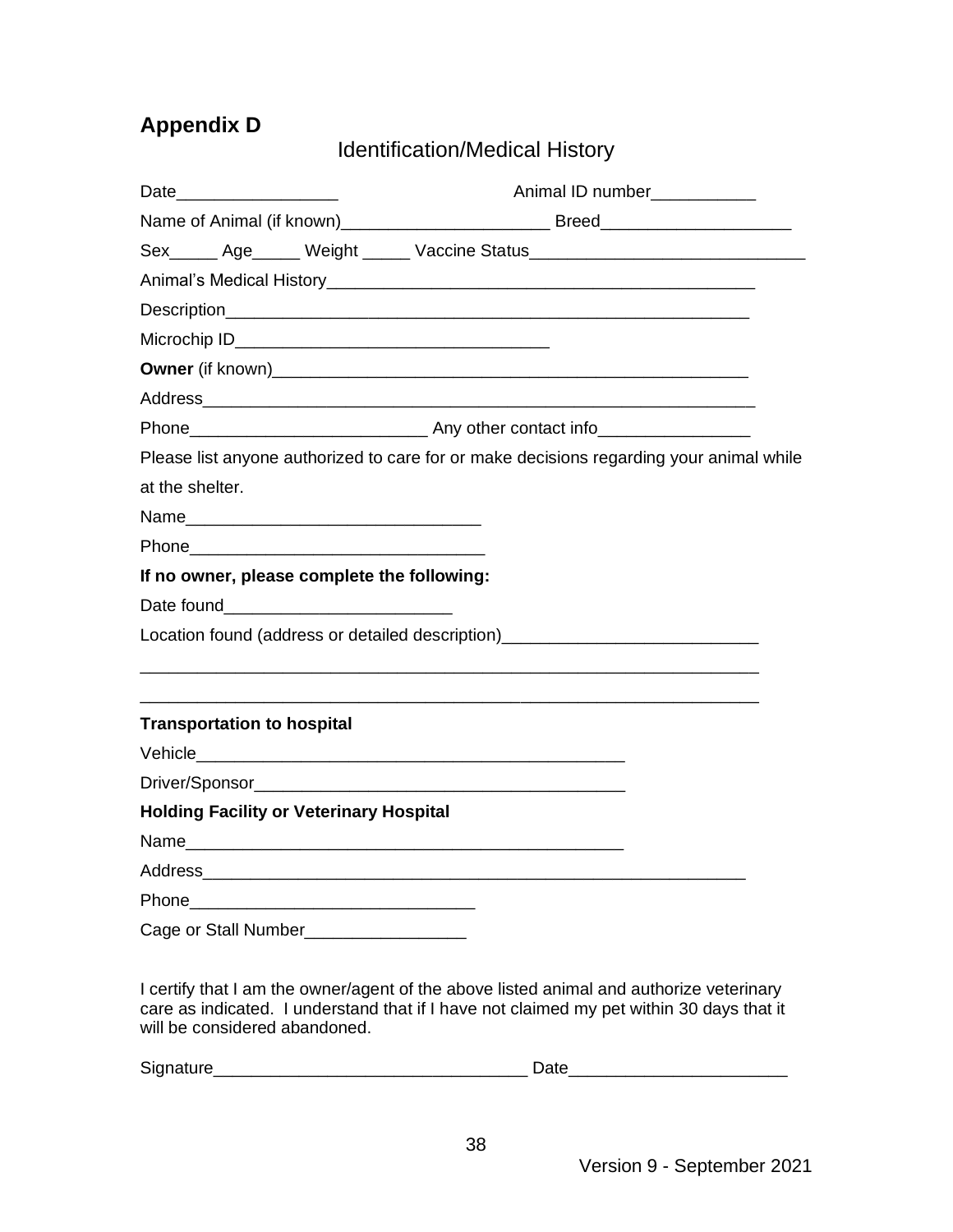#### **Appendix E**

#### Request for Emergency Care and Release of Liability Form

The undersigned are owners (agents) of the animal described as follows:

Name of Animal The Species The Species The Breed

Description of Animal

I request emergency sheltering and/or evacuation of the animal listed above due to a pending or occurring disaster. I hereby release the person or entity that is receiving the animal from any and all liability of injury or death during the care, transportation and sheltering of the above animal during and following this emergency. Person or entity includes but is not limited to: veterinarians assisting in the care of the above animal; professional animal haulers; authorized emergency workers at relocation facilities and their designees; relocation facilities and their staff; any and all government agencies. The owners (agents) acknowledge that if emergency conditions pose a threat to the safety of the animal, additional relocation may be necessary, and this release extends to such relocation.

The animal owners (agents) acknowledge that the risk of injury or death to the animal during an emergency cannot be eliminated (although every effort will be made to prevent harm to the animal) and agree to be responsible for any veterinary expenses which may be incurred in the treatment of their animal. Owners (agents) also acknowledge their responsibility to contribute to the feeding and to the daily care of their animal if possible.

Owners (agents) agree to claim animal within 30 days of admission into the facility or notify shelter workers of other arrangements if owners (agents) are not able to claim above animal. Owners (agents) acknowledge that above animal could be adopted or relocated if animal is not claimed within 30 days.

I will abide by the rules of this facility regarding the care and management of my animal(s) during its stay here.

| Owner/Agent_<br>(Please print)                   |                    | Date                |  |
|--------------------------------------------------|--------------------|---------------------|--|
| Owner/Agent_<br>(Signature)<br>Address__________ |                    | Date_______________ |  |
| Phone__________                                  | Other contact info |                     |  |
| Witness<br>Date                                  |                    |                     |  |

Note: Please make as many extra blank copies as needed prior to filling out.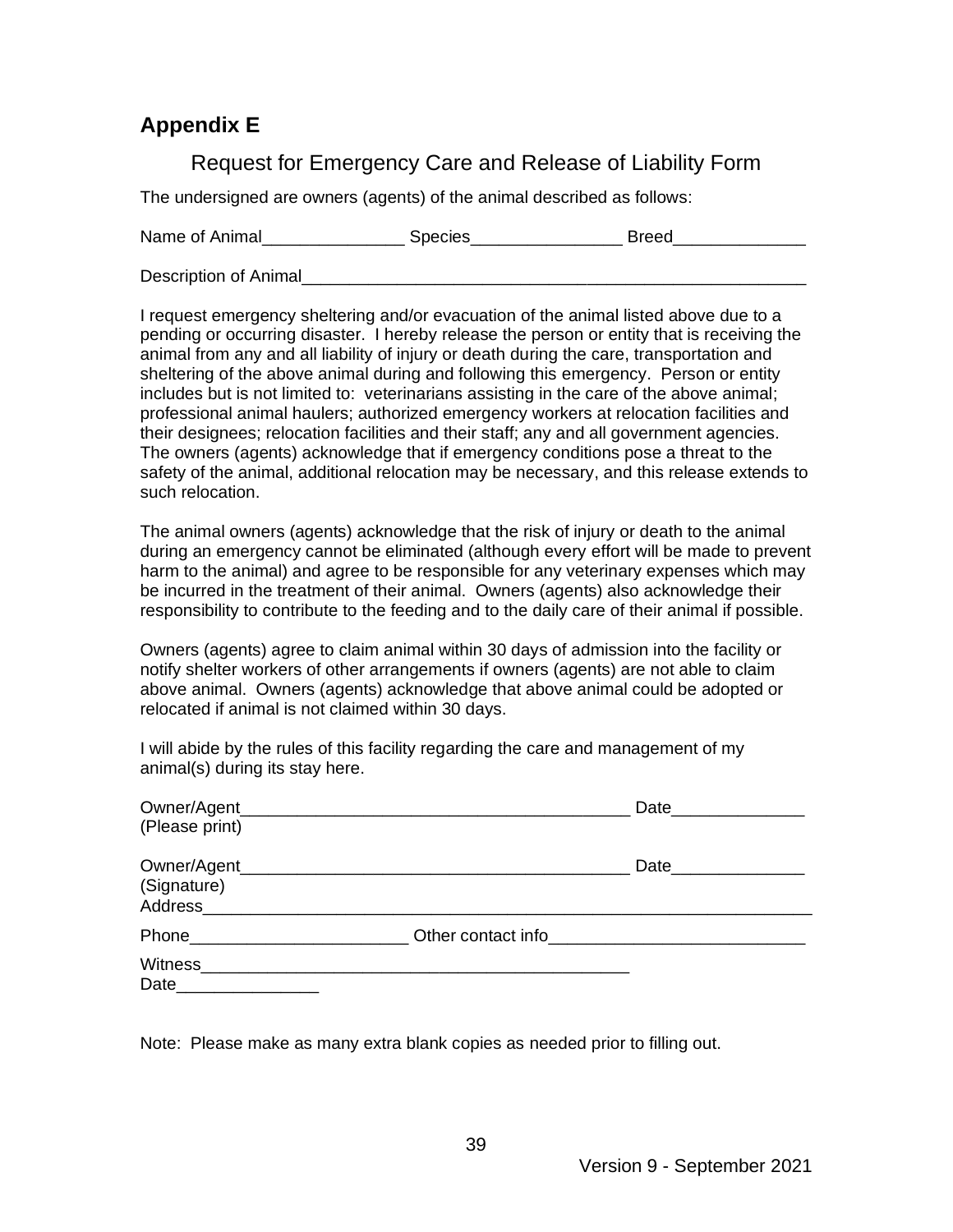### **Appendix F**

#### **Medical Records**

Please write all records in SOAP format. Remember to include costs and initial and date all entries.

Animal ID number\_\_\_\_\_\_\_\_\_\_\_\_\_\_\_\_\_\_\_\_\_\_

Note: Please make as many extra blank copies as needed prior to filling out.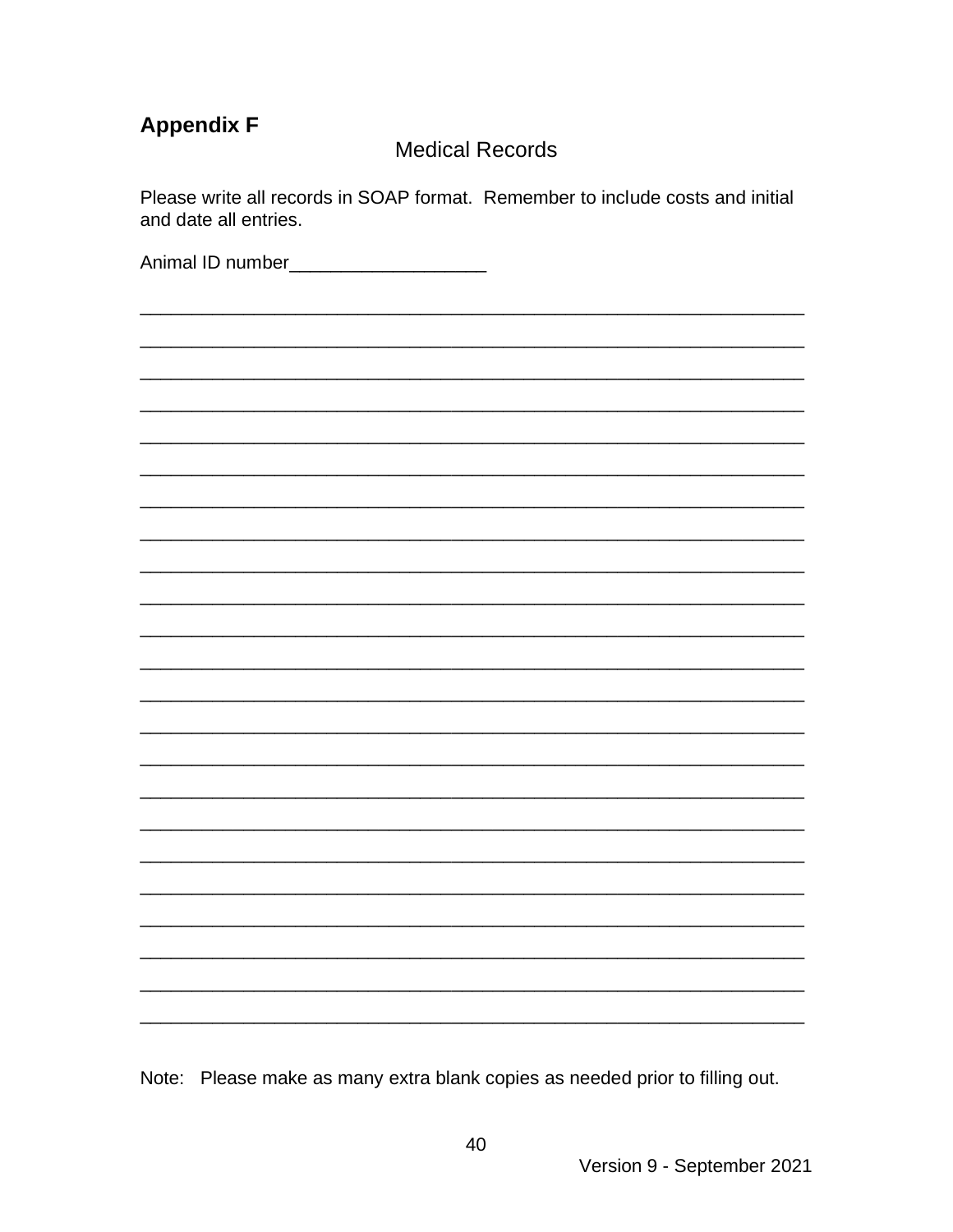#### **Appendix G**

#### American Red Cross Chapters

Minnesota:<http://www.redcross.org/mn>

Twin Cities: [https://www.redcross.org/local/mn-nd-sd/about-us/locations/twin](https://www.redcross.org/local/mn-nd-sd/about-us/locations/twin-cities.html)[cities.html](https://www.redcross.org/local/mn-nd-sd/about-us/locations/twin-cities.html)

Central MN: [https://www.redcross.org/local/mn-nd-sd/about-us/locations/central](https://www.redcross.org/local/mn-nd-sd/about-us/locations/central-minnesota.html)[minnesota.html](https://www.redcross.org/local/mn-nd-sd/about-us/locations/central-minnesota.html)

Northern MN: [https://www.redcross.org/local/mn-nd-sd/about](https://www.redcross.org/local/mn-nd-sd/about-us/locations/northern-minnesota.html)[us/locations/northern-minnesota.html](https://www.redcross.org/local/mn-nd-sd/about-us/locations/northern-minnesota.html)

Southeastern MN: [https://www.redcross.org/local/mn-nd-sd/about](https://www.redcross.org/local/mn-nd-sd/about-us/locations/southeast-minnesota.html)[us/locations/southeast-minnesota.html](https://www.redcross.org/local/mn-nd-sd/about-us/locations/southeast-minnesota.html)

Southwestern MN: [https://www.redcross.org/local/mn-nd-sd/about](https://www.redcross.org/local/mn-nd-sd/about-us/locations/southwest-minnesota.html)[us/locations/southwest-minnesota.html](https://www.redcross.org/local/mn-nd-sd/about-us/locations/southwest-minnesota.html)

To activate Red Cross: (612) 871-7676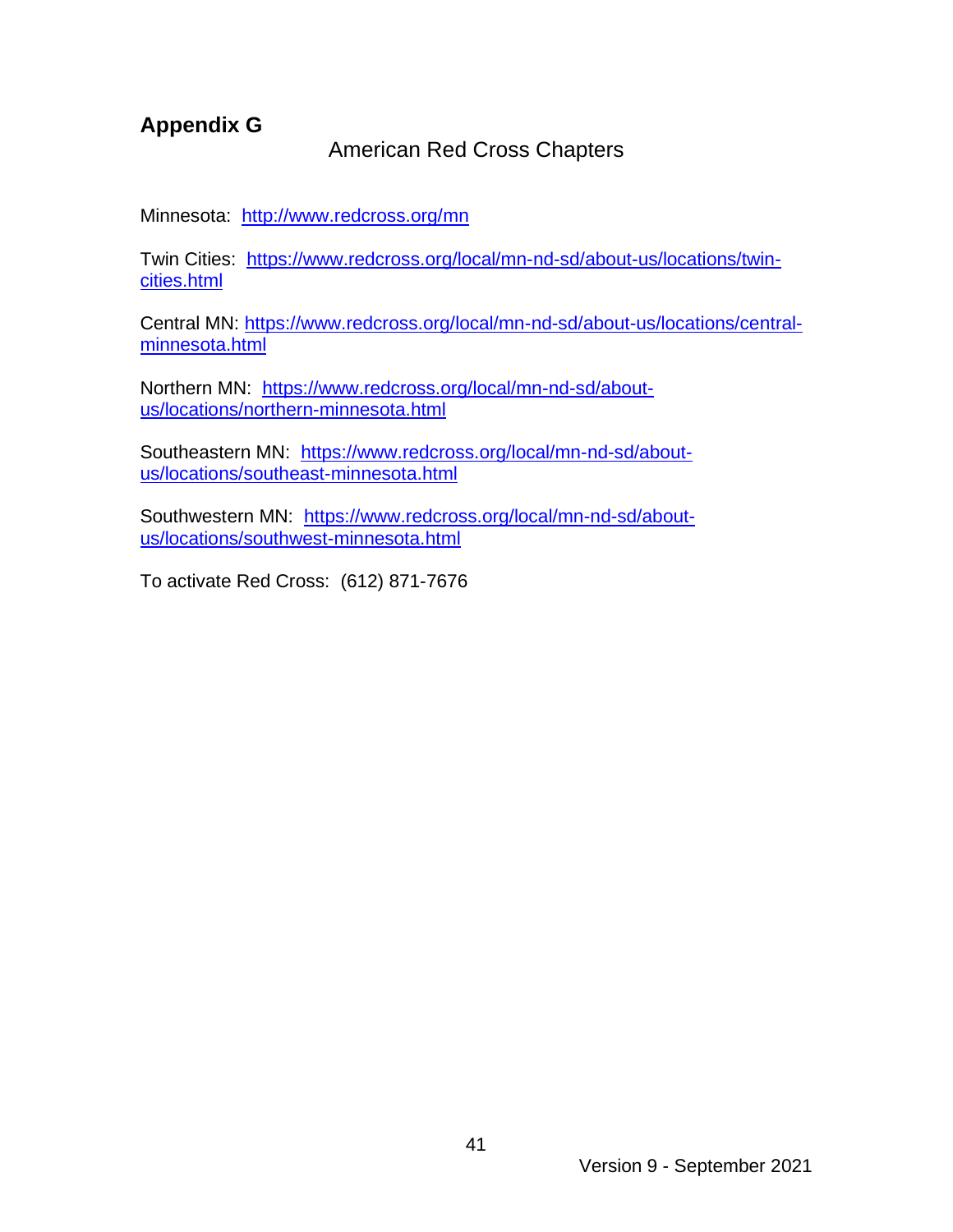#### **Appendix H**

Hotels/Motel Chains that Accept Pets\*\*

- Aloft Hotels
- Americas Best Value Inn
- Ascend Hotel Collection
- Best Western
- Canadas Best Value Inn
- Candlewood Suites
- Choice Hotels
- Clarion Inn and Suites
- Comfort Inn
- Comfort Suites
- Courtyard/Marriott
- Crowne Plaza Hotels and Resorts
- EconoLodge
- Extended Stay America **Hotels**
- Fairfield Inn
- Four Points Hotels
- Holiday Inn/Holiday Inn Express
- Hotel Indigo
- Intercontinental Hotels and Resorts
- Kimpton Hotels
- La Quinta Inns and Suites
- MainStay Suites
- Motel 6
- My Place Hotels
- Quality Inn
- Red Roof Inn
- Renaissance Hotels
- Residence Inn/Marriott
- Rodeway Inn
- Sheraton Hotels and Resorts
- Sleep Inn
- SpringHill Suites/Marriott
- Staybridge Suites
- Studio 6 Extended Stay
- Suburban Extended Stay Hotel
- TownePlace Suites/Marriott
- W Hotels
- Westin Hotels and Resorts

Information from: [http://petswelcome.com](http://petswelcome.com/)

\*\*Not every location accepts pets. These are chains that advertise they have locations that do accept pets. The hotels may also have weight or size restrictions. Please check ahead to verify the hotel chains/locations in the surrounding areas are locations that accept pets before finalizing your jurisdiction's animal emergency plan.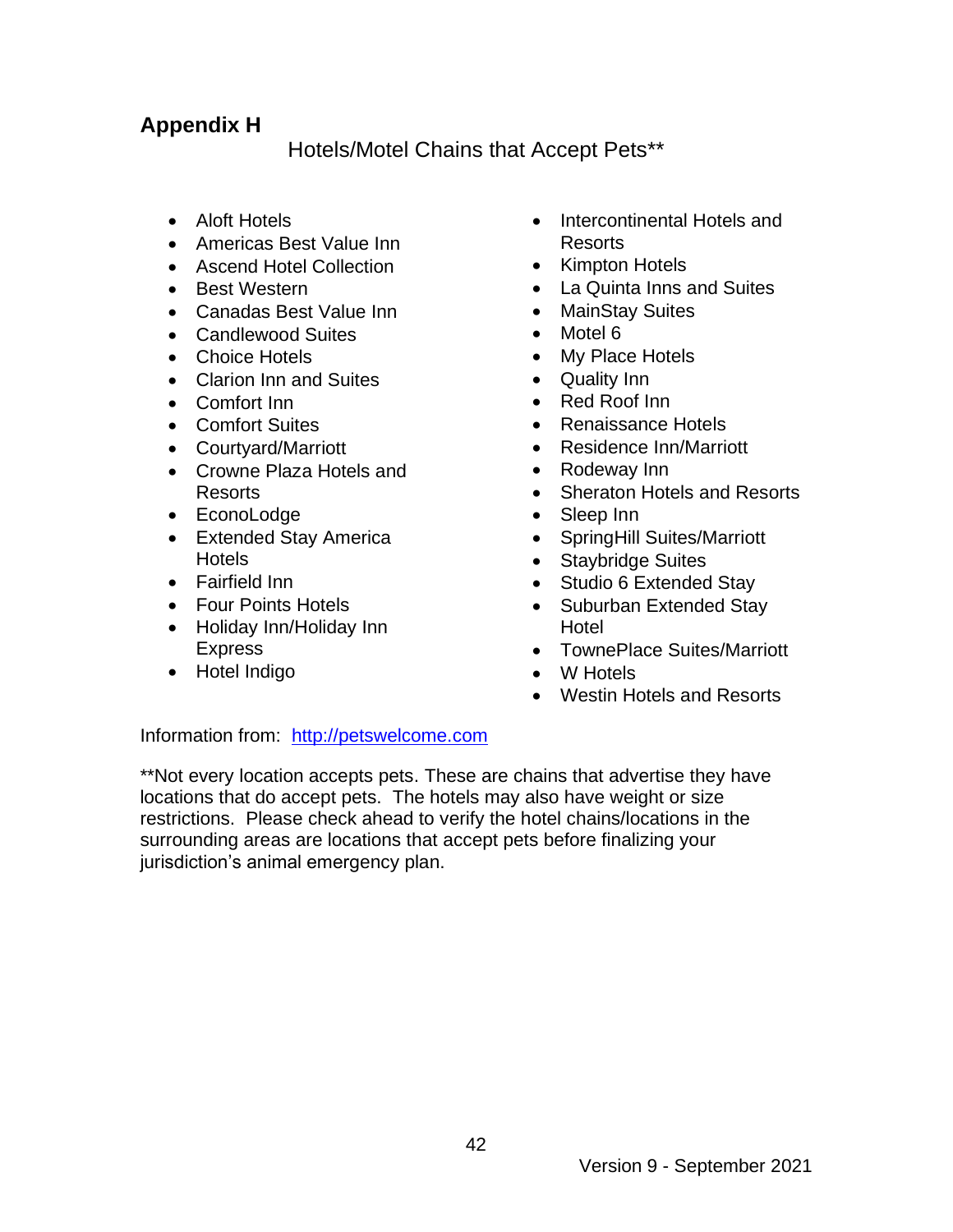#### **Appendix I**

Active Humane Societies in Minnesota

- Humane Society of Freeborn County <https://www.freeborncountyhs.org/> 101 James Ave. PO Box 423 Albert Lea, MN 56007 Telephone: (507) 377-8501
- Lakes Area Humane Society<http://www.lakesareahumanesociety.org/> 3811 Nevada St. S.W. Alexandria, MN 56308 Telephone: (320) 759-2260
- Mower County Humane Society https://mchs.rescuegroups.org/ 101 22nd Street S.E. Austin, MN 55912 Telephone: (507) 437-9262
- Beltrami Humane Society<http://www.greatriverrescue.com/> 1612 Carr Lake Rd S.E. PO Box 1903 Bemidji, MN 56601 Telephone: (218) 751-7910
- Humane Society of Swift County <https://www.hsswiftco.org/> 211 11<sup>th</sup> St. N. Benson, MN Telephone: (320) 808-3497
- Heartland Animal Rescue Team <http://www.hartpets.org/> 15494 Dellwood Drive Brainerd, MN 56401 Telephone: (218) 829-4141
- Crossroads Animal Shelter<http://www.crossroadsshelter.org/> 2800 10<sup>th</sup> St. S.E. Buffalo, MN 55313 Telephone: (763) 684-1234
- Carver-Scott Humane Society <http://www.carverscotths.org/> 822 Yellow Brick Road Chaska, MN 55318 Telephone: (952) 368-3553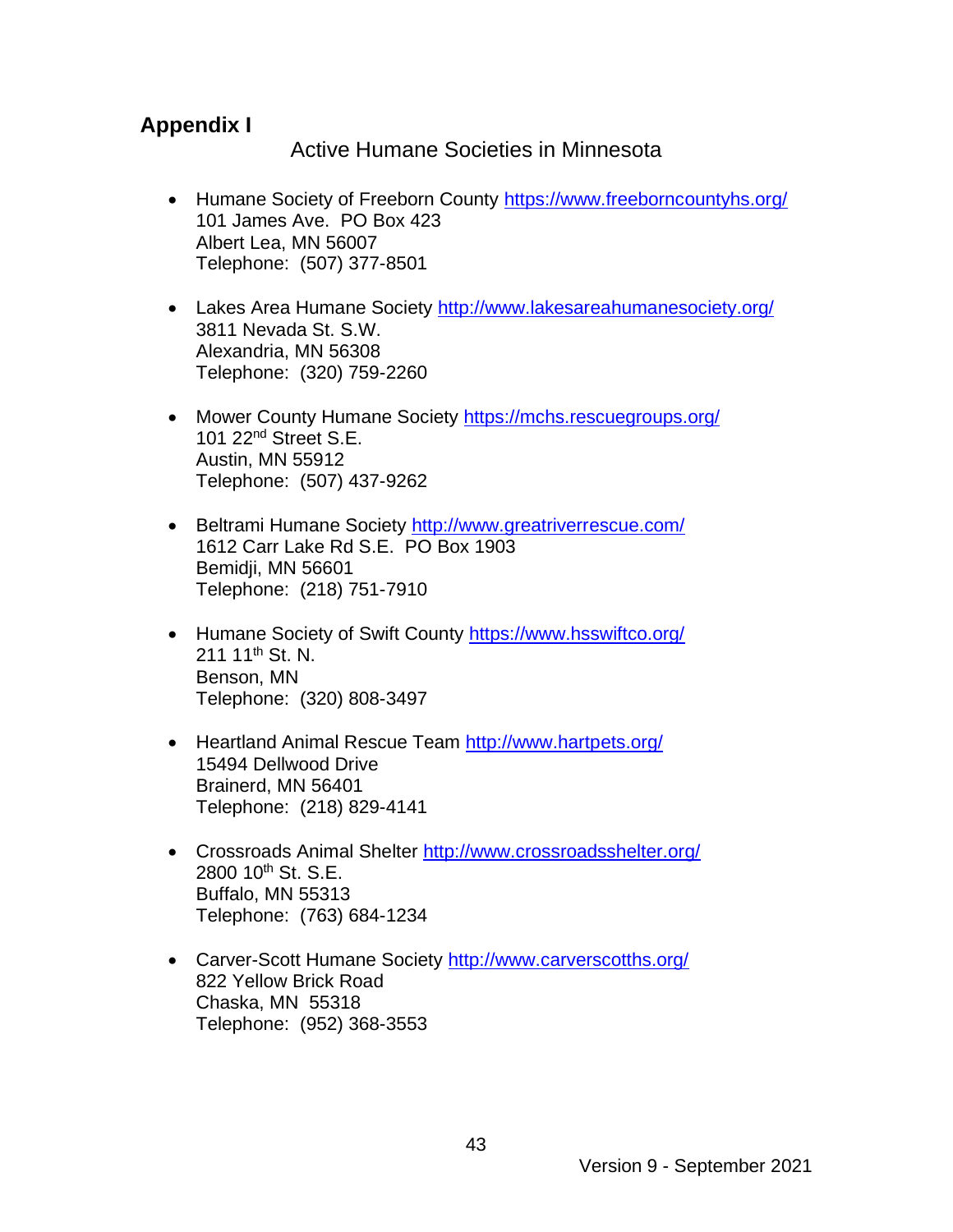- Precious Paws Humane Society of Chisholm http://pphsc.com/ 101 1st Ave. S.W. Chisholm, MN 55719 Telephone: (218) 254-3300
- Star of the North Humane Society<http://starnorth.weebly.com/> 208 NE 9<sup>th</sup> Ave. Grand Rapids, MN 55744 Telephone: (218) 245-3732
- Animal Humane Society https://www.animalhumanesociety.org/ 1411 Main St. N.W. Coon Rapids, MN 55448 Telephone: (952) 435-7738
- Humane Society of Polk County 720 E. Robert St. Crookston, MN 56716 Telephone: (218) 281-7225
- Lucky Dog Boarding and Training<http://www.luckydogdl.com/pound.htm> 1478 Mallard St. Detroit Lakes, MN 56501 Telephone: (218) 847-4100
- Humane Society of the Lakes 19665 US Hwy 59 Detroit Lakes, MN 56501 Telephone: (218) 847-0511
- Animal Allies http://www.animalallies.net 4006 Airport Road Duluth, MN 55811 Telephone: (218) 722-5341
- Grant County Humane Society <http://gchumsoc.org/> 1015 US Hwy 79 E. Elbow Lake, MN 56531 Telephone: (218) 685-6220
- Martin County Humane Society <http://www.mchsofmn.org/> 522 E. Margaret St. Fairmont, MN 56031 Telephone: (507) 238-1885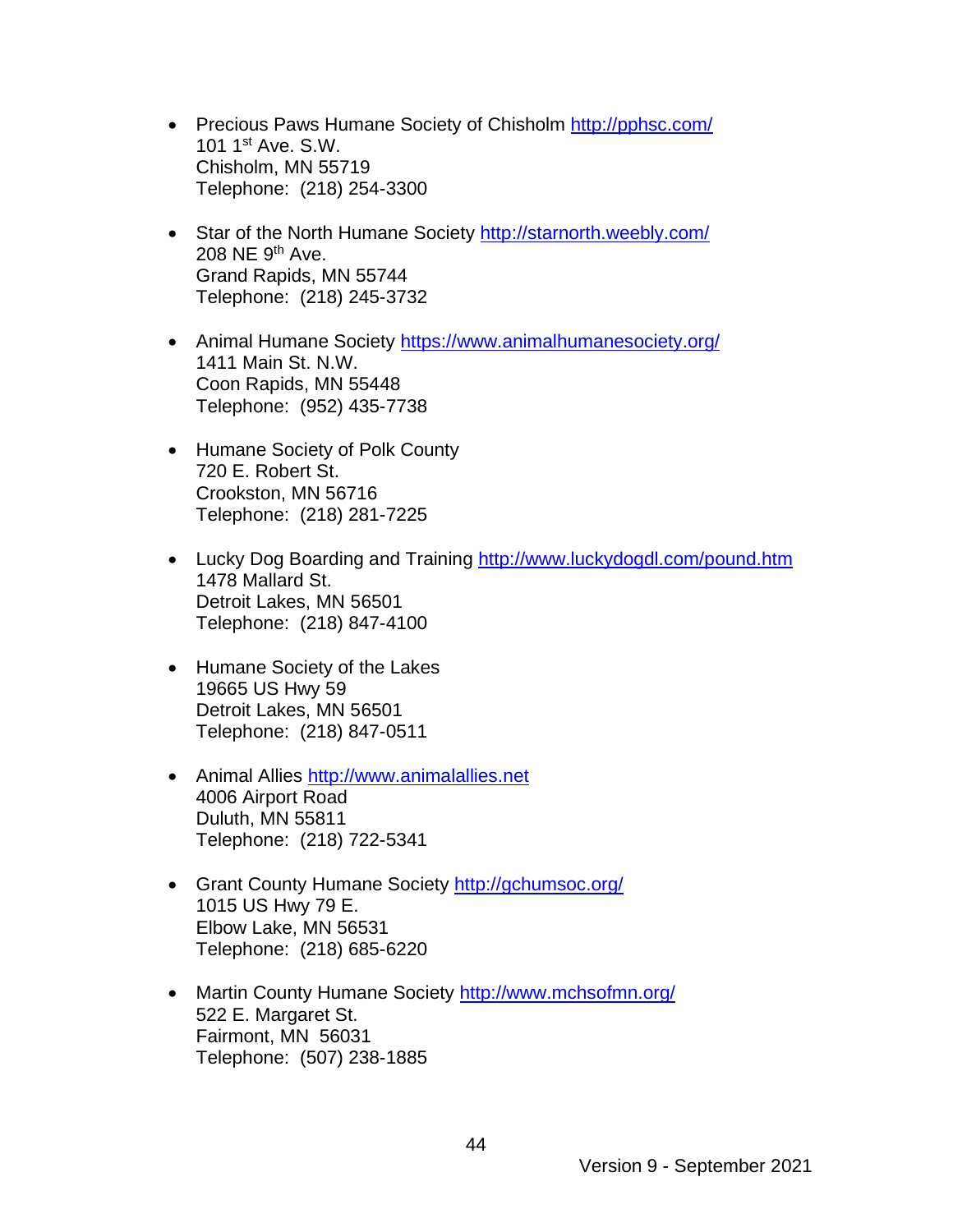- Humane Society of Otter Tail County <http://www.humanesocietyotc.org/index.html> 1933 W. Fir Ave. Fergus Falls, MN 56537 Telephone: (218) 739-3494
- Pope County Humane Society https://pchsmn.org/ 17584 195th Ave. Glenwood, MN 56334 Telephone: (320) 634-4761
- Animal Humane Society<http://www.animalhumanesociety.com/> 845 Meadow Lane N. Golden Valley, MN 55422 Telephone: (952) 435-7738
- Animal Ark <http://www.animalarkmn.org/> 2600 Industrial Ct. Hastings, MN 55033 Telephone: (651) 772-8983
- Range Regional Animal Rescue <https://rangerescuehibbing.wixsite.com/rrar> 11215 Hwy 37 Hibbing, MN 55746 Telephone: (218) 262-1900
- Heart of Minnesota Animal Shelter http://www.heartofminnesota.org/ 880 Century Ave. S.W. Hutchinson, MN 55350 Telephone: (320) 234-9699
- Borderland Humane Society [http://www.borderlandhumanesociety.org](http://www.borderlandhumanesociety.org/) 1990 Vally Pine Circle International Falls, MN 56649 Telephone: (218) 283-9276
- Morrison County Humane Society <http://morrisoncountyanimal.weebly.com/> 200 7<sup>th</sup> Ave. N.E. Little Falls, MN 56345 Telephone: (320) 632-0703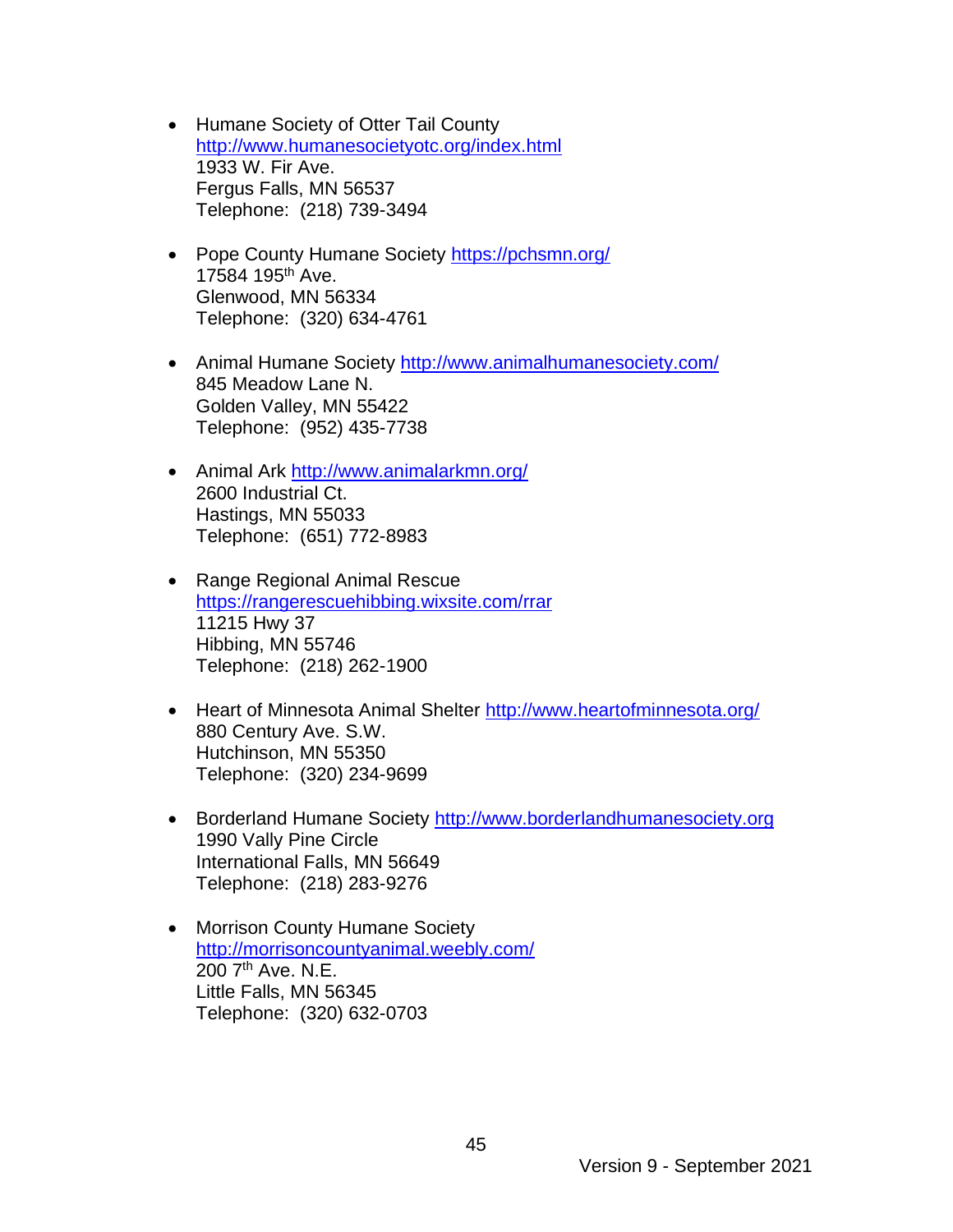- Blue Earth Nicollet County Humane Society http://www.benchs.org/ 1250 North River Dr. Mankato, MN 56001 Telephone: (507) 625-6373
- Almost Home Animal Shelter 2283 Hwy 23 Mora, MN 55051 Telephone: (320) 679-5376
- Stevens Community Humane Society <http://www.stevenscommunityhumanesociety.org/> 820 W. 5<sup>th</sup> St. Morris, MN 56267 Telephone: (320) 589-0378
- Windmill Animal Rescue [http://www.windmillanimalrescue.com](http://www.windmillanimalrescue.com/) 350 Main Street Elko New Market, MN 55054 Telephone: (952) 461-2765
- Brown County Humane Society <http://www.bchsnu.com/> 1301 South Valley St. New Ulm, MN 56073 Telephone: (507) 359-2312
- Caring for Cats <https://caringforcatsmn.org/> 2550  $7<sup>th</sup>$  Ave. E. North St. Paul, MN 55109 Telephone: (651) 407-8485
- Prairie's Edge Humane Society http://www.prairiesedgehs.org/ 1500 Clinton Lane Suite F Northfield, MN 55057 Telephone: (507) 664-1035
- Headwaters Animal Shelter <http://headwatersanimalshelter.org/> 901 Western Ave. S. Park Rapids, MN 56470 Telephone: (218) 237-7100
- Pine County Guardian Angel Shelter *guardianangelshelter@yahoo.com* 32796 Beroun Crossing Rd. Pine City, MN 55063 Telephone: (320) 629-3508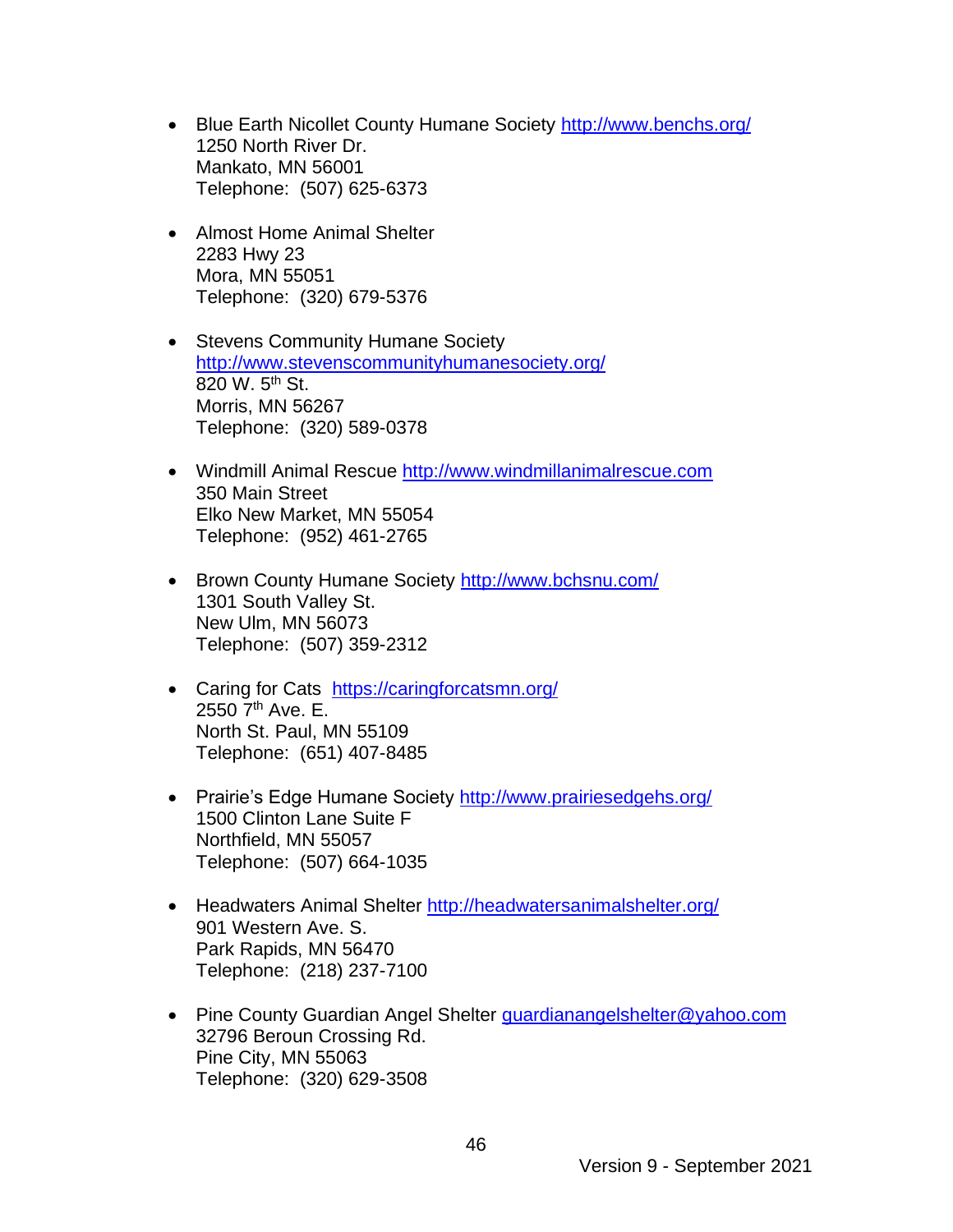- River Bluff Humane Society https://rbhspets.org/ 1213 Brick Ave. Red Wing, MN 55066 Telephone: (651) 388-5286
- Redwood Area Animal Shelter <http://redwoodareaanimalshelter.com/> 201 Sherwood Drive Redwood Falls, MN 56283 Telephone: (507) 644-3853
- Paws & Claws Humane Society http://www.pawsandclaws.org/ 3224 19th St. N.W. Rochester, MN 55901 Telephone: (507) 288-7226
- Tri-County Humane Society <http://tricountyhumanesociety.org/> 735 8th St. N.E. PO Box 701 St. Cloud, MN 56302 Telephone: (320) 252-0896
- Watonwan County Humane Society <http://watonwan.weebly.com/> 1309 Weston Ave. St. James, MN 56081 Telephone: (507) 942-7387
- WhipStaff Ranch and Rescue 6185 Meadowview Rd. N.W. Solway, MN 56678 Telephone: (218) 467-3309
- Pennington County Humane Society <http://www.pawstrf.org/> 15598 US Hwy 59 N.E. PO Box 64 Thief River Falls, MN 56701 Telephone: (218) 681-8045
- Lake County Humane Society 415 20<sup>th</sup> Ave. PO Box 27 Two Harbors, MN 55616 Telephone: (218) 834-5806
- Mesabi Humane Society<http://www.mesabihumanesociety.org/> 2305 Southern Dr. Virginia, MN 55972 Telephone: (218) 741-7425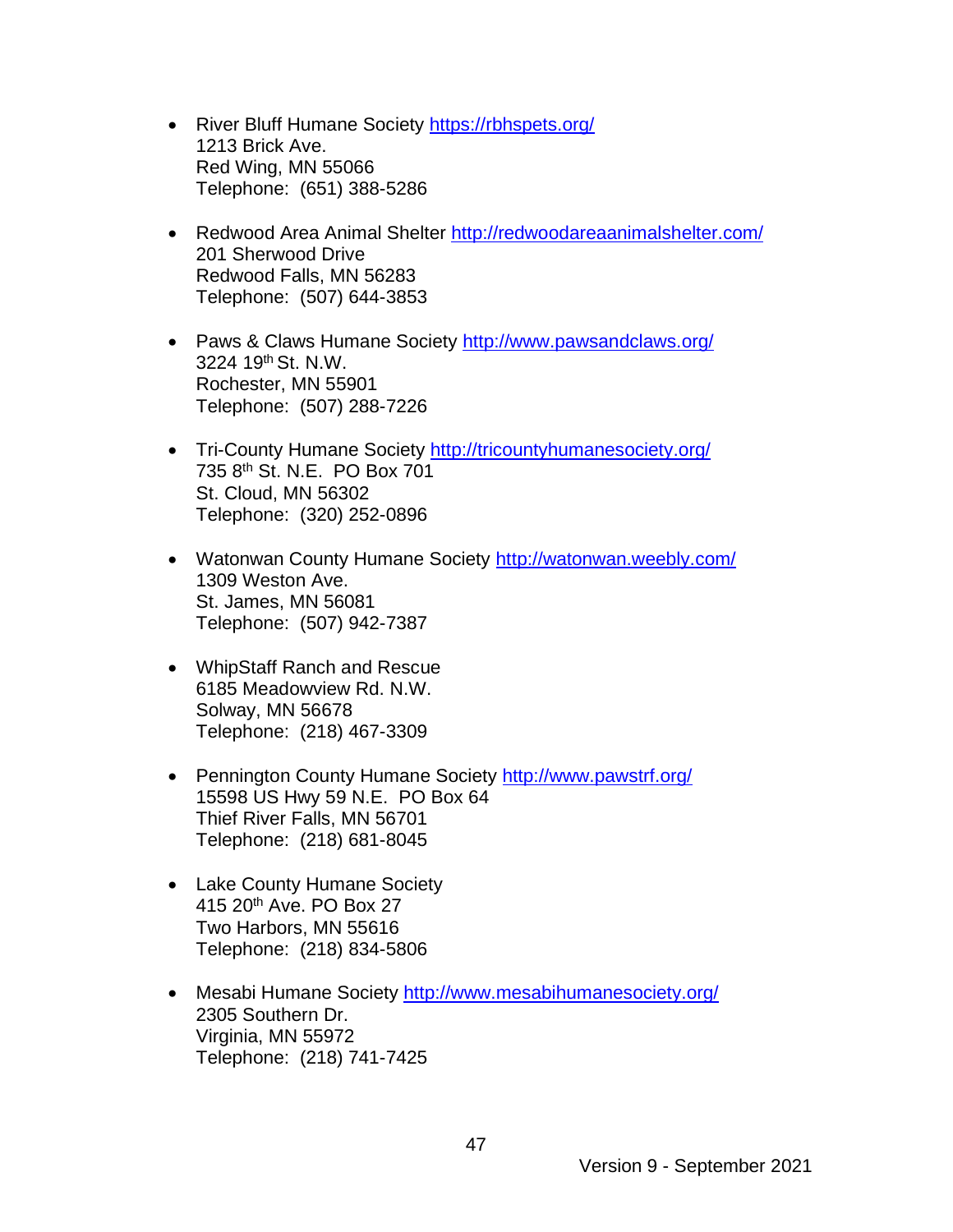- Wadena County Humane Society <http://www.wadenacountyhumanesociety.org/> 310 NW Ash Ave. N.W. Wadena, MN 56482 Telephone: (218) 632-5938
- Humane Society of Kandiyohi County http://thehskmc.com/ 250 28th St. S.W. Willmar, MN 56201 Telephone: (320) 235-7612
- Winona Area Humane Society <http://www.winonahumanesociety.org/> 1112 E. Broadway St. Winona, MN 55987 Telephone: (507) 452-3135
- Animal Humane Society<http://www.animalhumanesociety.org/> 9785 Hudson Rd. Woodbury, MN 55125 Telephone: (952) 435-7738
- Northwoods Humane Society<http://www.northwoodshs.org/> 7153 Lake Blvd. Wyoming, MN 55092 Telephone: (651) 982-0240
- Minnesota Hooved Animal Rescue Foundation <https://mnhoovedanimalrescue.org/> PO Box 47 Zimmerman, MN 55398 Telephone: (763) 856-3119

Note: These are organizations with free-standing shelters. Organizations that only use foster homes are not included in this list; however, foster homes may be valuable as a resource depending what types of sheltering are needed.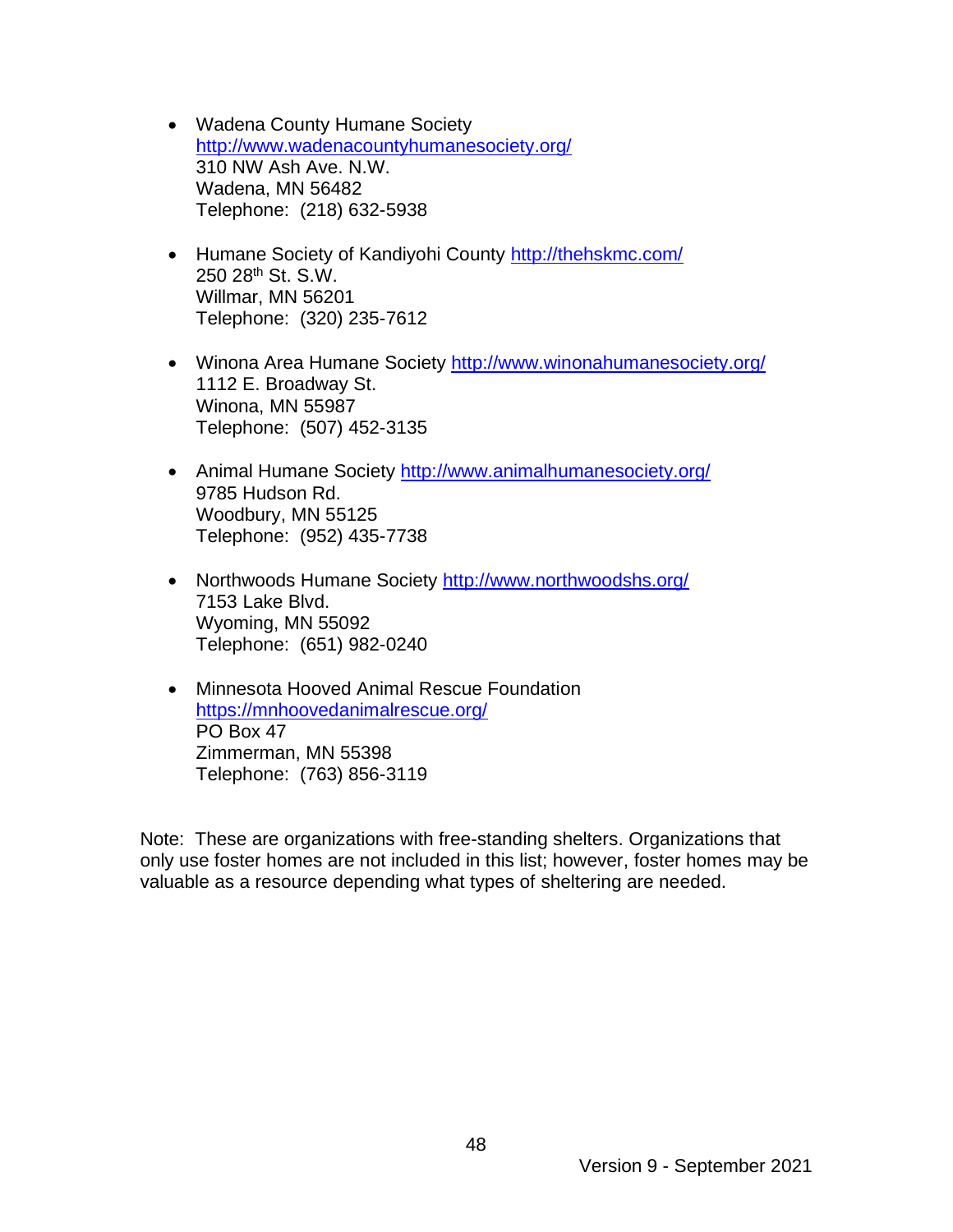#### **Appendix J**

Zoos and Wildlife Resources

- Trowbridge Creek Zoo 50622 County Highway 17 Vergas, MN 56587 Telephone: (218) 731-8711
- Hemker Zoo <https://hemkerzoo.com/> [26715 County Road 39](https://www.bing.com/maps?&ty=18&q=Hemker%20Park%20%26%20Zoo&satid=id.sid%3a25df7eae-b0b7-3fc1-2fd0-311bfb5f8ad5&ppois=45.67181396484375_-94.66928100585938_Hemker%20Park%20%26%20Zoo_~&cp=45.671814~-94.669281&v=2&sV=1)  [Freeport, MN 56331](https://www.bing.com/maps?&ty=18&q=Hemker%20Park%20%26%20Zoo&satid=id.sid%3a25df7eae-b0b7-3fc1-2fd0-311bfb5f8ad5&ppois=45.67181396484375_-94.66928100585938_Hemker%20Park%20%26%20Zoo_~&cp=45.671814~-94.669281&v=2&sV=1) Telephone: (320) 836-2426
- Pine Grove Zoo <http://www.pinegrovezoo.com/> 1200 W. [Broadway](https://www.bing.com/maps?&ty=18&q=Pine%20Grove%20Zoo&satid=id.sid%3ac18366cf-f51d-46dd-a6d9-2e277b98cf4d&ppois=45.97694778442383_-94.38412475585938_Pine%20Grove%20Zoo_~&cp=45.976948~-94.384125&v=2&sV=1)  [Little Falls, MN 56345](https://www.bing.com/maps?&ty=18&q=Pine%20Grove%20Zoo&satid=id.sid%3ac18366cf-f51d-46dd-a6d9-2e277b98cf4d&ppois=45.97694778442383_-94.38412475585938_Pine%20Grove%20Zoo_~&cp=45.976948~-94.384125&v=2&sV=1) Telephone: (320) 616-5595
- Safari North <https://www.safarinorth.com/> 8493 State Hwy 371 Brainerd, MN 56401 Telephone: (218) 454-1662
- RAD Zoo <http://www.theradzoo.com/> 6750 Frontage Rd. Medford, MN 55049 Telephone: (507) 455-1465
- Como Zoo <http://www.comozooconservatory.org/> 1225 Estabrook Drive St. Paul, MN 55103 Telephone: (651) 487-8200
- Lake Superior Zoo <https://lszooduluth.org/> 7210 Freemont St. Duluth, MN 55807 Telephone: (218) 730-4500
- Oxbow Park and Zollman Zoo <https://www.co.olmsted.mn.us/pw/parks/oxbowpark/Pages/default.aspx> 5731 County Road 105 N.W. Byron, MN 55920 Telephone: (507) 328-7340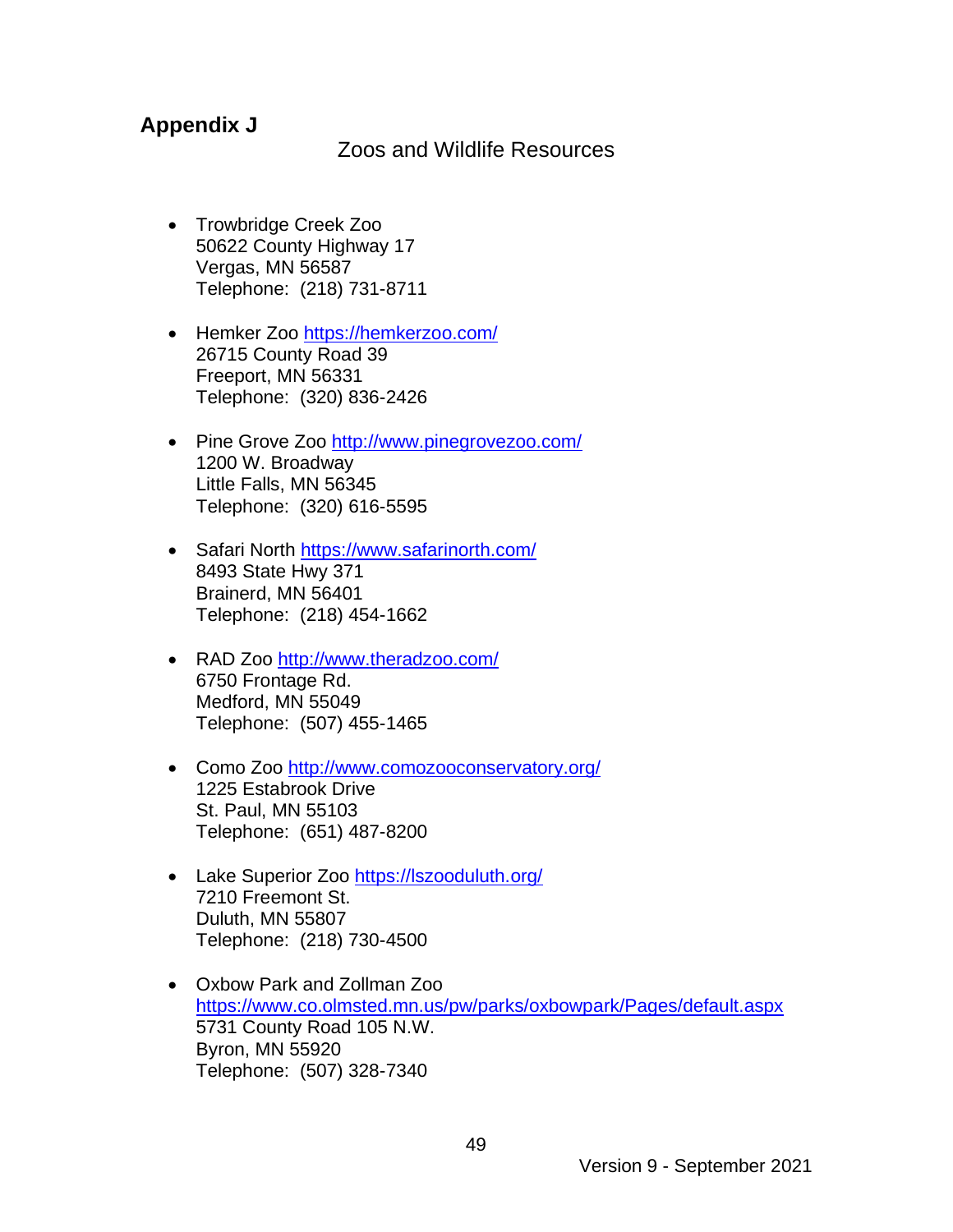- Minnesota Zoo <http://mnzoo.org/> 13000 Zoo Blvd. Apple Valley, MN 55124 Telephone: (952) 431-9200
- Sibley Park-Farm [https://www.mankatomn.gov/about-mankato/parks](https://www.mankatomn.gov/about-mankato/parks-trails-and-recreation/sibley-farm)[trails-and-recreation/sibley-farm](https://www.mankatomn.gov/about-mankato/parks-trails-and-recreation/sibley-farm) 800 Sibley Park Rd. N.E. Mankato, MN 56001 Telephone: (507) 387-8600
- Wildcat Sanctuary <https://www.wildcatsanctuary.org/> PO Box 314 Sandstone, MN 55072 Telephone: (320) 245-6871
- Raptor Center<https://www.raptor.umn.edu/> 1920 Fitch Ave. St. Paul, MN 55108 Telephone: (612) 624-4745
- Wildlife Rehabilitation Center of Minnesota<https://wrcmn.org/> 2530 Dale St. N. Roseville, MN 55113 Telephone: (651) 486-9453
- National Eagle Center <https://www.nationaleaglecenter.org/> 50 Pembroke Ave. S. Wabasha, MN 55981 Telephone: (507) 565-4989
- International Wolf Center <https://www.wolf.org/> 1396 Highway 169 Ely, MN 55731 Telephone: (218) 365-4695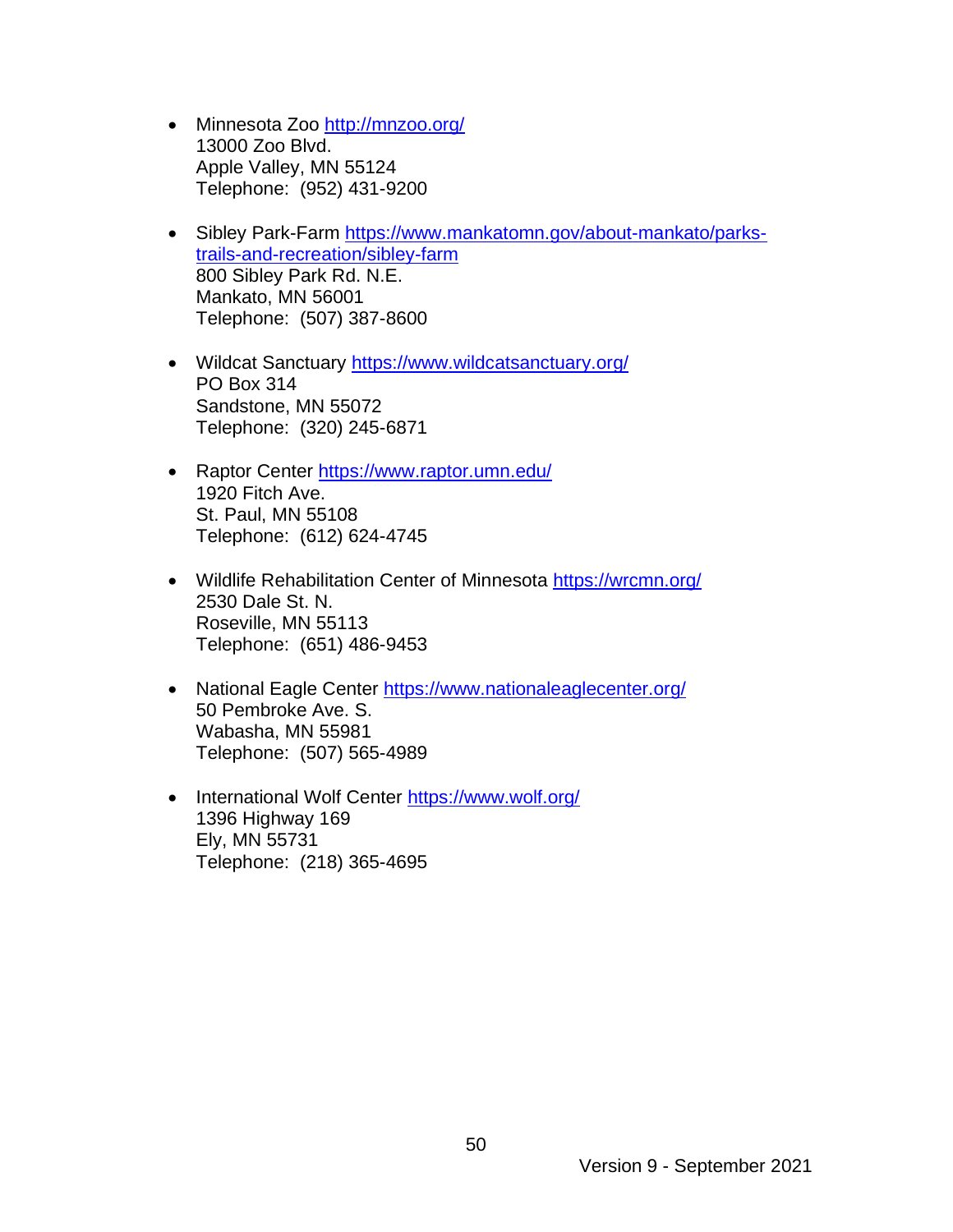#### **Appendix K**

#### Pet Owner Education Handout Disaster Planning for Your Pet

Note: Pets may not be allowed inside emergency public shelters due to public health and safety reasons.

#### **PLAN AHEAD!!!!!**

#### **Before a disaster:**

- Acquire a pet carrier or crate for each house pet if you plan to travel. These carriers should be large enough for the pet to stand up and turn around. Take time to familiarize your pet with the portable kennel.
- Be sure your pet's vaccinations are up-to-date. This is especially important if you plan to board your pet since boarding facilities require proof of current vaccinations. Keep a copy of these records with your carrier and on your phone.
- Be sure your pet wears a properly fitted collar and a current identification at all times. A microchip is the best form of identification. Keep an extra leash on hand with the pet's carrier.
- Survey your home to determine the best location away from windows to place your pet during an emergency.
- Make inquiries to determine your options should it ever become necessary to leave your home. If you plan to use an emergency public shelter, you may need to make other arrangements for your pet's protection and safety such as:
	- 1. Assess local boarding kennels. Note their locations and capacity. Find out if there is a plan in place should the kennel need to be evacuated.
	- 2. Assess local veterinary facilities to determine which clinics offer boarding facilities.
	- 3. Ask dependable friends or relatives if you and/or your pets could stay with them during an emergency.
	- 4. Check with motels if you plan to leave your house and take your pet with you upon evacuation. Websites such as [http://petswelcome.com](http://petswelcome.com/) have listings of hotel chains that accept pets.

#### **At the time of the disaster:**

- Acquire ample quantities of pet food, cat litter, etc. when purchasing your other disaster supplies. Make sure to rotate your perishable supplies.
- Acquire plenty of paper towels, plastic bags, and cleanser/disinfectants to handle pet waste.

#### **While not recommended, if you feel you must leave your pet(s) behind:**

- Prepare an area for your pet to use inside the house away from windows and in an area that is easy to clean.
- Bring your pet indoors well ahead of the emergency or disaster.
- Do not leave your pet tied up or in a kennel outside during inclement weather.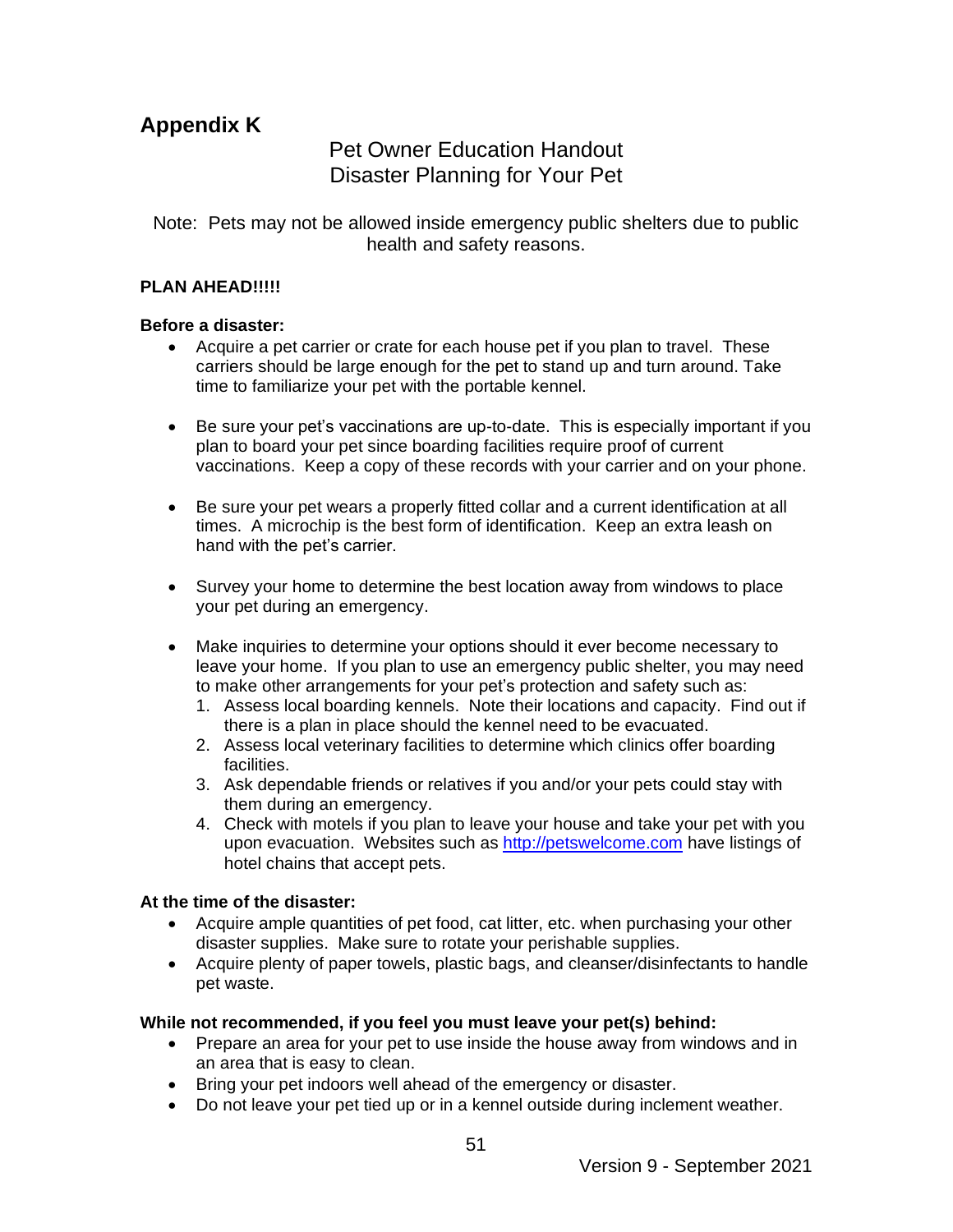- Leave only dry type foods and use sturdy food containers.
- Do not leave any treat type supplements. Overeating of these may cause toxicity if too much is consumed.
- Birds must eat daily to survive. While this is never a recommended option, if you must leave birds behind, use special food dispensers.
- Water for pets should be left in bathtubs or in containers that will not spill.
- If the animals are on special diets and medication, plan ahead by consulting with your veterinarian.
- Never leave a cat with a dog even if they are usually friendly.
- Confine and keep small pets (birds, hamsters, etc.) away from cats and dogs.
- Provide access to high places such as counter tops in case flooding occurs.
- Difficult or dangerous animals should be left in special cages on top of the counter to reduce the possibility of them getting loose.

#### **If you plan to evacuate and take your pet with you, the following items should be prepared in an evacuation kit:**

- License or identification and rabies tags/certificate, vaccine records
- Non-spill water and food bowls
- Newspapers and/or paper towels
- Leashes, harnesses, etc.
- Water in sanitized and non-breakable containers, dry food
- Special diets or medications
- Keep the evacuation kit clearly labeled and in an accessible area in case a family member, neighbor or local first responders must evacuate your pet(s) in the event that you are not able to get home.

#### **After the disaster:**

Be careful when allowing your pets outdoors after the disaster has passed. Familiar scents and landmarks may be altered, and your pet could easily become confused or lost. Downed power lines and other hazardous materials could present dangers to your pets.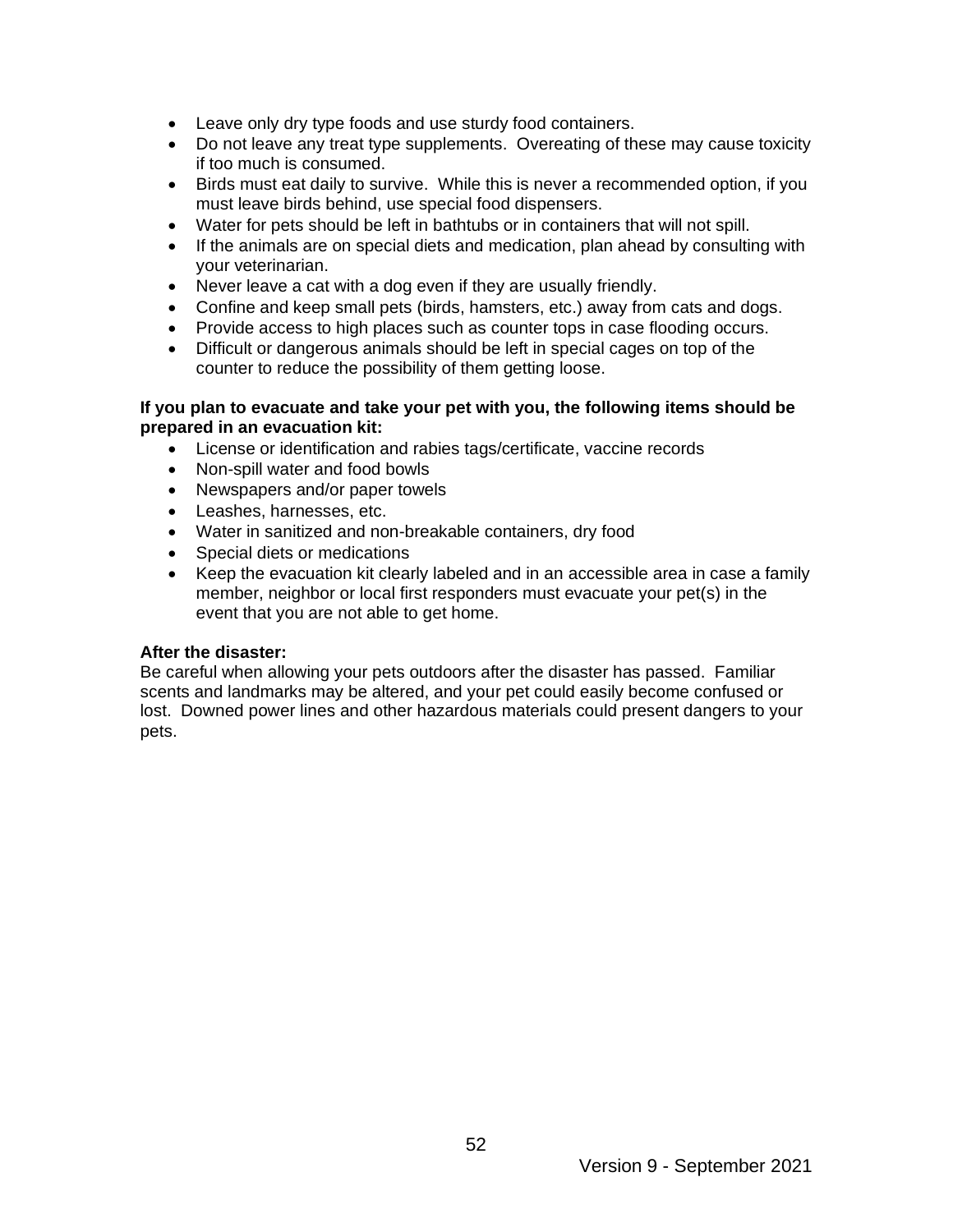### **Appendix L**

**Media Contacts** 

| Radio:                           |
|----------------------------------|
|                                  |
|                                  |
|                                  |
|                                  |
|                                  |
|                                  |
|                                  |
| Newspaper:                       |
| Contact Name: 2008 Contact Name: |
|                                  |
|                                  |
|                                  |
|                                  |
|                                  |
|                                  |
|                                  |
|                                  |
|                                  |
| TV:                              |
|                                  |
| <b>Contact Phone:</b>            |
|                                  |
|                                  |
|                                  |
|                                  |
|                                  |
|                                  |
|                                  |
|                                  |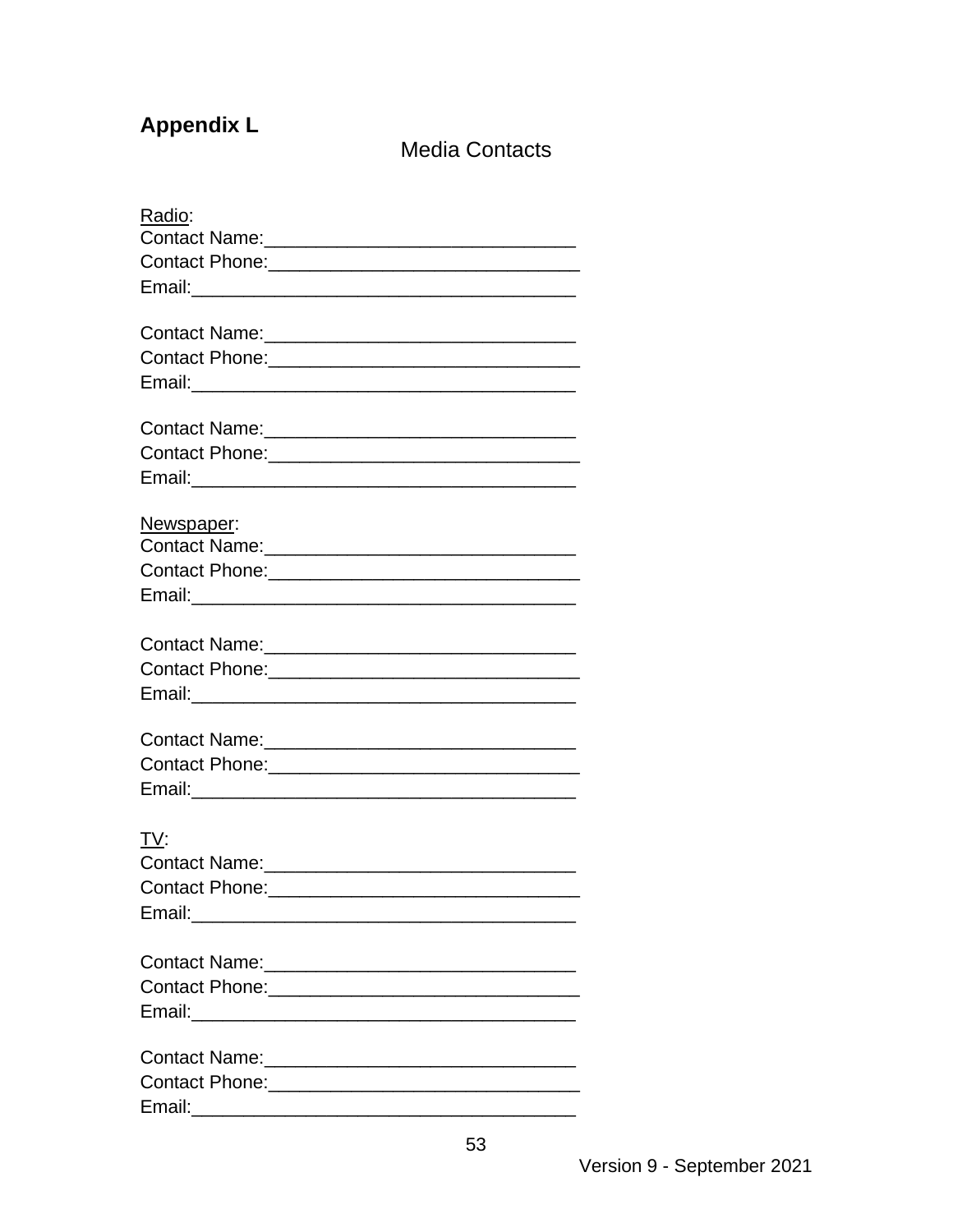## **Appendix M**

## Regional Resources/Caches

| County   | <b>City</b>       | <b>Resource:</b>        | <b>Available to</b> | <b>Contact if given</b> |
|----------|-------------------|-------------------------|---------------------|-------------------------|
|          |                   |                         | other entities      |                         |
| Freeborn | <b>Albert Lea</b> | Pet Resources:          | Yes                 |                         |
|          |                   | Crates                  |                     |                         |
|          |                   | <b>Bowls</b>            |                     |                         |
|          |                   | Leashes                 |                     |                         |
|          |                   | Bedding                 |                     |                         |
|          |                   |                         |                     |                         |
|          |                   | Livestock               | Yes                 |                         |
|          |                   | Resources:<br>Livestock |                     |                         |
|          |                   | Response                |                     |                         |
|          |                   | <b>Trailer</b>          |                     |                         |
|          |                   |                         |                     |                         |
| Rice     | Faribault         | Pet Resources:          | Yes                 | Jennifer Hauer-         |
|          |                   |                         |                     | <b>Schmitz</b>          |
|          |                   |                         |                     | jhauer@co.rice.mn.us    |
|          |                   | Kennels                 |                     |                         |
|          |                   | <b>Bowls</b>            |                     |                         |
|          |                   |                         |                     |                         |
| Mower    |                   | Other                   | Yes                 | Amy Lammey              |
|          |                   | Resources:              |                     | 507-438-3093 or         |
|          |                   |                         |                     | <b>County Dispatch</b>  |
|          |                   |                         |                     | 507-437-9400            |
|          |                   | Response                |                     |                         |
|          |                   | <b>Trailer</b>          |                     |                         |
|          |                   |                         |                     |                         |
| Le Sueur | Le Center         | Other                   |                     |                         |
|          |                   | Resources:              |                     |                         |
|          |                   | Fairgrounds for         |                     |                         |
|          |                   | sheltering              |                     |                         |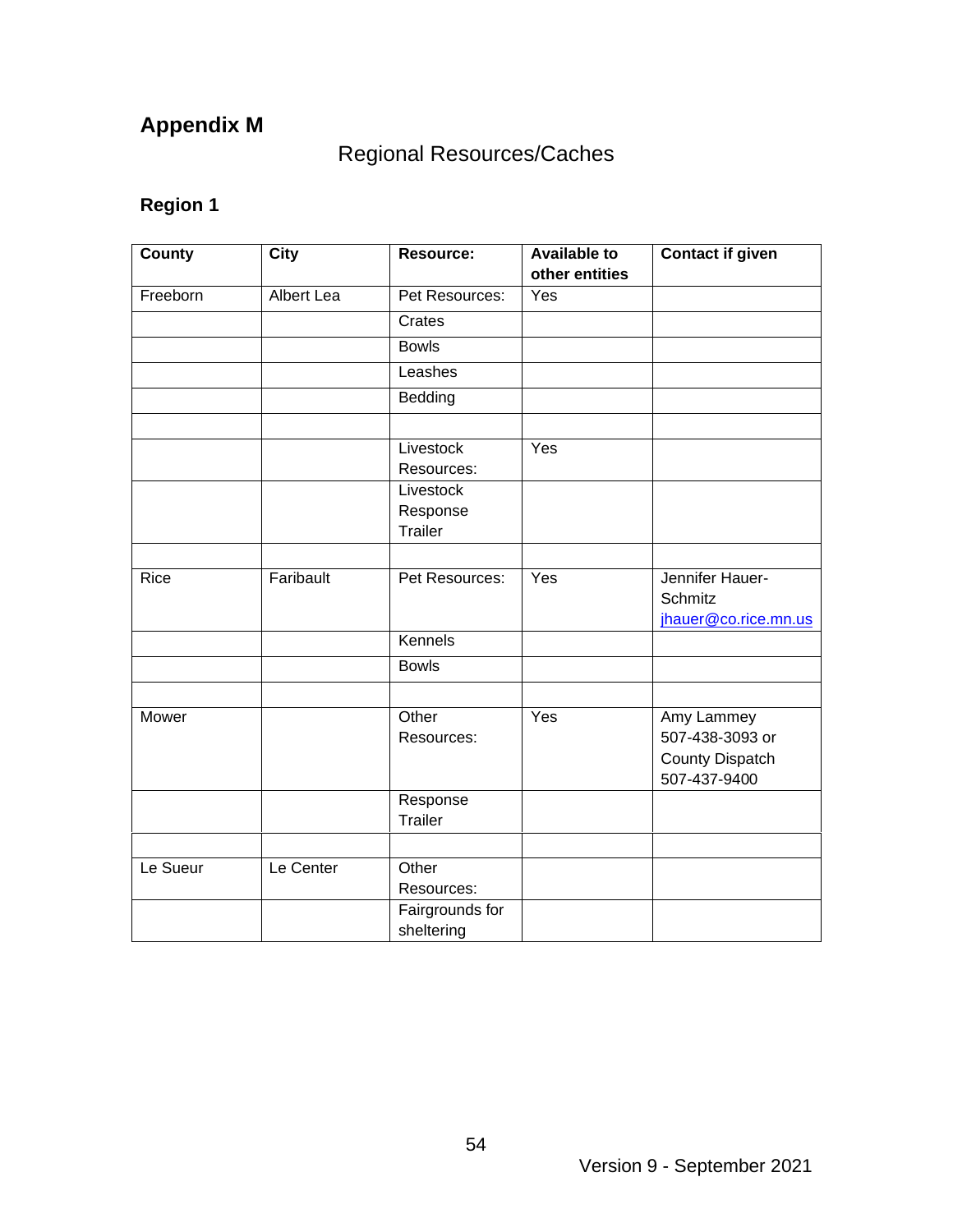| County    | <b>City</b>    | <b>Resource:</b>      | <b>Available to</b><br>other entities | <b>Contact if given</b>                     |
|-----------|----------------|-----------------------|---------------------------------------|---------------------------------------------|
| St. Louis | Pike           | Pet Resources:        | Yes                                   | Dewey Johnson                               |
|           | Lake           |                       |                                       | johnsond@stlouiscountymn.gov                |
|           |                | Response Trailer      |                                       |                                             |
|           |                | Crates                |                                       |                                             |
|           |                | <b>Bowls</b>          |                                       |                                             |
|           |                | Leashes               |                                       |                                             |
|           |                | Wrist bands           |                                       |                                             |
|           |                | Chip reader           |                                       |                                             |
|           |                | Litter boxes          |                                       |                                             |
|           |                | Cleaning supplies     |                                       |                                             |
|           |                | Camera                |                                       |                                             |
|           |                | Printer               |                                       |                                             |
|           |                | Generator             |                                       |                                             |
|           |                | Forms                 |                                       |                                             |
|           |                |                       |                                       |                                             |
|           |                | Other Resources:      | Yes                                   |                                             |
|           |                | <b>AREMA MOU for</b>  |                                       |                                             |
|           |                | personnel             |                                       |                                             |
| Lake      | Two<br>Harbors | Pet Resources:        | Yes                                   | Matt Pollman<br>Matt.Pollmann@co.lake.mn.us |
|           |                | 6 crates              |                                       |                                             |
|           |                | Forms/clipboards      |                                       |                                             |
|           |                | 4 mm plastic rolls    |                                       |                                             |
|           |                | Cat litter            |                                       |                                             |
|           |                | Litter boxes/scoopers |                                       |                                             |
|           |                | Paper towels          |                                       |                                             |
|           |                | Trash bags            |                                       |                                             |
|           |                | Food scoops           |                                       |                                             |
|           |                | Duct tape             |                                       |                                             |
|           |                | Zip ties              |                                       |                                             |
|           |                | <b>Bowls</b>          |                                       |                                             |
|           |                | Rug runners           |                                       |                                             |
|           |                | Gauze rolls           |                                       |                                             |
|           |                | Disposable gloves     |                                       |                                             |
|           |                | Leashes               |                                       |                                             |
|           |                |                       |                                       |                                             |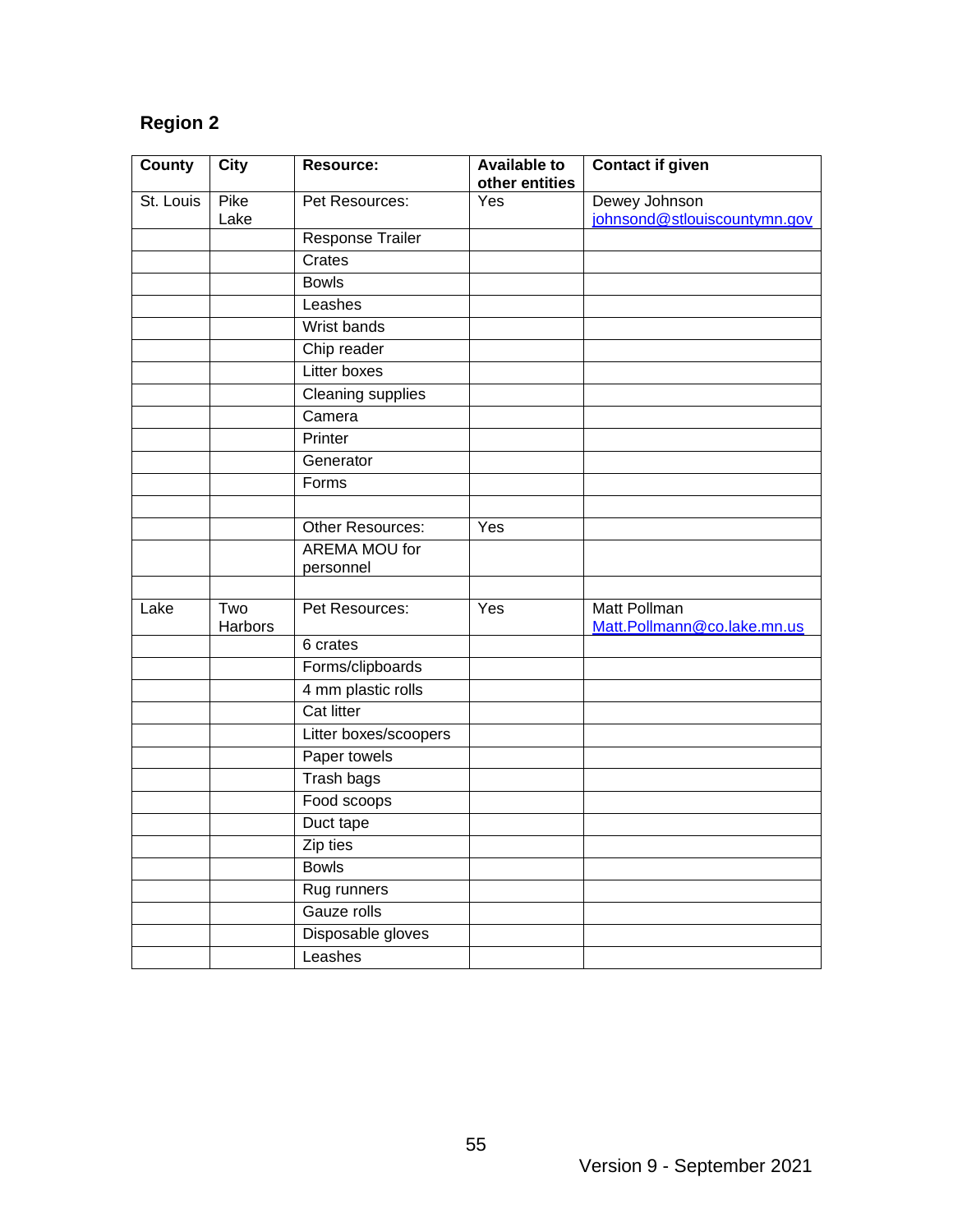| County | City     | Resource:       | <b>Available to</b><br>other entities | <b>Contact if given</b>           |
|--------|----------|-----------------|---------------------------------------|-----------------------------------|
| Clay   | Moorhead | Pet Resources:  | Yes                                   | Chad Stangeland                   |
|        |          |                 |                                       | chad.stangeland@ci.moorhead.mn.us |
|        |          | 30 large crates |                                       | Gabe Tweten                       |
|        |          |                 |                                       | Gabe.Tweten@co.clay.mn.us         |
|        |          | 30 med crates   |                                       |                                   |
|        |          | 30 small crates |                                       |                                   |
|        |          | <b>Bowls</b>    |                                       |                                   |
|        |          | Leashes         |                                       |                                   |
|        |          | Kennels         |                                       |                                   |
|        |          | <b>Bowls</b>    |                                       |                                   |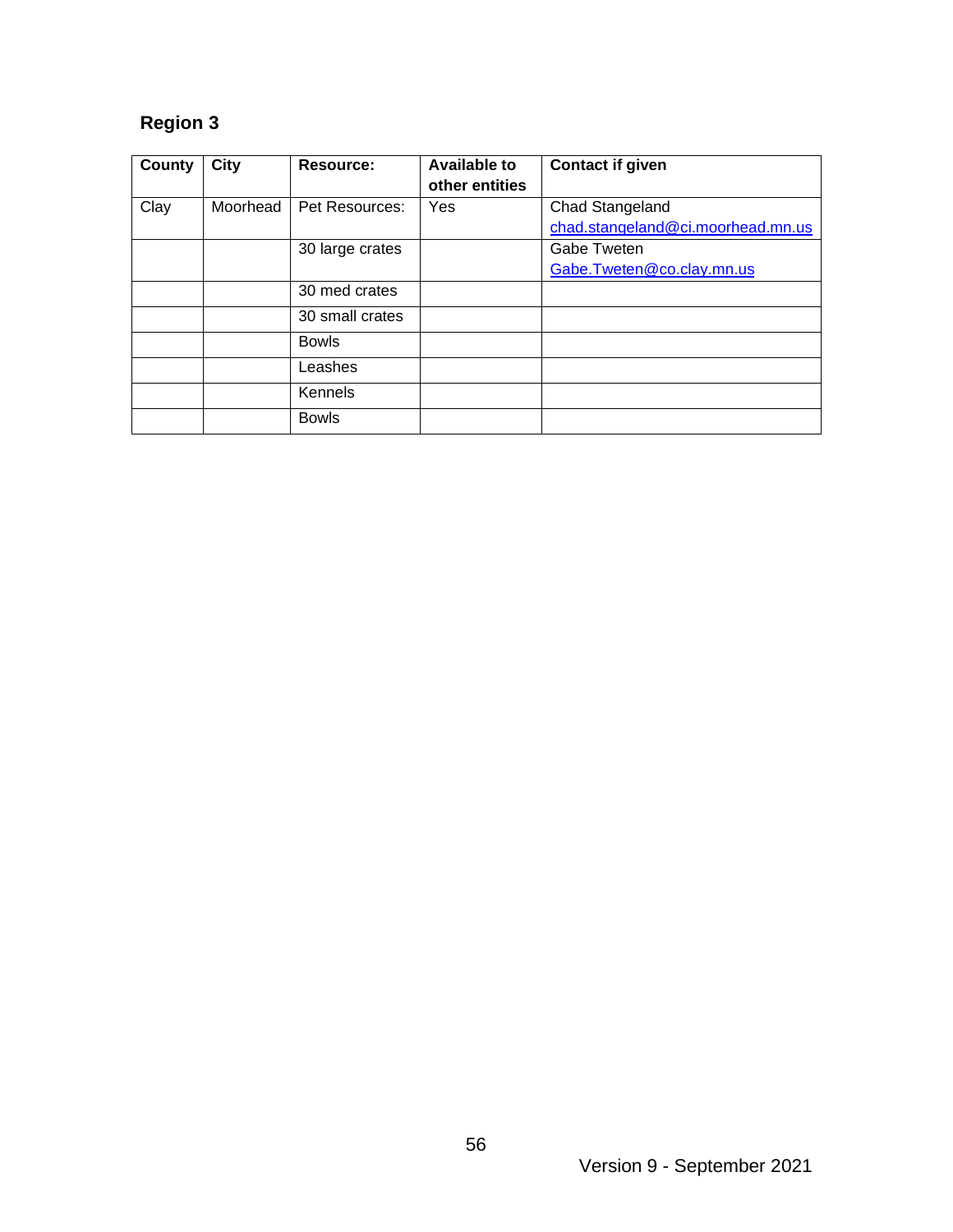| <b>County</b> | City         | Resource:             | <b>Available</b> | <b>Contact if given</b>                |
|---------------|--------------|-----------------------|------------------|----------------------------------------|
|               |              |                       | to other         |                                        |
|               |              |                       | entities         |                                        |
| Kandiyohi     | Willmar      | **Pet                 | Yes              | Kim Lindahl                            |
|               |              | Resources:            |                  | Kim.Lindahl@kcmn.us or Ace             |
|               |              |                       |                  | Bonnema 320-212-3820                   |
| <b>Wilkin</b> | Breckenridge | 240 small             |                  | <b>Breanna Koval</b>                   |
|               |              | bowls                 |                  | bkoval@co.wilkin.mn.us                 |
|               |              | 260 large             |                  |                                        |
|               |              | bowls                 |                  |                                        |
|               |              | 120 small             |                  | ** This cache is split between these 2 |
|               |              | cages                 |                  | counties                               |
|               |              |                       |                  |                                        |
|               |              | 120 large             |                  |                                        |
|               |              | cages                 |                  |                                        |
|               |              | 10 XL cages           |                  |                                        |
|               |              | 10 XL collars         |                  |                                        |
|               |              | $\overline{40}$ large |                  |                                        |
|               |              | collars               |                  |                                        |
|               |              | 40 small              |                  |                                        |
|               |              | collars               |                  |                                        |
|               |              | 70 heavy              |                  |                                        |
|               |              | weight                |                  |                                        |
|               |              | leashes               |                  |                                        |
|               |              | 20 medium             |                  |                                        |
|               |              | weight                |                  |                                        |
|               |              | leashes               |                  |                                        |
|               |              | 10 light              |                  |                                        |
|               |              | weight                |                  |                                        |
|               |              | leashes               |                  |                                        |
|               |              |                       |                  |                                        |
| Kandiyohi     | Willmar      | Pet                   | Yes              | <b>Hawk Creek Animal Shelter</b>       |
|               |              | Resources:            |                  | hawkcreekanimalshelter@gmail.com       |
|               |              | <b>Trailer</b>        |                  |                                        |
|               |              | w/sheltering          |                  |                                        |
|               |              | supplies              |                  |                                        |
|               |              | Crates                |                  |                                        |
|               |              | <b>Dishes</b>         |                  |                                        |
|               |              | Litter boxes          |                  |                                        |
|               |              | Office sup.           |                  |                                        |
|               |              |                       |                  |                                        |
| Meeker        | Litchfield   | Pet                   | Yes              | Stephanie Johnson                      |
|               |              | Resources:            |                  | Stephanie.Johnson@co.meeker.mn.us      |
|               |              | Cages                 |                  |                                        |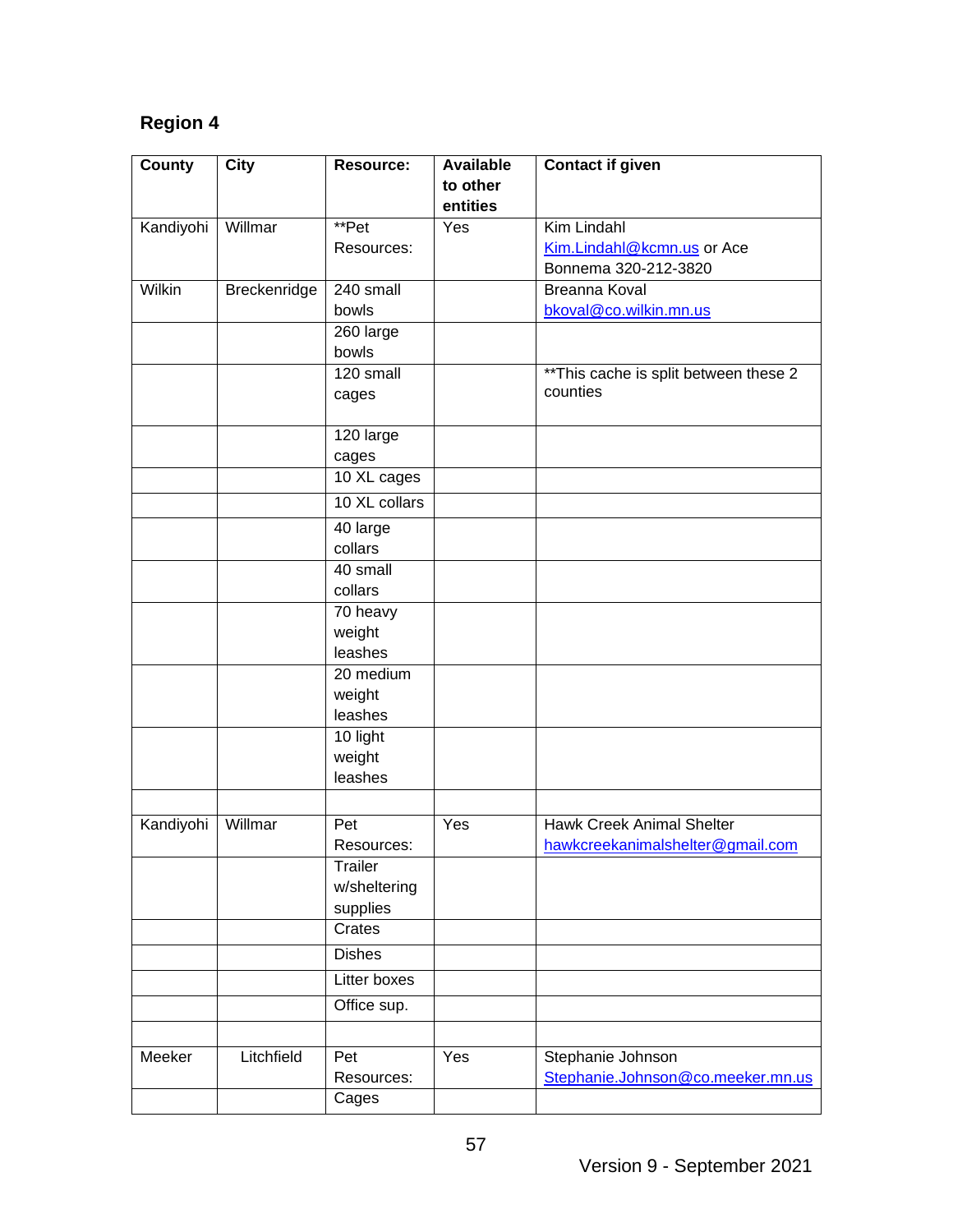| County        | <b>City</b>    | <b>Resource:</b> | <b>Available to</b> | <b>Contact if given</b>           |
|---------------|----------------|------------------|---------------------|-----------------------------------|
|               |                |                  | other entities      |                                   |
| McLeod        | Glencoe        | **Pet            | Yes                 | <b>Kevin Matthews</b>             |
|               |                | Resources:       |                     | kevin.mathews@co.mcleod.mn.us     |
|               |                | Crates           |                     |                                   |
|               |                | Feeding          |                     |                                   |
|               |                | supplies         |                     |                                   |
|               |                | Leashes          |                     |                                   |
|               |                | <b>Blankets</b>  |                     |                                   |
|               |                |                  |                     |                                   |
| <b>Brown</b>  |                | Livestock        |                     |                                   |
|               |                | Resources:       |                     |                                   |
|               |                | Livestock        |                     |                                   |
|               |                | response trailer |                     |                                   |
|               |                |                  |                     |                                   |
|               | <b>New</b>     | Pet Resources:   | Yes                 | Dave Borchert                     |
|               | Ulm            |                  |                     | nupd.dave.borchert@co.brown.mn.us |
|               |                |                  |                     |                                   |
| Pipestone     |                | Livestock        |                     |                                   |
|               |                | Resources:       |                     |                                   |
|               |                | Livestock        |                     |                                   |
|               |                | response trailer |                     |                                   |
|               |                |                  |                     |                                   |
| Renville      | <b>Buffalo</b> | Livestock        | Yes                 | County Dispatch                   |
|               | Lake           | Resources:       |                     | 320-523-1161                      |
|               |                | Livestock        |                     |                                   |
|               |                | response trailer |                     |                                   |
|               |                |                  |                     |                                   |
| <b>Nobles</b> |                | Livestock        |                     |                                   |
|               |                | Resources:       |                     |                                   |
|               |                | Livestock        |                     |                                   |
|               |                | response trailer |                     |                                   |
|               |                |                  |                     |                                   |
| Martin        |                | Livestock        | Yes                 | Abigail Nesbit 507-848-8399       |
|               |                | Resources:       |                     | or county dispatch 507-238-4481   |
|               |                | Livestock        |                     |                                   |
|               |                | response trailer |                     |                                   |
|               |                |                  |                     |                                   |
| Yellow        |                | Livestock        |                     |                                   |
| Medicine      |                | Resources:       |                     |                                   |
|               |                | Livestock        |                     |                                   |
|               |                | response trailer |                     |                                   |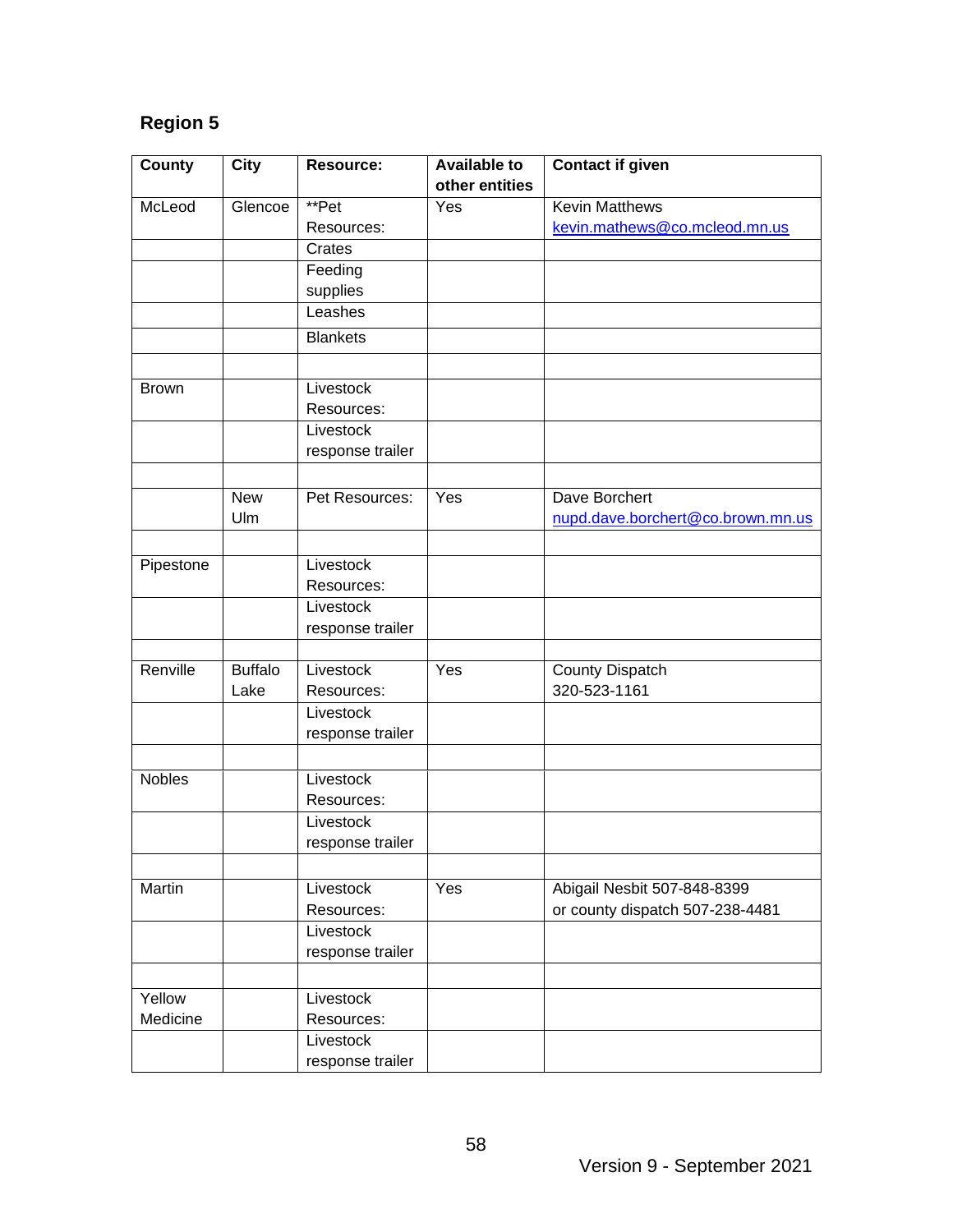| County   | <b>City</b> | Resource:                       | <b>Available</b> | <b>Contact if given</b>        |
|----------|-------------|---------------------------------|------------------|--------------------------------|
|          |             |                                 | to other         |                                |
|          |             |                                 | entities         |                                |
| Anoka    | Anoka       | Pet                             | Yes              | 763-324-4740                   |
|          |             | Resources:                      |                  |                                |
|          |             | Trailer                         |                  |                                |
|          |             | Tents                           |                  |                                |
|          |             | Kennels                         |                  |                                |
|          |             | <b>Support Equip</b>            |                  |                                |
|          |             | Other                           |                  |                                |
|          |             | Resources:                      |                  |                                |
|          |             | <b>Tents</b>                    |                  |                                |
|          |             | Personnel                       |                  |                                |
|          |             | Environmental                   |                  |                                |
|          |             | control                         |                  |                                |
|          |             | systems                         |                  |                                |
|          |             |                                 |                  |                                |
| Hennepin | Golden      | Pet                             | Yes              | <b>Ashley Pudas</b>            |
|          | Valley      | Resources:<br>80 kennels        |                  | apudas@animalhumanesociety.org |
|          |             |                                 |                  |                                |
| Hennepin | Minneapolis | Pet                             | Yes              | Ken Boelter                    |
|          |             | Resources:                      |                  | Ken. Boelter@minneapolismn.gov |
|          |             | Kennels                         |                  |                                |
|          |             | <b>Bowls</b>                    |                  |                                |
|          |             | Mats                            |                  |                                |
|          |             | Litter boxes                    |                  |                                |
|          |             | Cleaning                        |                  |                                |
|          |             | supplies                        |                  |                                |
|          |             | Other                           |                  |                                |
|          |             | Resources:                      |                  |                                |
|          |             | 9 Sheltering                    |                  |                                |
|          |             | trailers<br><b>LSU</b> trailers |                  |                                |
|          |             | for FF rehab                    |                  |                                |
|          |             |                                 |                  |                                |
| Hennepin |             | Pet                             | Yes              | Eden Prairie PD                |
|          |             | Resources                       |                  |                                |
|          |             |                                 |                  |                                |
| Isanti   | Cambridge   | Pet                             |                  | Mari Delage                    |
|          |             | Resources                       |                  | mari.delage@co.isanti.mn.us    |